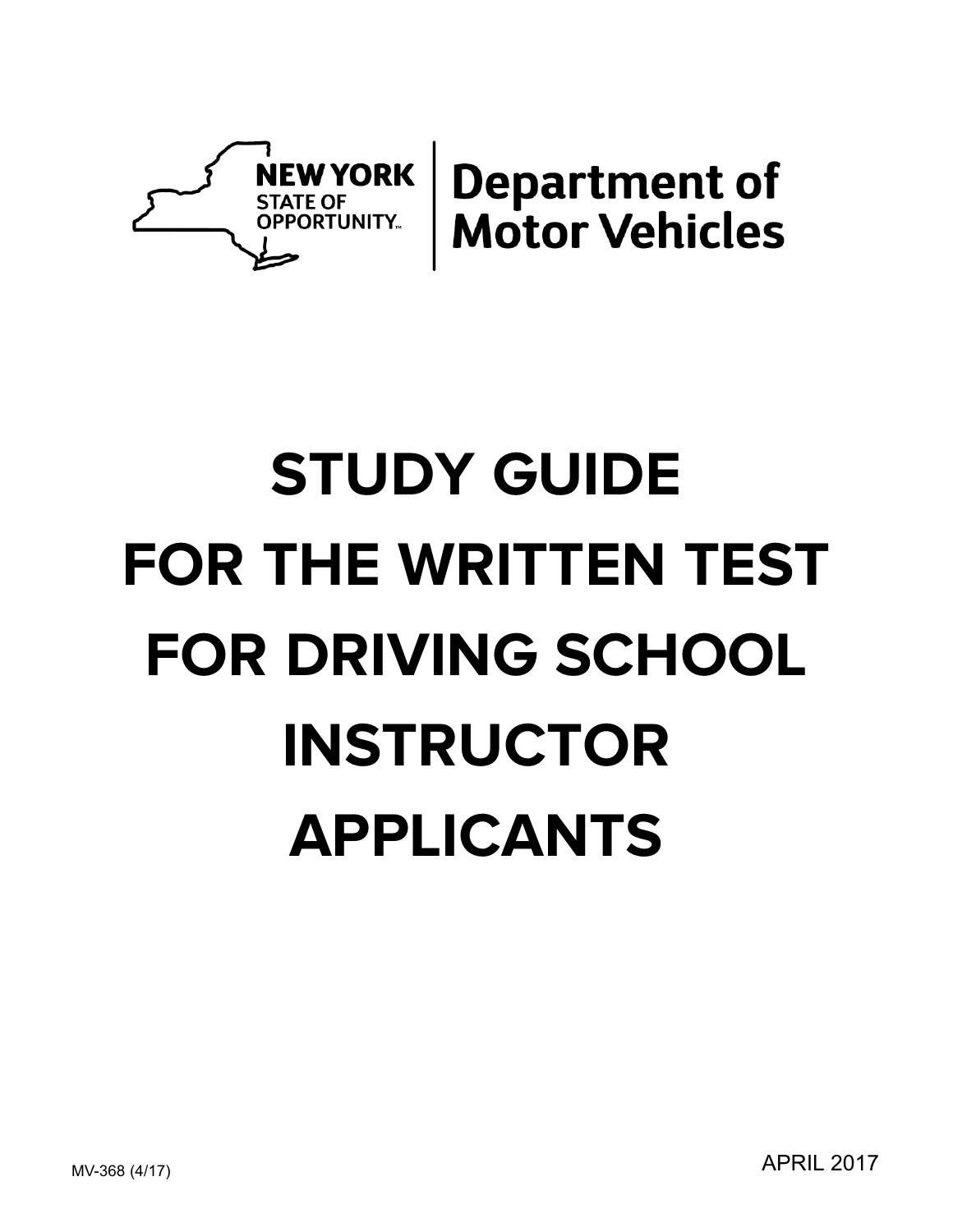# **TABLE OF CONTENTS**

| Introduction |                                             |                |
|--------------|---------------------------------------------|----------------|
|              | PART 1: WHAT DRIVING STUDENTS NEED TO LEARN |                |
| L.           | Laws                                        | -1             |
|              |                                             | -1             |
|              |                                             | 2              |
| П.           |                                             | 3              |
|              |                                             | 3              |
|              |                                             | 3              |
|              |                                             | 3              |
|              |                                             | 5              |
| III.         |                                             | 7              |
|              |                                             | $\overline{7}$ |
|              |                                             | 9              |
| IV.          |                                             |                |
| V.           |                                             |                |
|              |                                             |                |
|              |                                             |                |
|              |                                             |                |
|              |                                             |                |
|              |                                             |                |
|              | <b>PART 2: COMPONENTS OF TRAINING</b>       |                |
| L.           |                                             |                |
|              |                                             |                |
|              |                                             |                |
|              |                                             |                |
| П.           |                                             |                |
|              |                                             | 26             |
|              |                                             | 26             |
|              |                                             | 26             |
|              |                                             | 27             |
|              |                                             | 27             |
|              |                                             | 27             |
| III.         |                                             | 28             |
|              |                                             | 28             |
|              |                                             | 30             |
|              |                                             | 36             |
|              |                                             |                |
|              |                                             |                |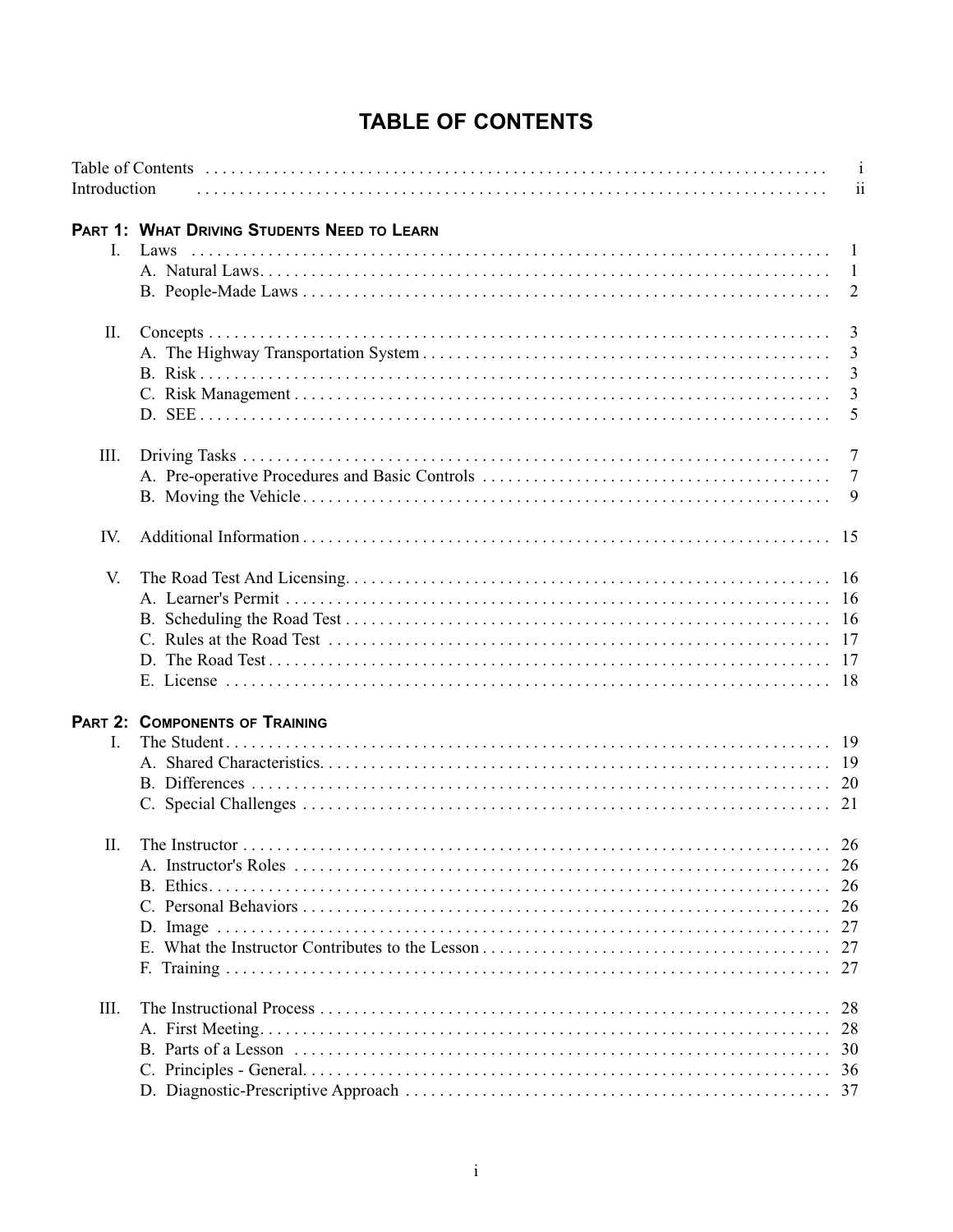# **Study Guide**

#### **Introduction**

<span id="page-2-0"></span>Safe driving by new drivers depends on many factors. These include:

- high-quality lessons from knowledgeable, skilled and committed instructors,
- · personal characteristics such as responsibility, alertness, sobriety and caution,
- · continued learning from post-licensing driving experience.

The driving instructor plays a major role. To be well equipped to deliver high-quality instruction, s/he needs:

- to be physically and temperamentally suited to teaching driving,
- · to be knowledgeable and skilled,
- to continually develop his/her abilities with on-going experience,
- · to be well supervised by the driving school.

In an effort to ensure high-quality instruction to driving students, the Department of Motor Vehicles (DMV) sets requirements for instructor background, training and performance. These requirements can be found in DMV's Commissioner's Regulations, Part 76. One of these requirements includes completing a course in teaching techniques and methodology, commonly referred to as the Basic 30-Hour Course. This course has been revised, and when implemented new instructors will be required to complete 21 classroom hours and 9 or more supervised in-car hours. The main focus of the course is on preparing the new instructor to teach the student to drive safely.

New instructors must also pass a number of tests, including a written test. The passing grade for the test is 80. To assist individuals who want to become driving school instructors in studying for the required written test, this *Study Guide for the Written Test for Driving School Instructor Applicants* has been prepared.

The *Study Guide* includes material on the main ideas in the revised Basic 30-Hour Course, and serves as a supplement to that document. Instructor applicants should use the *Study Guide* to prepare for the written test, and do not need to complete the Basic 30-Hour course first.

The written test also includes questions based on Commissioner's Regulations, Part 76 and the Driver's Manual. Therefore, instructor applicants preparing for the instructor written test should be familiar with the contents of those documents, as well. We also recommend that test takers read and study a driver education textbook before taking the written test.

This *Study Guide* consists of two parts:

#### **PART 1: WHAT DRIVING STUDENTS NEED TO LEARN:**

- I. Laws
- II. Concepts
- III. Driving Tasks
- IV. Additional Information that can help students understand and master skills and maneuvers
- V. The Road Test And Licensing

## **PART 2: COMPONENTS OF TRAINING (IN-CAR INSTRUCTION - THE MAIN COMPONENTS OF TRAINING, AND THEIR INTERACTION):**

- I. The Student
- II. The Instructor
- III. The Instructional Process

Teaching driving is a complex task, with various elements intertwined. Since some information belongs in more than one category, there is some redundancy in this *Study Guide*.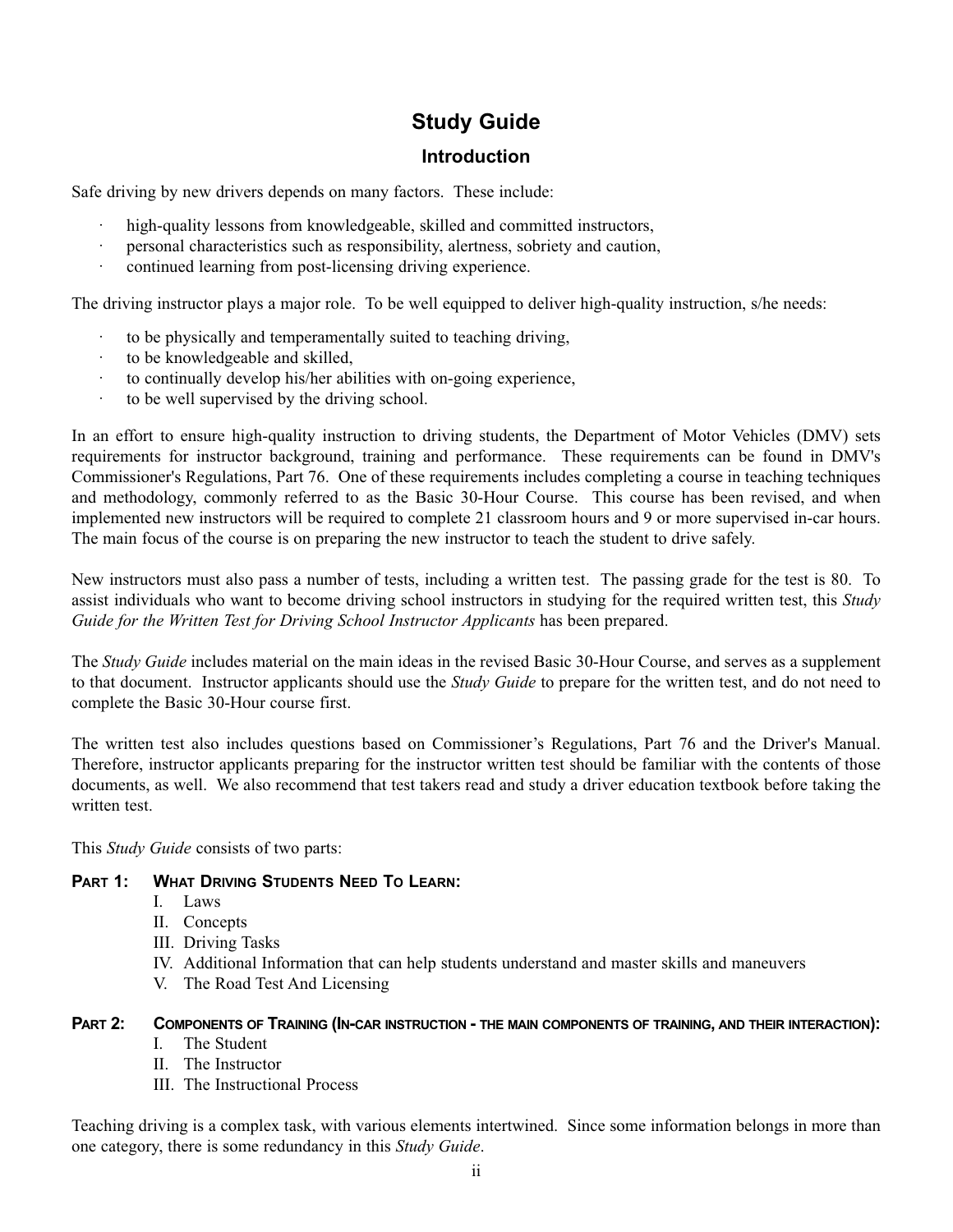# <span id="page-3-1"></span><span id="page-3-0"></span>**PART 1. WHAT DRIVING STUDENTS NEED TO LEARN**

# **I. LAWS**

#### **A. NATURAL LAWS**

 1. Natural forces are always in effect in all aspects of our lives, including our driving. They are an integral part of the driver's interaction with the vehicle and the environment.

| In Driving              |                    | Some of the natural forces that operate in the driving situation are:                                                                      |  |
|-------------------------|--------------------|--------------------------------------------------------------------------------------------------------------------------------------------|--|
|                         | $\bullet$ Gravity  | • Force of Impact                                                                                                                          |  |
|                         | $\bullet$ Friction | • Centrifugal Force                                                                                                                        |  |
|                         | $\bullet$ Inertia  | • Kinetic Energy                                                                                                                           |  |
| Balance                 |                    | Natural forces normally balance each other's effects in a driving<br>situation (for example, traction and centrifugal force).              |  |
| Undesired Effects<br>4. |                    | The operation of a single natural law, or the upsetting of the balance<br>between two or more natural laws, can lead to undesired effects. |  |

#### *Examples:*

- $\blacktriangleright$  Picking up speed while driving downhill, and getting a speeding ticket (Gravity).
- $\triangleright$  One vehicle moving into the space occupied by another vehicle results in a crash. (Two things cannot occupy the same space at the same time.)
- ▶ Unrestrained vehicle occupants in a crash are more likely to be injured or killed (inertia, kinetic energy, impact).
- ▶ A vehicle going around a corner too fast is likely to skid or drive off the road (centrifugal force, friction).
- 

 5. Warning Signs If/When the balance between natural laws is threatened, there may be warning signs.

*Example:* If centrifugal force overcomes traction (friction) in a curve:

- $\blacktriangleright$  Tires may squeal.
- $\blacktriangleright$  The driver's body may move away from its normal position in front of the steering wheel.
- $\triangleright$  Objects in the vehicle may move to one side.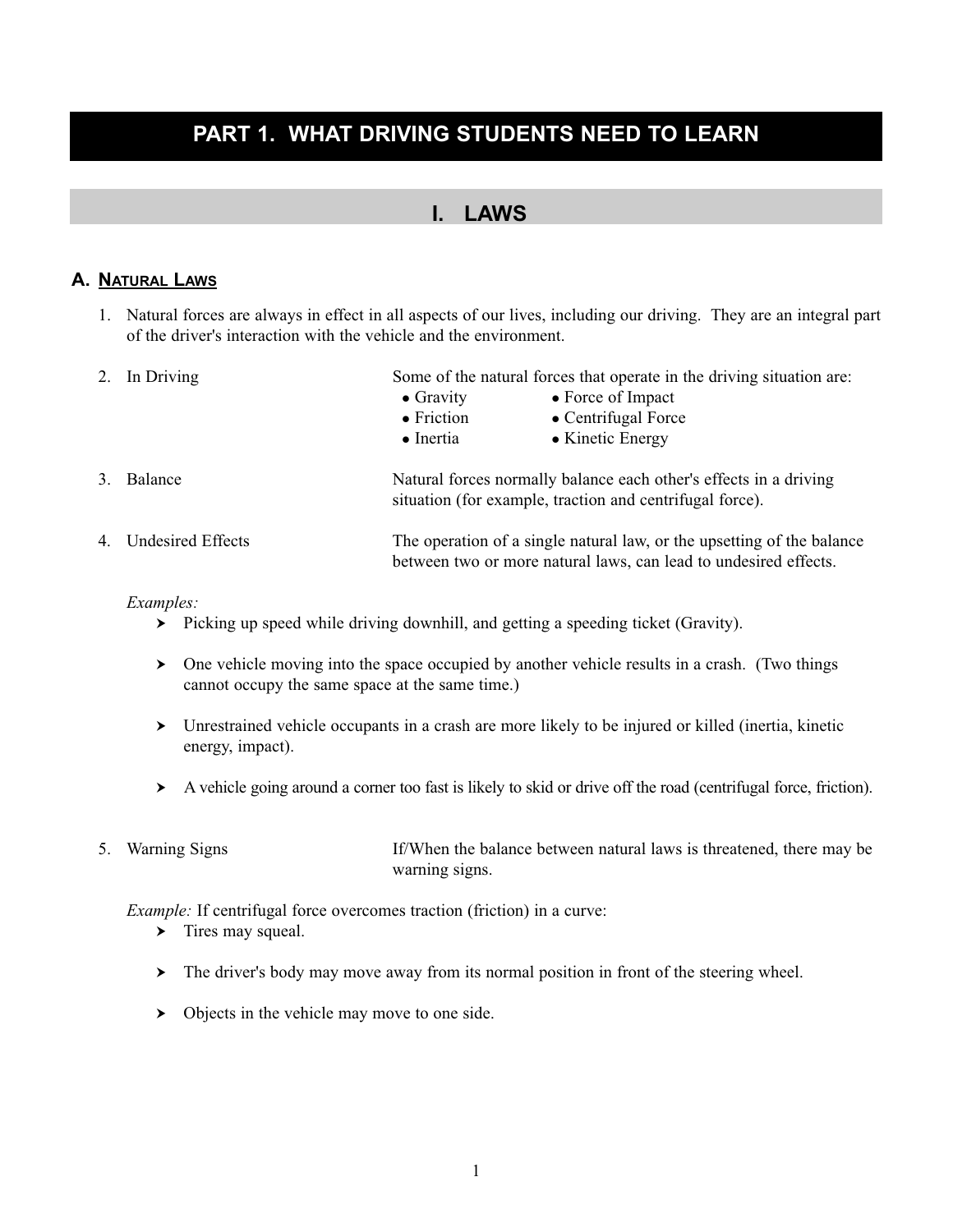<span id="page-4-0"></span>

| 6. Natural Laws<br>Always Operate |                  | Natural laws cannot be overcome.<br>Knowledgeable drivers can anticipate the outcomes of the operation of<br>natural laws, and can act to prevent undesired developments. |  |
|-----------------------------------|------------------|---------------------------------------------------------------------------------------------------------------------------------------------------------------------------|--|
|                                   | <i>Examples:</i> |                                                                                                                                                                           |  |
|                                   | Preventive:<br>➤ | Slow down when approaching a hillcrest, before reaching the downgrade.<br>Slow down before entering a curve.<br>Wear a safety belt.                                       |  |
|                                   | Corrective:<br>➤ | In a skid, immediately remove the foot from the accelerator, and refrain from<br>braking.<br>If necessary to stop quickly on a dry road, shift to a lower gear.           |  |

## **B. PEOPLE-MADE LAWS**

Some people-made laws are an attempt to help drivers deal with natural laws.

*Examples:* 

- $\rightarrow$  Speed limits Force of impact, gravity, friction
- ▶ Reduced speed on curves Centrifugal force
- ▶ Occupant restraint laws Force of impact, inertia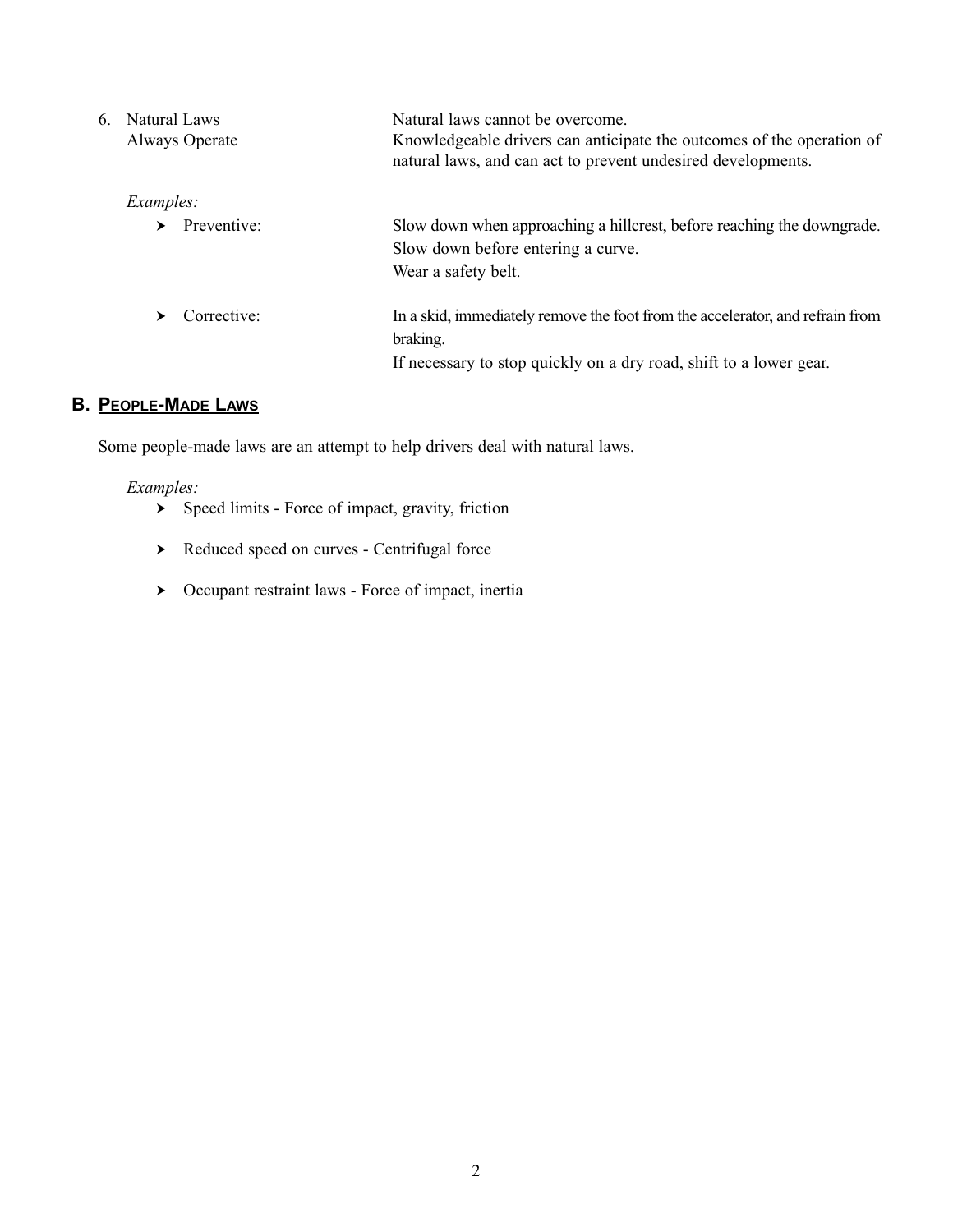# **II. CONCEPTS**

#### <span id="page-5-0"></span>**A. THE HIGHWAY TRANSPORTATION SYSTEM CONSISTS OF ENVIRONMENT, VEHICLE, AND DRIVER.**

- 1. Environment: road, signs, roadside structures, trees, weather, light conditions, traffic, etc.
- 2. Vehicle and its parts: accelerator, brakes, tires, lights, windshield wipers, mirrors, safety belts, heating and cooling system, etc.
- 3. Driver: driving experience, knowledge, habits, skills, personality, emotions, vision, hearing, degree of sobriety, drug influence, height and weight, physical and mental condition, etc.

 Only the driver makes and implements decisions. S/He must know enough and be sufficiently alert, observant, skilled, and in good enough condition to make correct decisions and implement them well, so as to complete a trip safely. The driver also is responsible for the condition of the vehicle, and must consider environmental factors and adjust to them in order to travel safely between two places.

#### **B. RISK**

 Risk Factors Not Controllable Some risk factors are not controllable. Generally, environmental factors cannot be controlled by the highway user, and some vehicular factors can be only partly controlled.

#### *Examples:*

- $\blacktriangleright$  A wet bridge freezes more quickly on a cold day than the rest of the road.
- $\blacktriangleright$  Windshield wipers, even in good condition, may operate poorly when long exposed to freezing rain.
- $\blacktriangleright$  A tire blowout can occur at any time.
- ▶ Other drivers are not always sober.

#### **C. RISK MANAGEMENT**

 There are many and various risks in the Highway Transportation System. There are correspondingly many ways to manage those risks.

1. Preventive

#### *Examples:*

 $\blacktriangleright$  Regular vehicle maintenance

 Routine care and servicing minimize wear to automobile parts, help prevent breakdowns on the roadway, help to prevent failures which might cause accidents, and improve handling which may help in emergencies.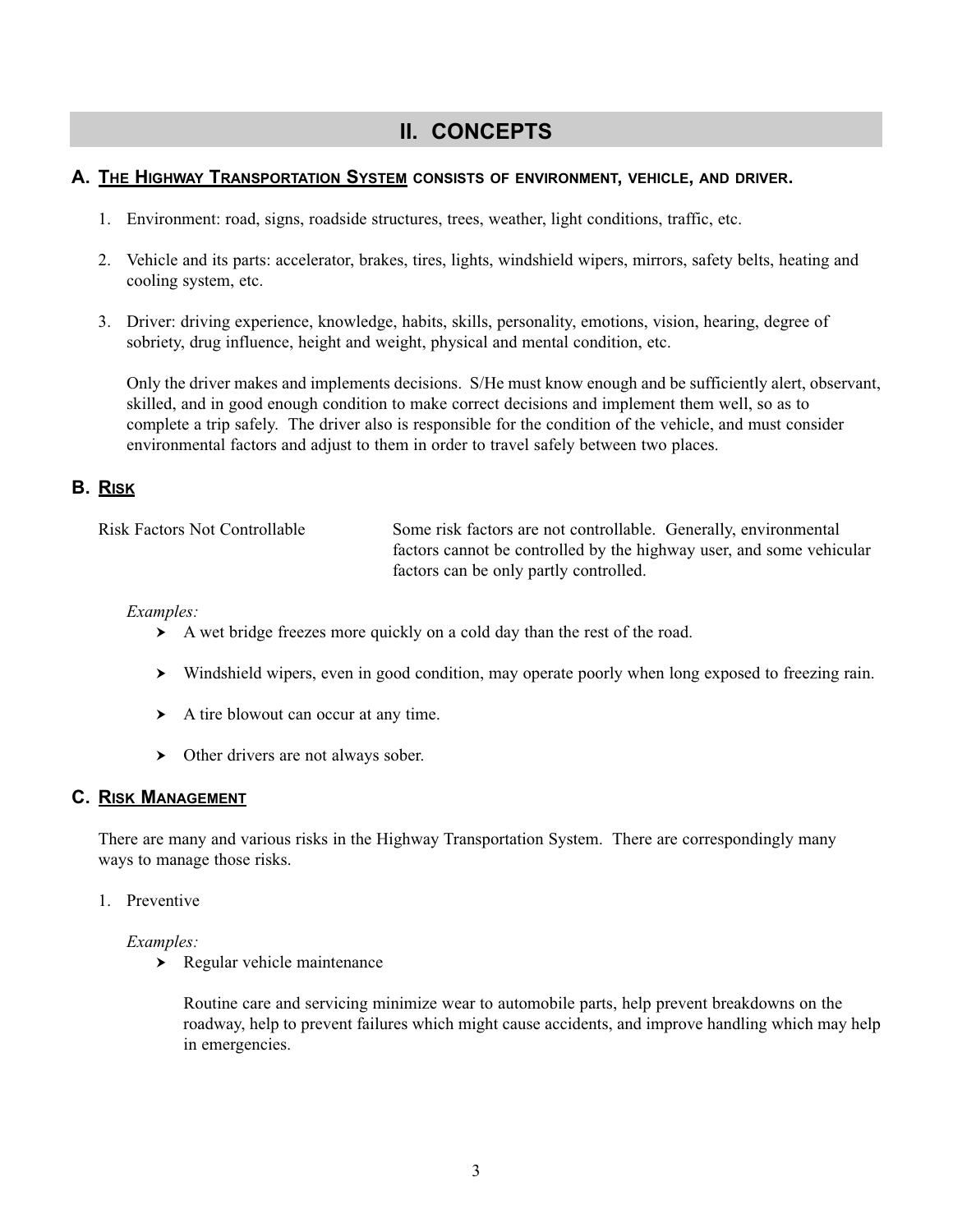Maintaining the car in sound operating condition through routine care and servicing should include attention to:

- $\bullet$  Battery & electrical system  $\bullet$  Lights
- Braking system Oil level
- 
- $\bullet$  Cooling system  $\bullet$  Tires & wheels
- 
- 
- 
- 
- Car's interior & exterior Steering & suspension systems
	-
- Drive train version is a windshield, windows & mirrors
- Exhaust system Windshield wipers

 Tires should be rotated every 5,000 miles to ensure even wear. Under-inflation shortens the life of a tire. A bald tire skids more easily, and has an increased probability for blowout or punctures. Steering is more difficult with under-inflated tires.

▶ Driving Behaviors

Driving behaviors can prevent risk factors from leading to emergencies or even accidents.

| Goal                               | <b>Behavior</b>                                                                                                                                                      |
|------------------------------------|----------------------------------------------------------------------------------------------------------------------------------------------------------------------|
| Maintain a safe following distance | Use two-second rule                                                                                                                                                  |
| Be ready to slow/stop the vehicle  | Cover the brake                                                                                                                                                      |
| Identify potential problems        | Scan and use mirrors                                                                                                                                                 |
| Communication                      | Signal                                                                                                                                                               |
| Avoid skid                         | Avoid slippery road areas; drive slowly                                                                                                                              |
| Pass safely                        | Pass only: when there is enough space in front of<br>and behind the vehicle ahead; when oncoming<br>traffic permits; when road markings and signs<br>are appropriate |
| Occupant protection                | All vehicle occupants use safety belts                                                                                                                               |
| Crash avoidance                    | SIPDE (see below)                                                                                                                                                    |
|                                    | Adjust speed or change lanes when being tailgated                                                                                                                    |

#### 2. Remedial

#### *Examples:*

- $\blacktriangleright$  Slowing the vehicle after brake failure.
- ▶ Handling a skid Remove foot from accelerator, and steer
	- Note: Risk management and other concepts should be taught together with the skills and/or maneuvers they are related to.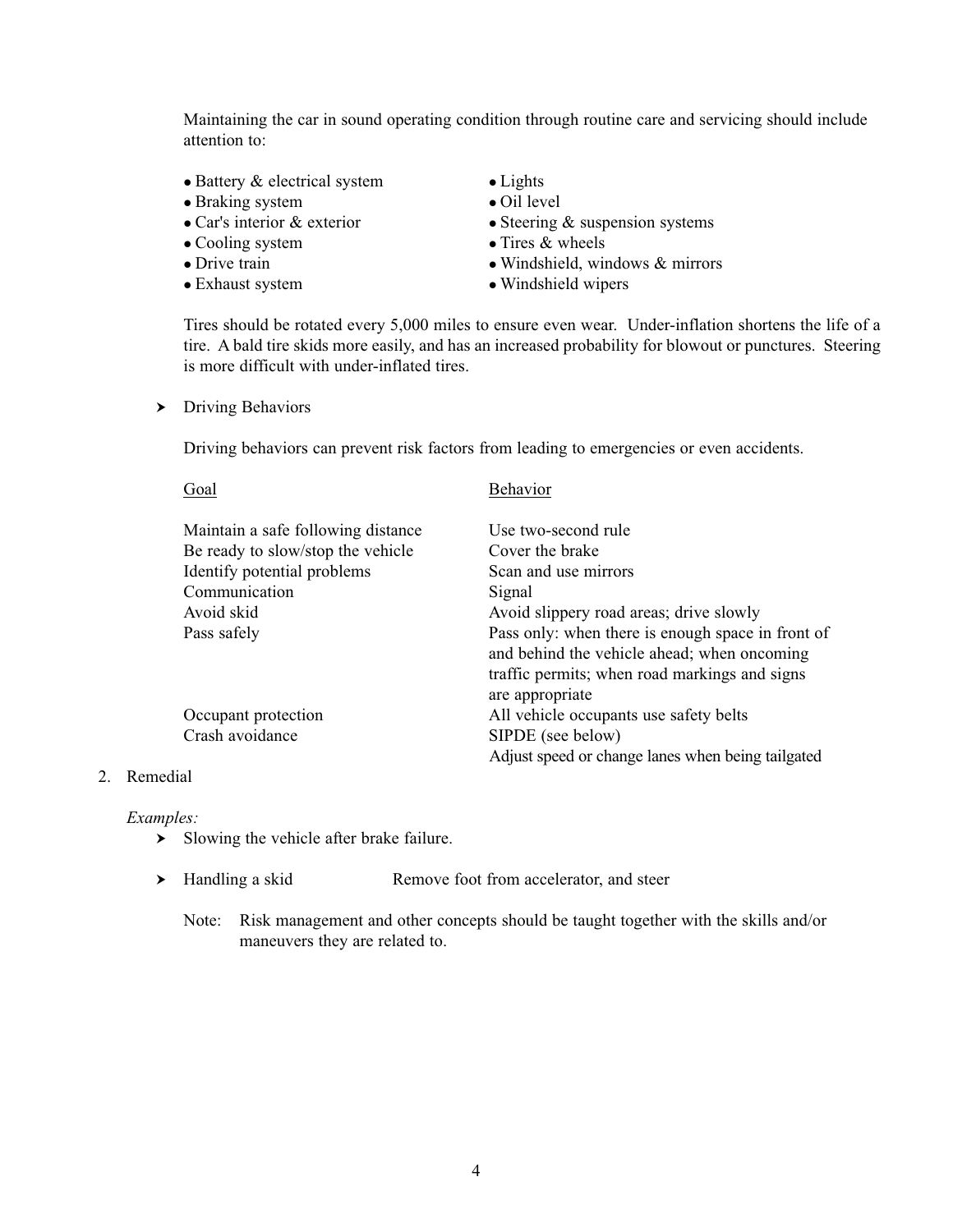## <span id="page-7-0"></span>**D. SEE**

Drivers can improve their decision making with the Motorcycle Safety Foundation's SEE<sup>SM</sup> strategy, a three-step process used to help analyze the surroundings, anticipate potential problems, and make appropriate judgments, applying them correctly in varied driving situations.

- **S**earch
- ◆ **Evaluate**
- **E**xecute

#### **Search**

Search aggressively ahead, to the sides, and behind, to identify factors that could cause increased risks and avoid potential hazards even before they arise. How assertively you search, and how much time and space you have, can eliminate or reduce dangerous situations. Searching provides valuable information to help you make good driving decisions. Check your mirrors frequently and use head checks to monitor blind spots. Focus even more on finding potential escape routes in or around intersections (especially intersections with limited visibility), shopping areas and school or construction zones.

Search for factors such as:

- **.** Oncoming traffic that may turn left in front of you
- **Traffic** coming from the left and the right
- **Traffic** approaching from behind
- **e** Hazardous road conditions

Be especially alert in areas with limited visibility. Visually busy surroundings could hide you from others.

#### **Evaluate**

Think about how hazards can interact to create risks for you. Anticipate potential problems and have a plan to reduce risks. Evaluate potential problems and make plans in your mind to deal with things that might happen. Don't think of evaluating as 'guessing', think of it as 'reading' the situation to minimize risks of collisions.

Some hazards to watch for are:

- **e Road and surface characteristics** potholes, guardrails, bridges, location of telephone poles, streetlights and trees
- **Traffic control devices** Look for traffic signals, including regulatory signs, warning signs and pavement markings, to help you evaluate circumstances ahead
- **Other Vehicles and pedestrians** Other vehicles and pedestrians may move into your path and increase the likelihood of a crash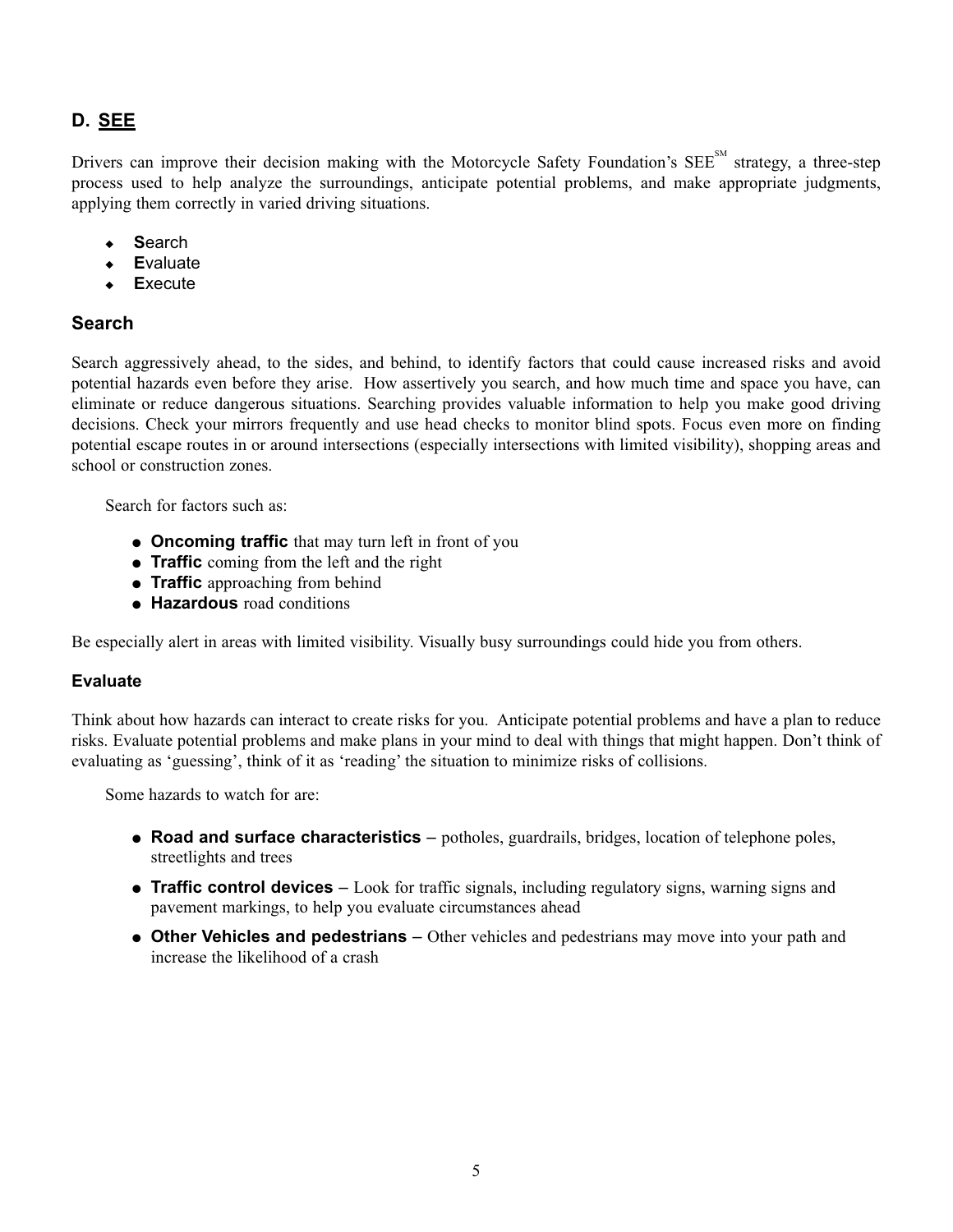#### **Execute**

Carry out your decision to minimize risks.

To create more space and minimize harm from any hazard:

- **Communicate** your presence and your intentions with directional signals, lights and/or horn
- **Adjust your speed** by accelerating, stopping, or slowing
- **Adjust your position** and/or direction by changing lanes if necessary

An example of  $\text{SEE}^{\text{SM}}$ :

A motorist sees a bicyclist traveling on the same side of the road and going in the same direction. Knowing that bicyclists may swerve into the roadway to avoid hazards, the driver scans the surroundings, gets ready to brake if necessary, and moves to the left portion of the lane or changes lanes as a precaution.

### **Remind the students: Driving requires your full attention.**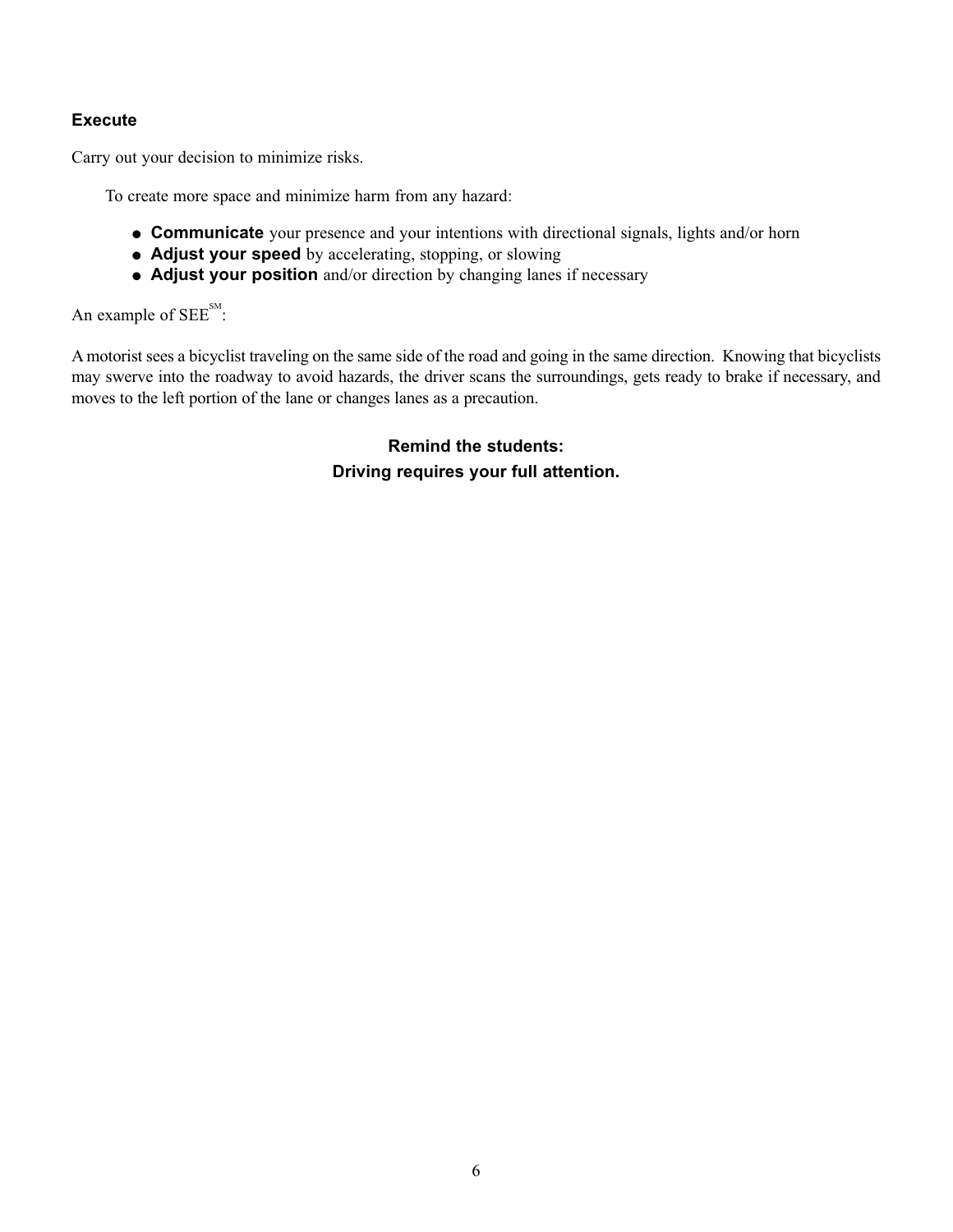# **III. DRIVING TASKS**

#### <span id="page-9-0"></span>**SKILLS AND MANEUVERS**

Students should be taught to perform the following tasks safely and lawfully, in various environments.

#### **PRE-OPERATIVE PROCEDURES AND BASIC CONTROLS NORMAL DRIVING MANEUVERS**

Observation Following Systems and controls Passing Pre-operative actions Entering traffic Starting the engine Leaving traffic Steering and turning Parking Parking Stopping and braking Backing

#### **EMERGENCIES AND NIGHT DRIVING ROLE OF DRIVING ENVIRONMENTS**

 Skid control Urban and suburban (residential and Reacting to emergency situations commercial areas) Night driving Highway

Other important driving situations include:\*

- 
- railroad crossings left wet surfaces
- 
- through tunnels  **road shoulders**
- 

Shifting and acceleration **Lane usage and lane changing** Speed control Speed control Speed control Negotiating intersections Speed control Downshifting Downshifting traffic circles and the Negotiating traffic circles Turnabouts

Freeway Various road surfaces

#### **Driving in normal situations Theory Conditions Conditions Conditions**

- off-street areas **lateral surfaces lateral surfaces various road surfaces** 
	-
- on bridges **later and same covered roadways and covered roadways** 
	-
- at toll plazas **lack of the set of the set of the set of the set of the set of the set of the set of the set of the set of the set of the set of the set of the set of the set of the set of the set of the set of the set o** 
	- snow and ice
	- limited visibility due to weather

\*Instructors are expected to know about these situations, and to be able to teach them to students if time and interest are present.

Details on the skills/maneuvers in this section are not provided. Including them here would make this document so large that it would be inconvenient to use. A driver education textbook should be used to fill in the details.

#### **A. PREOPERATIVE PROCEDURES AND BASIC CONTROLS**

 Safe operation of a vehicle begins with observation. Through observation, the driver learns what is going on inside and outside the vehicle. The driver uses this information in making pre-driving and driving decisions.

 Before starting the engine, the student must find the best seating position, and learn to adjust the driver's seat, mirrors, headrest, etc. Loose objects must be secured, so they do not fly around in case of a sudden stop or collision.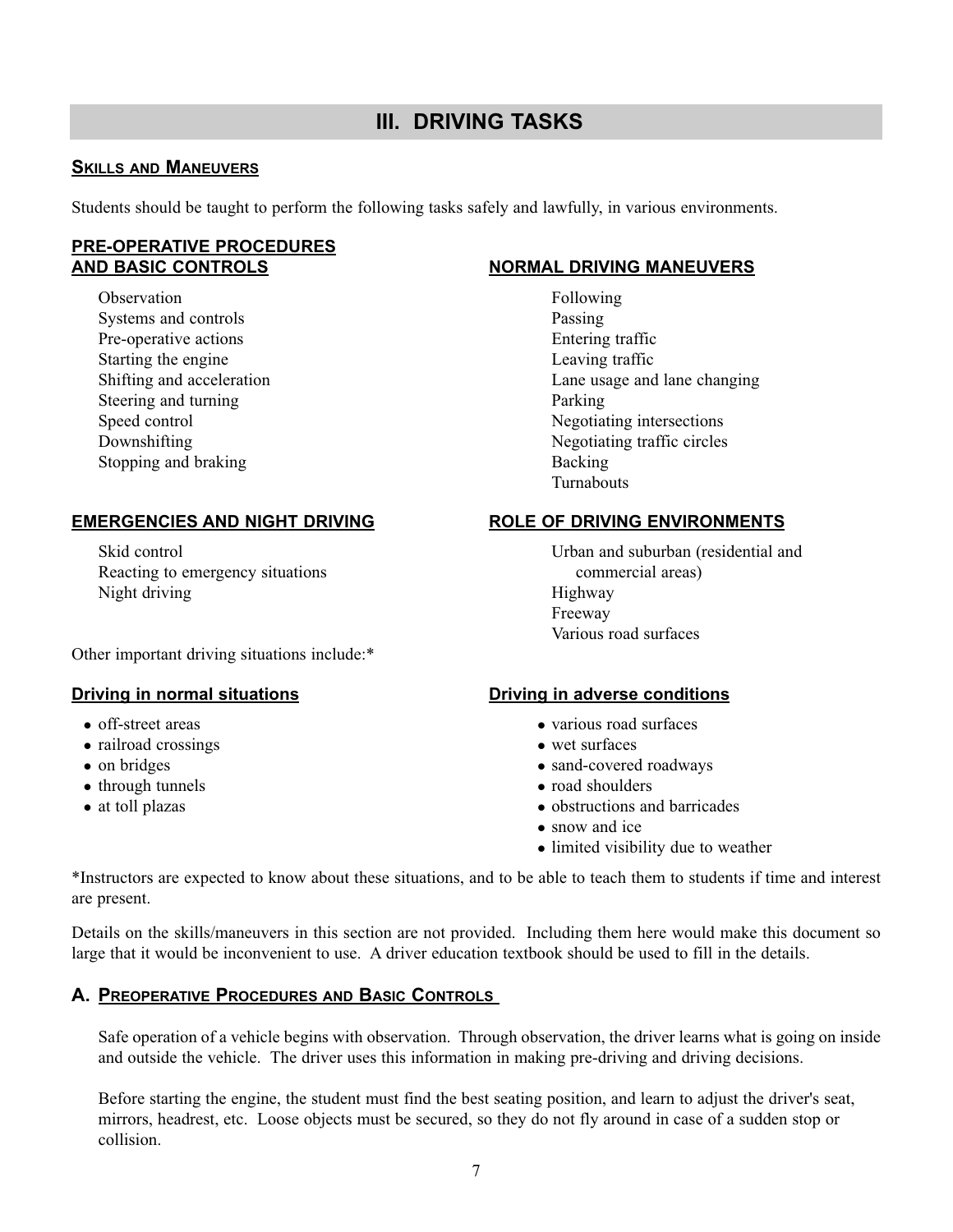The student must learn and rely on basic techniques and skills needed for starting and controlling a vehicle safely. This part of the instruction gives the student the sense of how various adjustments of the controls affect the motion of the vehicle, and why this is so important when mixing with other traffic on the roadways.

 1. Observation Outside the vehicle, the student must learn to check around the vehicle for hazards, making sure tires are properly inflated, windshield and lights are clean, etc.

 Inside the vehicle before starting the engine, observation continues; and it continues throughout the driving until safely parking the vehicle and turning off the engine.

 Inside the still stationary vehicle, the student must become sufficiently familiar with the locations and functions ofthe various systems and controls to be able to use them while driving and maintaining attention to the driving environment at the same time.

 General Visual Observation Auditory Observation Olfactory Observation Traffic Observation Observation Of Traffic Control Vehicle Observation

#### *Learning Problems*

- $\leftarrow$  Constant eye movement
- Looking well ahead
- 

 2. Pre-operative Actions In the first lesson, the student needs to learn and practice pre-operative actions that reduce risks while driving.

- a. Outside the Vehicle:
	- $\bullet$  Make certain there is a clear path of travel.
	- $\bullet$  Check condition of the vehicle (for example, tires, lights).
- b. Inside the Vehicle:
	- Secure loose items.
	- w Fasten and adjust all safety devices/equipment.

 Each vehicle has unique positioning of gauges and controls. The new driver must become familiar with vehicle systems and controls before moving the vehicle.

| <b>Comfort Controls</b>     | Air-conditioning, seat position, controls, etc. |
|-----------------------------|-------------------------------------------------|
| Movement Controls           | Steering wheel, accelerator pedal, etc.         |
| Visibility and              | Sun visors, mirrors, safety belts, etc.         |
| Protective Controls         |                                                 |
| <b>Information Controls</b> | Fuel gauge, temperature gauge, etc.             |

Adjust driver's seat position and headrest.

#### *Learning Problems*

- $\leftarrow$  Tension and apprehension
- $\cdot$  Improper seating position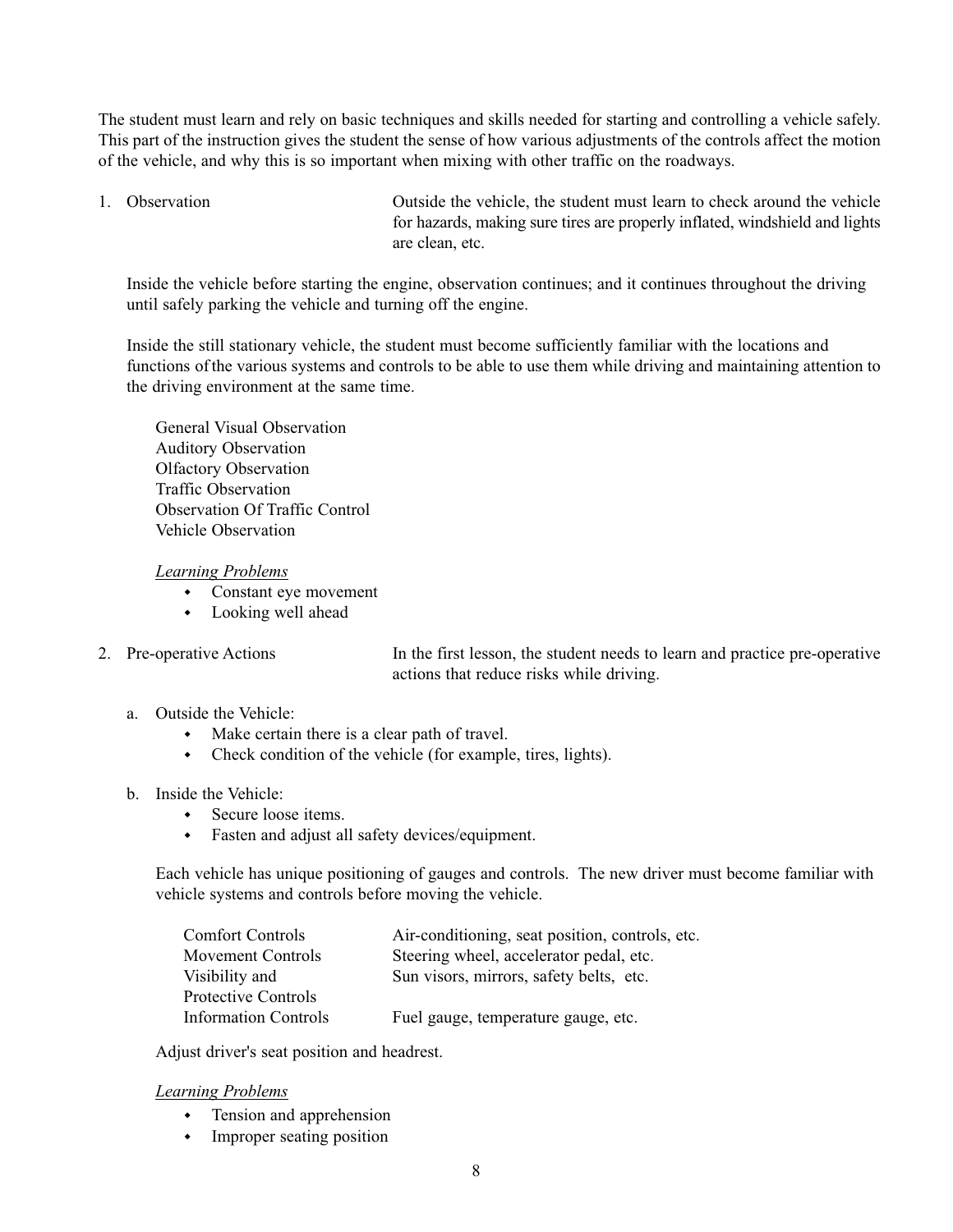<span id="page-11-0"></span> Place key in ignition. Turn key clockwise. Release key immediately after engine starts. Let engine idle 15-20 seconds before putting the vehicle in motion.

#### *Learning Problems*

Releasing the key too soon or too late

#### **B. MOVING THE VEHICLE**

 1. The Role of Driving Environments The basic procedures and skills learned by the student will be used in a variety of driving environments. The unique characteristics of each of those environments present different demands and offer different experiences for the student.

> In learning a skill or maneuver, it is important that the student also learn what to do if various environmental or situational factors were present. The instructor should: alert the student to the environmental characteristics and their demands on the driver; show the student how to handle them; and provide practice opportunities whenever possible.

#### *Examples:*

**Environmental factors:** → Situational factors:

- Rain Uphill/downhill Emergency vehicle Cyclist
- Sand Narrow street Hood opens Flat tire
- \* Dusk \* Curvy road \* Brake failure \* Rush hour
- Snow Road construction Stuck accelerator Pedestrian
- $\cdot$  Ice  $\cdot$  Potholes
- $\cdot$  Fog  $\cdot$  Toll plaza
- $\bullet$  No traffic control device
- 

 2. Basic Controls The following tasks are a continuous part of driving and require the student to think ahead to anticipate required actions:

- $\cdot$  Shifting and acceleration
- $\bullet$  Steering and turning
- Speed control
- $\cdot$  Downshifting
- Stopping and braking

 After starting the engine, the student moves the vehicle. The student learns the basic controls one at a time, but must apply several together in the first actual maneuver that is executed - pulling away from the curb. Downshifting, stopping and braking often are not necessary when pulling away from the curb, but these skills are used later in the same lesson.

 When moving the vehicle, the student uses the SEE steps. S/He continues to observe (scan) the environment and the gauges inside the vehicle. Using the information learned from observation, s/he also evaluates and executes, at first with considerable guidance from the instructor, later more dependently. Various skills are needed for correct performance of the basic controls.

- - -
		- -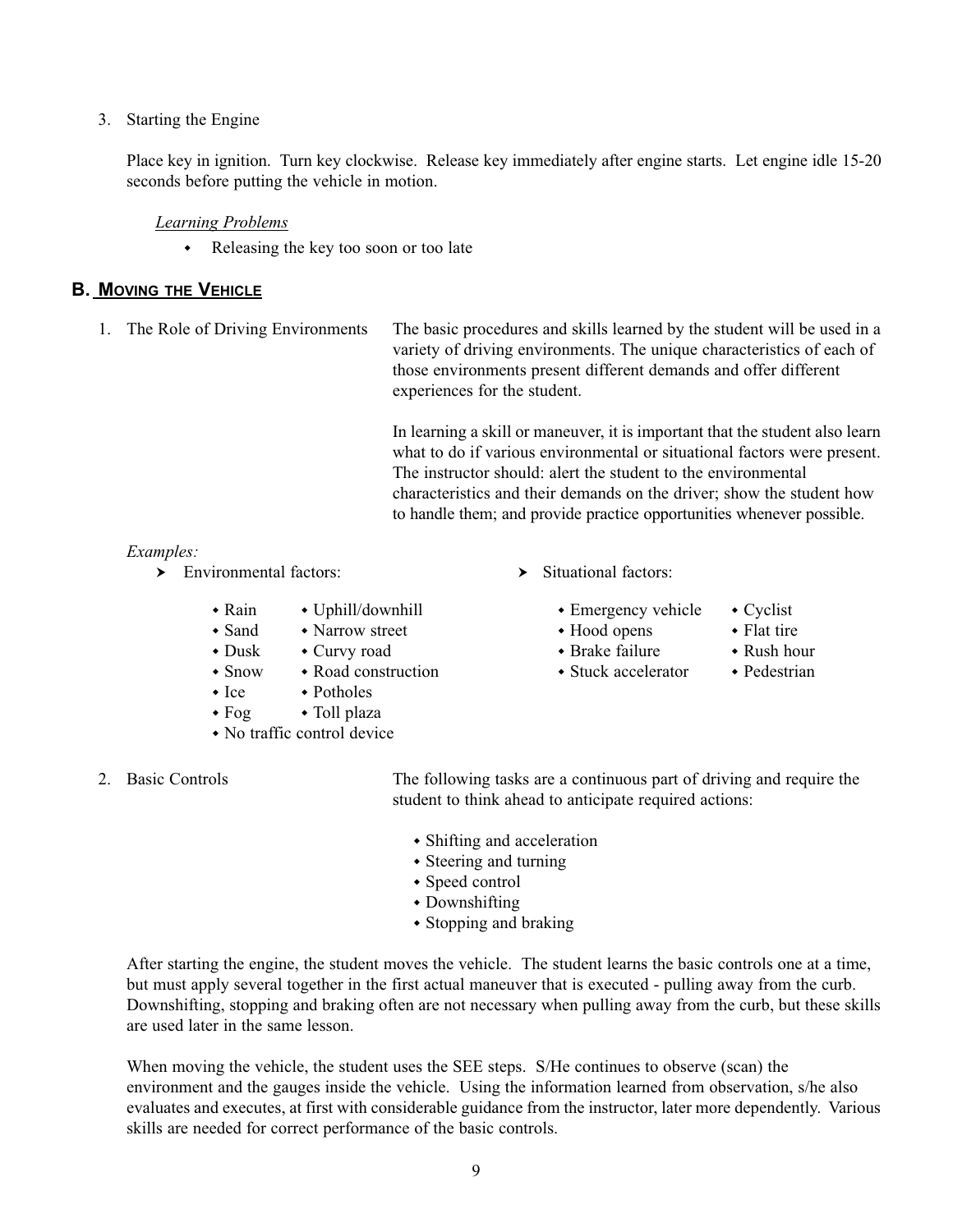#### *Examples:*

▶ Steering and Turning The student learns to position the vehicle by steering and turning. Positioning hands, and moving them while steering and turning Steering on straight roadways Preparing to turn by slowing and positioning the vehicle Selecting correct lane to enter for right or left turn Coordinating steering, speed control, and observation while turning

#### *Learning Problems*

- Maintaining direction on straight roadways
- $\bullet$  Maintaining lane position
- Coordinating steering, speed control and surveillance when turning
- $\leftarrow$  Left turns onto one-way streets
- Estimating whether turn can be completed safely
- ▶ Stopping and Braking Factors Considerations in whether, when and where to brake/stop, and in execution. Vehicle - Worn brakes and/or tires may increase the space needed for stopping the vehicle. Environment - Road conditions, weather and traffic.

Speed - The space needed for stopping increases with the speed of the vehicle.

 Location - Stopping/braking in certain locations may be illegal and/or dangerous (for example, in "No Stopping" zones; on a freeway; in an intersection).

 3. Normal Maneuvers The normal maneuvers are taught after the student demonstrates a good mastery - not necessarily perfect mastery - of the pre-operative actions and the basic controls.

#### *Examples:*

• Following Establishing and maintaining proper following distance is essential in avoiding crashes. Drivers should maintain enough distance from the vehicle ahead to make sudden and dramatic maneuvers unnecessary in avoiding a mishap.

Safe following distance can be established and maintained by:

- Normal separation distance two, three, four second rule.
- $\bullet$  Increasing separation distance.
- $\bullet$  Adjusting speed.
- Observing the roadway ahead.
- ▶ Passing on Two and The student should know the procedures, hazards, and laws pertaining Three-Lane Roadways to the parts of passing on two-lane and three-lane roadways:
	- $\bullet$  Deciding to pass
	- $\cdot$  Preparing to pass
	- $\bullet$  Initiating a pass
	- $\rightarrow$  Passing a vehicle
	- Returning to the driving lane after passing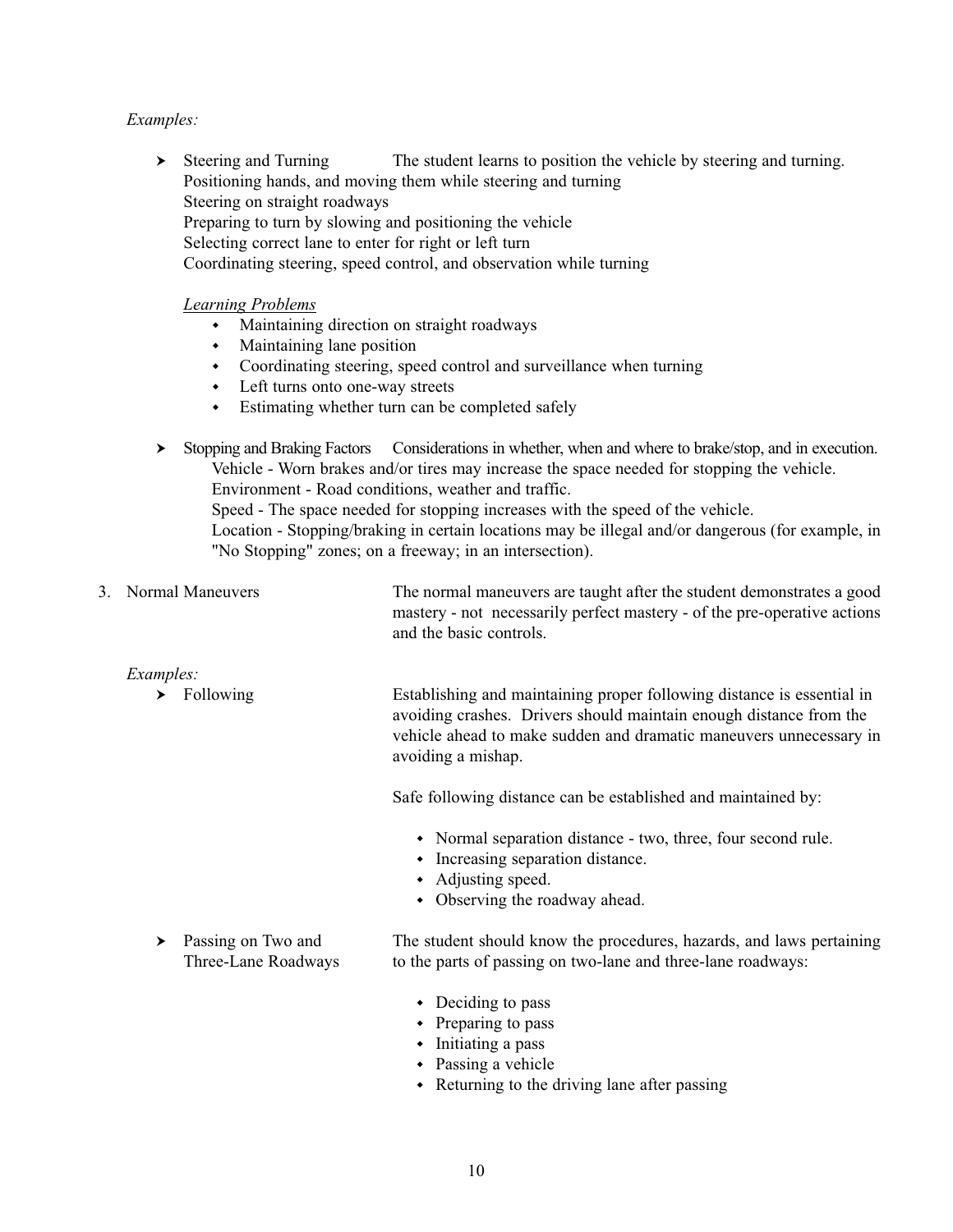#### *Learning Problems*

- Prolonged precautionary check to side and rear
- Reluctance to pass a moving vehicle
- $\bullet$  Judging the available passing time or distance
- $\bullet$  Judging the gap ahead of the vehicle being passed
- Freezing at the wheel
- $\blacktriangleright$  Entering Traffic Each time a driver enters a roadway from a curb or driveway there is a risk of a crash with other vehicles already on the roadway. The student must master risk management techniques for:
	- $\cdot$  Entering traffic from the roadside.
	- $\cdot$  Leaving parallel parking spaces.
	- Moving into traffic from angular or perpendicular parking.

#### *Learning Problems*

- Assessing the suitability of the gap in traffic
- Entering traffic from a tight parallel parking space
- Recognition of surface conditions and entering angle
- $\blacktriangleright$  Leaving Traffic When deciding to leave traffic, a driver must aim for an appropriate space, and must adjust speed - with minimal interference to other vehicles. The student must learn to safely:
	- Select a suitable place to leave the roadway.
	- $\bullet$  Leave the roadway.

#### *Learning Problems*

- $\leftarrow$  Reluctance to leave the roadway
- $\bullet$  Physical appearance of shoulders
- Selecting a safe speed to leave the roadway
- ▶ Lane Usage and Lane Changing Changing from one lane of traffic to another increases the risks of crash. The student should learn to:
	- $\bullet$  Use multiple lane roadways.
	- Prepare for a lane change. (Observation, signaling)
	- $\bullet$  Maneuver into the other lane.

#### *Learning Problems*

- $\bullet$  Coordination of surveillance and steering activities
- w Estimating closing rate and distance of following vehicles in other lanes
- Smooth continuous movement

#### 4. More Normal Maneuvers in Different Driving Environments

- Parking Backing
	-
- Negotiating intersections Turnabouts  $\bullet$  Negotiating traffic circles
	-
- The more advanced maneuvers also rely on the correct performance of the pre-operative actions and basic controls.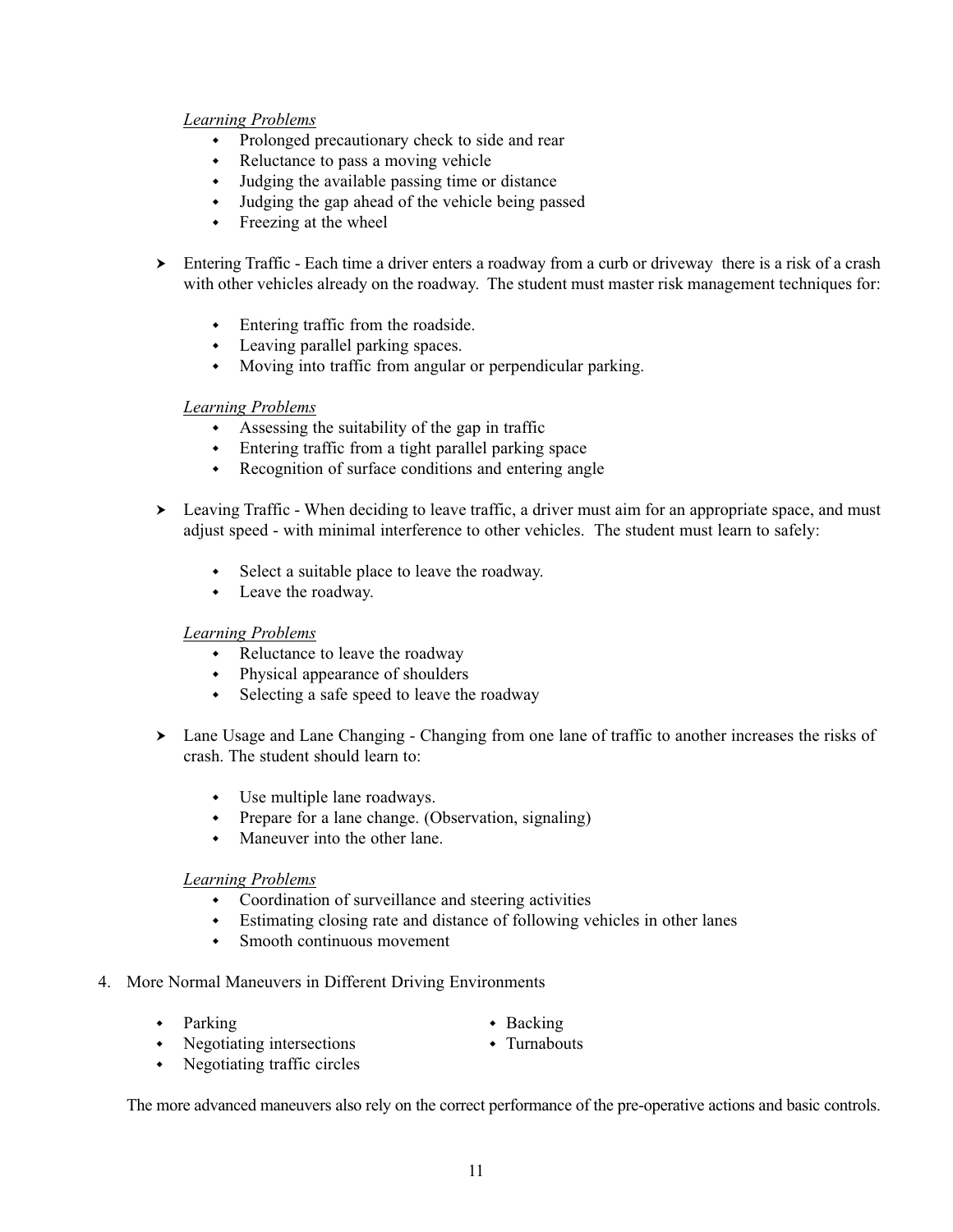Perceptual and Coordination Skills In parking, backing and negotiating turnabouts, the safe rearward motion of the vehicle requires perceptual and coordination skills that are not required in the simpler driving tasks. Often, these maneuvers must be performed in a limited time and space due to moving traffic and/or vehicles parked in the area.

#### *Examples:*

- $\blacktriangleright$  Parking Drivers should be able to identify suitable parking spaces and be able to move into them with minimum risk. The student must learn to do this for each of the following:
	- $\leftarrow$  Parallel parking
	- $\bullet$  Angle parking
	- $\leftarrow$  Parking on hills
	- $\leftarrow$  Perpendicular parking
	- Procedures to be followed after parking

#### *Learning Problem*s

- $\cdot$  Selecting large enough parking space
- $\bullet$  Positioning the car
- Steering and speed control while parking
- $\cdot$  Inadequate observation
- Distribution of attention
- $\blacktriangleright$  Negotiating Intersections Because of the concentration of traffic activity and mix of traffic flow, intersections are particularly high-risk areas. In an intersection, traffic moves in different directions, traffic signals change and pedestrians enter and leave. The student must learn to deal with the changing elements legally and safely while proceeding into, through and out of the intersection without tying up traffic. The student must master the several steps:
	- Approaching Intersections
	- $\cdot$  Proceeding through intersections.
	- Estimating when it is safe to proceed.
	- Coordinating speed and directional control.

#### *Learning Problems*

- $\bullet$  Noting/responding to traffic controls
- Determining time and space for turn at intersection
- $\bullet$  Positioning the car in the intersection for turn
- $\cdot$  Problems related to steering/turning
- $\blacktriangleright$  Negotiating Traffic Circles Traffic circles are characterized by vehicles entering, changing lanes and exiting. The student must learn to find the correct space and time to enter, to keep moving so as not to tie up traffic, and simultaneously to position the vehicle so as to be able to exit safely at the desired place. In negotiating traffic circles, the essential actions are:
	- $\cdot$  Preparing to enter/exit the traffic circle.
	- Selecting the proper lane and observing the path of other vehicles.
	- Coordinating observation, steering, and speed control.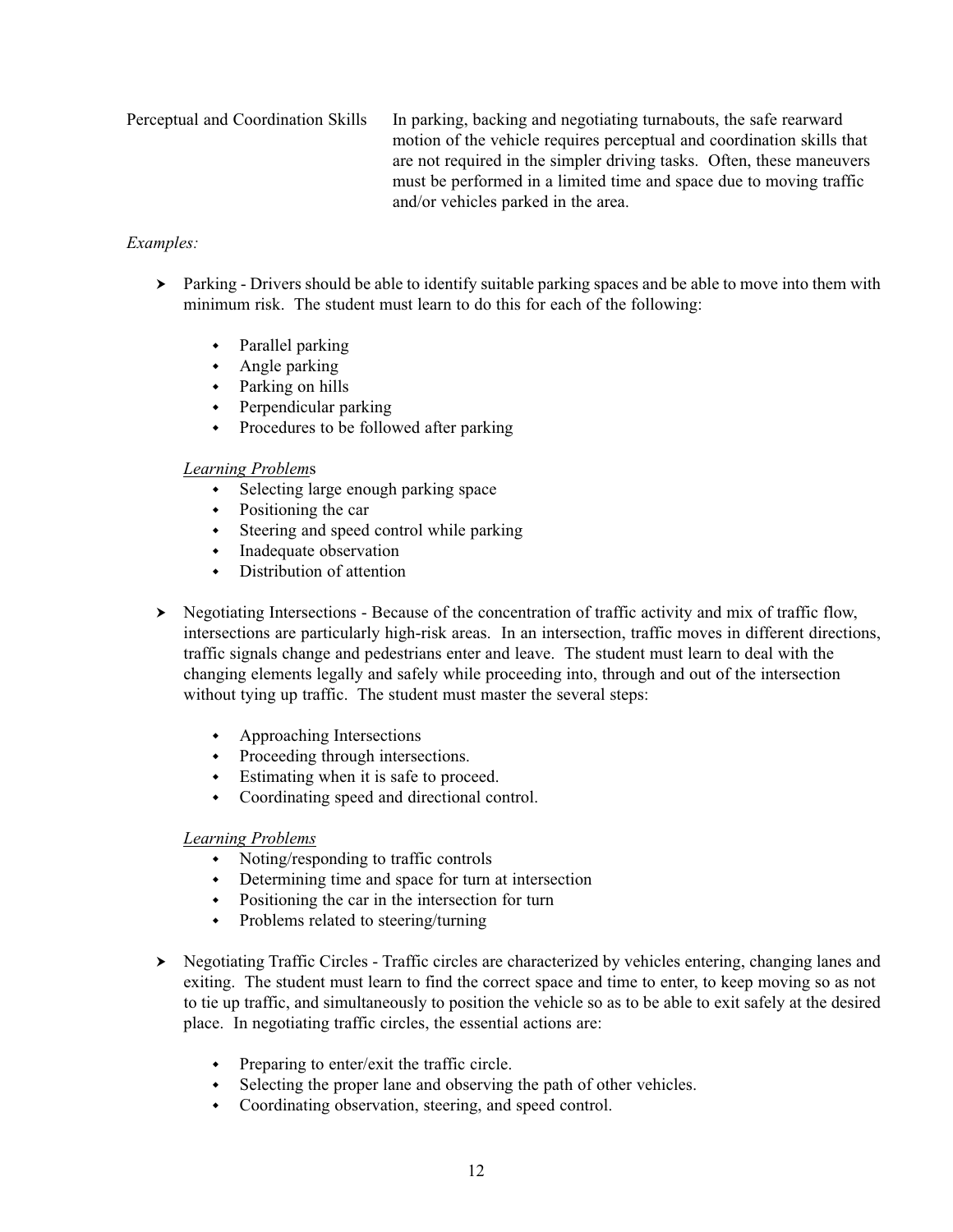#### *Learning Problems*

- Coordinating surveillance, steering, and speed control activities
- Lane selection
- $\blacktriangleright$  Backing Backing a vehicle presents some special risks and can be a dangerous maneuver. It is important for the student to know the hazards, procedures, and laws pertaining to backing.
	- Backing restrictions.
	- $\bullet$  Visual checking before backing.
	- $\bullet$  Body and head position for backing.
	- Coordinating the accelerator, brake, and steering while backing.
	- $\bullet$  Stopping while backing.

#### *Learning Problems*

- $\bullet$  Speed control
- $\bullet$  Steering corrections
- $\bullet$  Using mirrors
- Centering the car in the backward path
- $\blacktriangleright$  Turnabouts Some driving situations require reversing the direction of the vehicle without the opportunity to follow a continuous forward path. These maneuvers - turnabouts - pose certain risks and require special procedures to complete correctly.
	- $\bullet$  U-Turns
	- w U-Turns middle of the block, wide street
	- $\cdot$  U-Turns urban intersections, divided highways
	- w U-Turns residential or narrow street intersections
	- $\cdot$  Three-point turns
	- $\bullet$  Two-point turns using a driveway

#### *Learning Problems*

- $\cdot$  Selecting the correct turn
- $\cdot$  Estimating available room for turn
- $\leftarrow$  Coordinating speed and steering
- Over-concentration on one activity
- $\bullet$  Obstructing traffic

 5. Emergency Situations An emergency situation may occur despite a driver's conscientious efforts to operate safely. If a crash seems imminent, there are still ways to avoid or minimize the consequences of a crash.

#### *Examples:*

- $\triangleright$  On-Road Evasive Action On-road evasive action is appropriate when a crash can be prevented without leaving the road.
	- Search for a safe space on the roadway.
	- Reduce speed and stop if necessary.
	- Maintain control of the vehicle and use the horn to warn others.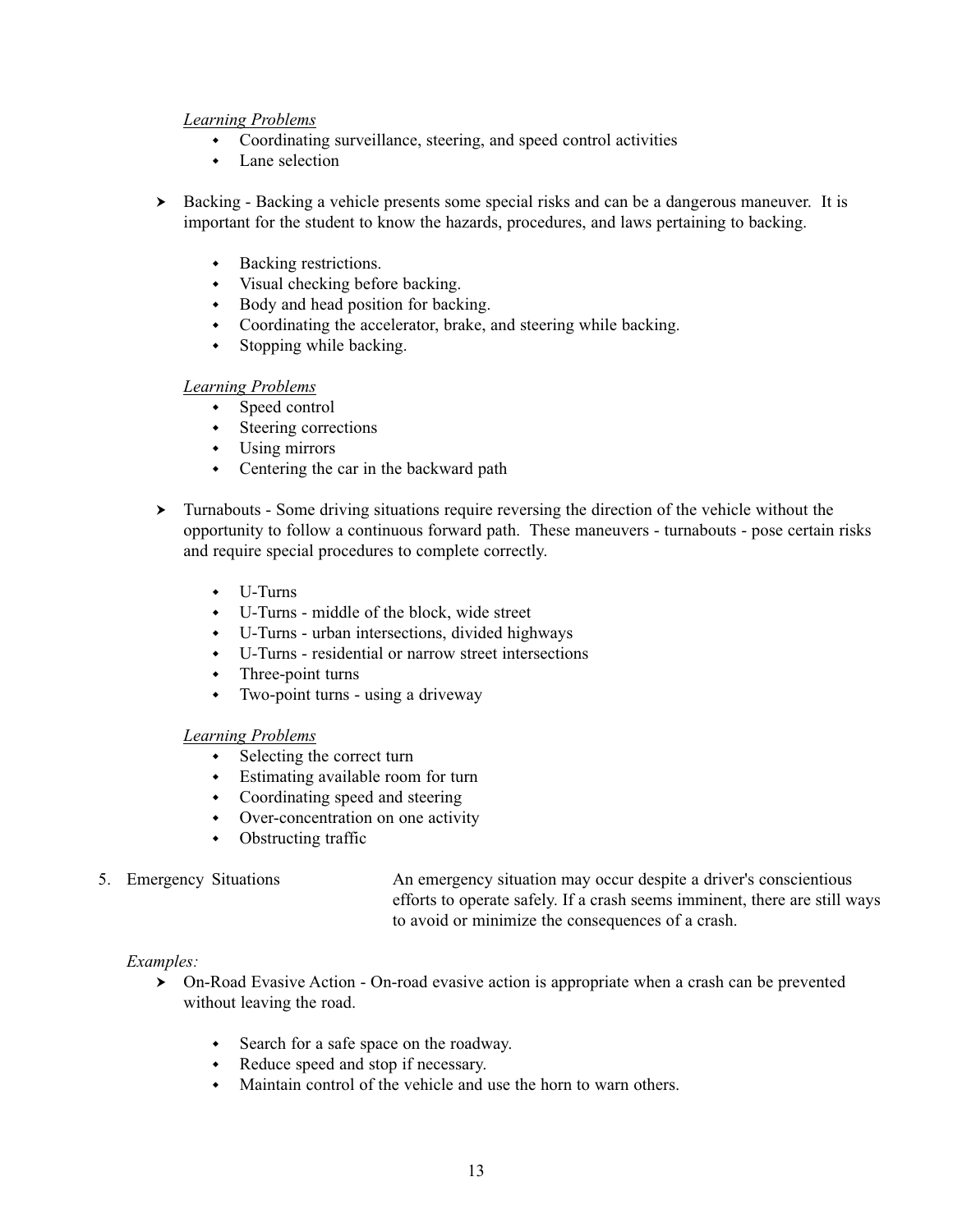- ▶ Off-Road Evasive Action Sometimes it is necessary to leave the road in order to prevent a crash.
	- Look to the right for a safe exit from the roadway.
	- w If a crash with something is unavoidable, select an object that will "give" when struck and that is low risk.
	- $\cdot$  Slow the vehicle as much as possible.
	- Maintain control of steering and braking.
- ▶ Off-Road Recovery It may be necessary to make an off-road recovery after evasive maneuvers have been taken.
	- $\bullet$  Maintain a firm grip on the steering wheel.
	- Turn the wheels back on the roadway.
	- w Be prepared to turn the wheels in the opposite direction once back on the pavement.
- $\rightarrow$  Hit from Behind If about to be hit from behind by an overtaking vehicle with no possible evasive action, a driver should:
	- $\bullet$  Warn passengers.
	- Remove foot from accelerator.
	- $\bullet$  Lower body to the right for protection.
	- Sound the horn to warn others ahead.
- $\triangleright$  Side Collision The best way to avoid a crash with a vehicle approaching from the side is to be very watchful for vehicles and cross traffic. When a driver observes another vehicle on a side crash course, try one of the following:
	- Slow down or stop.
	- Accelerate to get out of the way.
	- Turn away from the approaching vehicle, possibly by moving off the road.
- $\blacktriangleright$  Pedestrian, Cyclist, Animal If necessary to take emergency action to avoid striking a pedestrian, cyclist, or animal:
	- Blow the horn.
	- $\cdot$  Redirect the vehicle if a clear path exists.
	- $\leftrightarrow$  Apply brakes as needed.

#### *Learning Problems*

- Overcoming reluctance to leave the roadway
- $\cdot$  Improper braking
- $\bullet$  Maintaining control not panicking
- Over-concentration on steering
- $\rightarrow$  Night Driving Darkness reduces visibility, which in turn makes driving more hazardous. Slowing down improves hazard perception, which in turn can prevent a crash.
- $\blacktriangleright$  Skid Control The likelihood of skids depends greatly on environmental conditions and tire condition. Characteristics of the road surface can tell a driver if there is a high risk for a skid. Even in unfavorable conditions, drivers often can prevent skids. When they do occur, the driver's correct immediate action may still prevent a crash. The student should learn to prevent and correct skidding conditions, drive slowly and avoid fast braking and sharp turning.

 To emerge from a skid, remove foot from accelerator, and steer in the direction the vehicle should move. Avoid braking on a slippery road surface.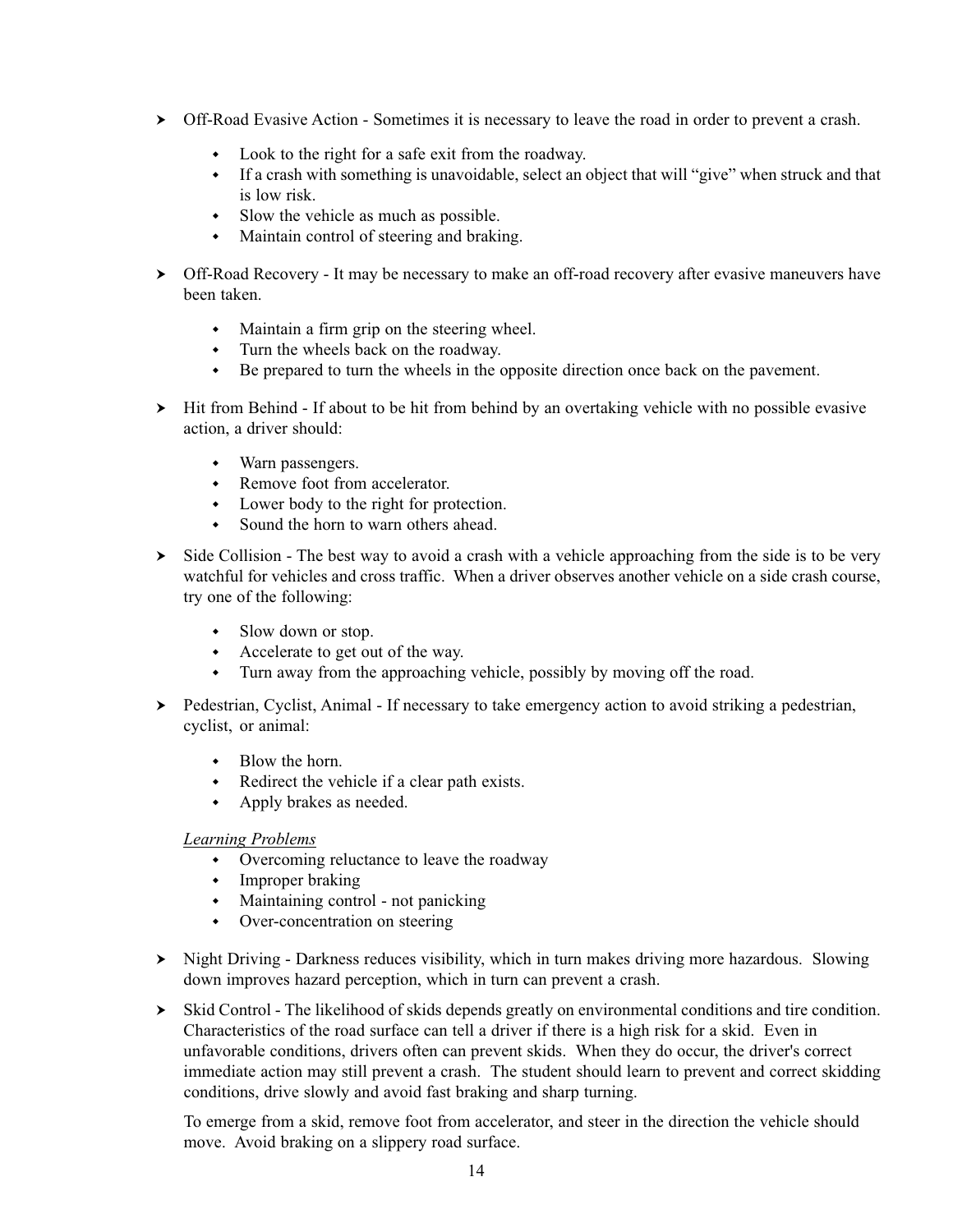# **IV. ADDITIONAL INFORMATION**

## **STOPPING DISTANCE**

<span id="page-17-0"></span>Information needed for teaching about stopping distance:

| Perception time and distance:    | Time used in identifying a hazard, predicting what its results may be,<br>deciding to stop, and the distance the vehicle travels in this time.                                                                                                                                                                                                                  |                                                                                                                                                                                                                                |                               |
|----------------------------------|-----------------------------------------------------------------------------------------------------------------------------------------------------------------------------------------------------------------------------------------------------------------------------------------------------------------------------------------------------------------|--------------------------------------------------------------------------------------------------------------------------------------------------------------------------------------------------------------------------------|-------------------------------|
|                                  | fatigue) and the vehicle's speed.                                                                                                                                                                                                                                                                                                                               | This varies with the attentiveness of the driver, whether the hazard is<br>stationary or moving, the complexity of the driving situation, light and<br>visibility, the condition of the driver (sobriety, alertness, degree of |                               |
|                                  | distance.                                                                                                                                                                                                                                                                                                                                                       | In the table below, estimated perception distance is included in reaction                                                                                                                                                      |                               |
| Reaction time and distance:      | Time used in reacting (that is, in removing the foot from the accelerator,<br>moving it to the brake, and stepping on the brake pedal), and the<br>distance the vehicle travels in this time. Reaction time varies with the<br>condition of the driver $-3/4$ second is average. The distance traveled<br>during reaction time varies with the vehicle's speed. |                                                                                                                                                                                                                                |                               |
| Braking time and distance:       | Time between stepping on the brake pedal and the vehicle reaching a<br>stopped condition, and the distance the vehicle travels in this time.                                                                                                                                                                                                                    |                                                                                                                                                                                                                                |                               |
| Stopping distance:               | which the vehicle stops.                                                                                                                                                                                                                                                                                                                                        | Distance traveled from the beginning of perception time to the point at                                                                                                                                                        |                               |
| Some averages:                   |                                                                                                                                                                                                                                                                                                                                                                 |                                                                                                                                                                                                                                |                               |
| <b>SPEED OF TRAVEL</b>           | <b>REACTION DISTANCE</b>                                                                                                                                                                                                                                                                                                                                        | <b>BRAKING DISTANCE</b><br>$\ddot{}$                                                                                                                                                                                           | <b>STOPPING DISTANCE</b><br>= |
| (miles per hour/feet per second) | $(\text{feet})^*$                                                                                                                                                                                                                                                                                                                                               | (feet)                                                                                                                                                                                                                         | (feet)                        |
| 20/30                            | 44                                                                                                                                                                                                                                                                                                                                                              | 25                                                                                                                                                                                                                             | 69                            |
| 30/44                            | 66                                                                                                                                                                                                                                                                                                                                                              | 57                                                                                                                                                                                                                             | 123                           |
| 40/60                            | 88                                                                                                                                                                                                                                                                                                                                                              | 101                                                                                                                                                                                                                            | 189                           |
| 50/75                            | 110                                                                                                                                                                                                                                                                                                                                                             | 158                                                                                                                                                                                                                            | 268                           |
| 60/88                            | 132                                                                                                                                                                                                                                                                                                                                                             | 227                                                                                                                                                                                                                            | 359                           |

 70/105 154 310 464 \*Includes perception distance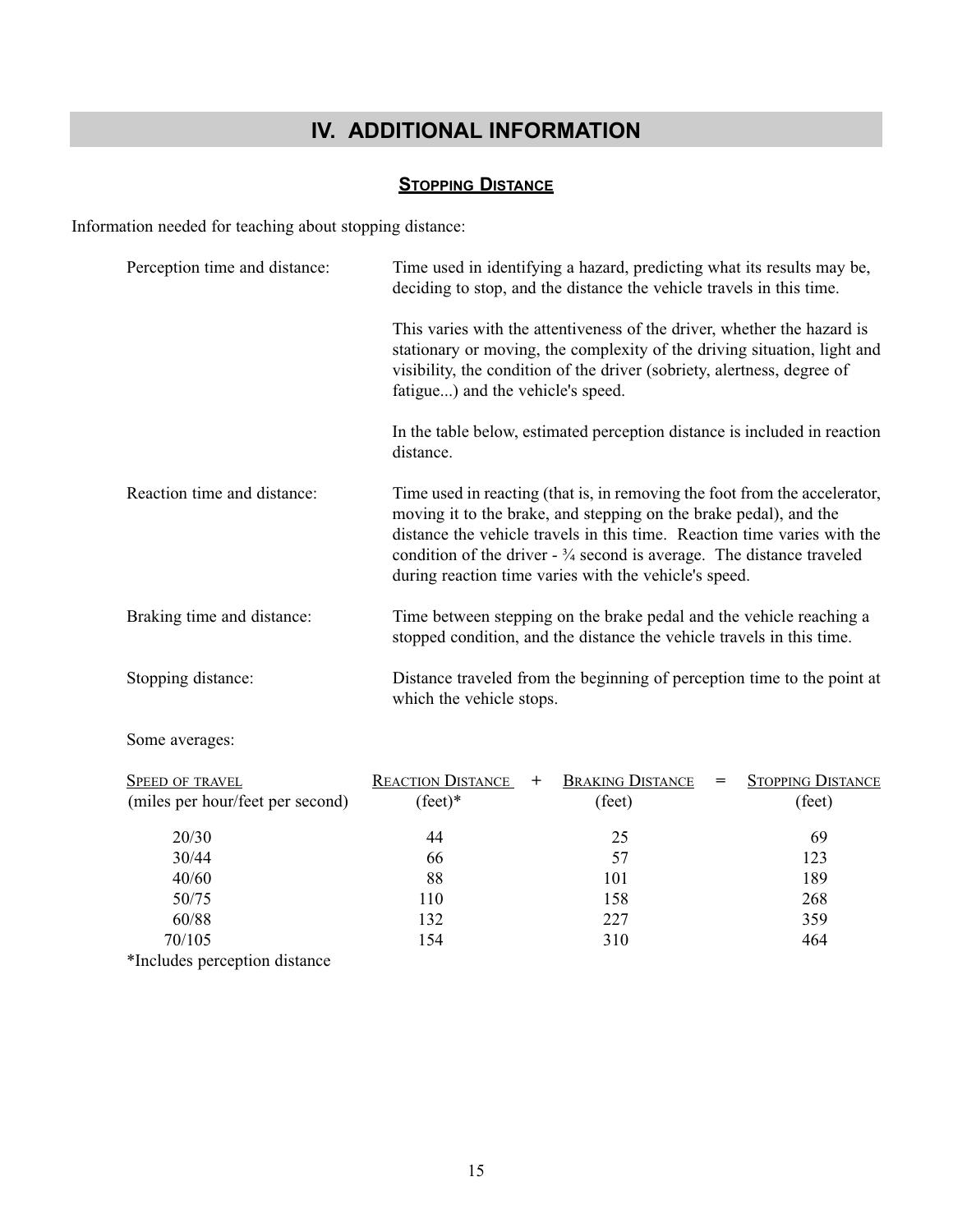# **V. THE ROAD TEST AND LICENSING**

### <span id="page-18-0"></span>**A. LEARNER'S PERMIT**

 Valid for up to five years, expires on the applicant's birthday. Valid for two road tests, plus two more for additional payment. Costs depend on type of license desired and birth date of applicant.

### **B. SCHEDULING THE CLASS D/DJ ROAD TEST**

When to schedule: Ideally, the road test should be scheduled when the applicant and the instructor agree that the applicant is competent to drive safely in various conditions. However, the applicant may request a road test at any time, and the driving school may assist with scheduling even if the instructor does not consider the applicant to be sufficiently skilled. Applicants under 18 years of age are required to have 50 hours of supervised driving by the day of the road test.

 For those applicants who are required to have the 50 hours of supervised driving, they must present an MV-262 form (Certification of 50 Hours of Supervised Driving) at the road test.

 In some seasons and locations, there may be up to an eight-week wait for a road test. To avoid a long wait, appointments may be scheduled before applicants are ready, in the expectation that they will be ready by the time of the road test.

 How to schedule: An appointment may be scheduled for the applicant by the driving school by calling either the Road Test Scheduling System at 518-402-2100 or using the Internet at [https://roadtest.dmv.ny.gov/default.asp](https://nyrtsscheduler.com/)

 If necessary to cancel, this should be done 72 hours or longer before the scheduled road test date. Cancellation may be done by telephone or on the Internet at the aforementioned address.

Documents that are needed for taking a Class D/DJ road test are:

- o MV-278 (Pre-licensing Course Completion Certificate) or MV-285 (Driver Education Student Completion Certificate);
- o Photo learner's permit
- o MV-262 (Certification of 50 Hours of Supervised Driving) for DJ or MJ permit holders.

 If the motorist is applying for a driver license to operate either a motorcycle (Class M/MJ License) or commercial motor vehicle (Commercial Driver License or CDL), please check DMV's website at <https://dmv.ny.gov/schedule-road-test>for current information.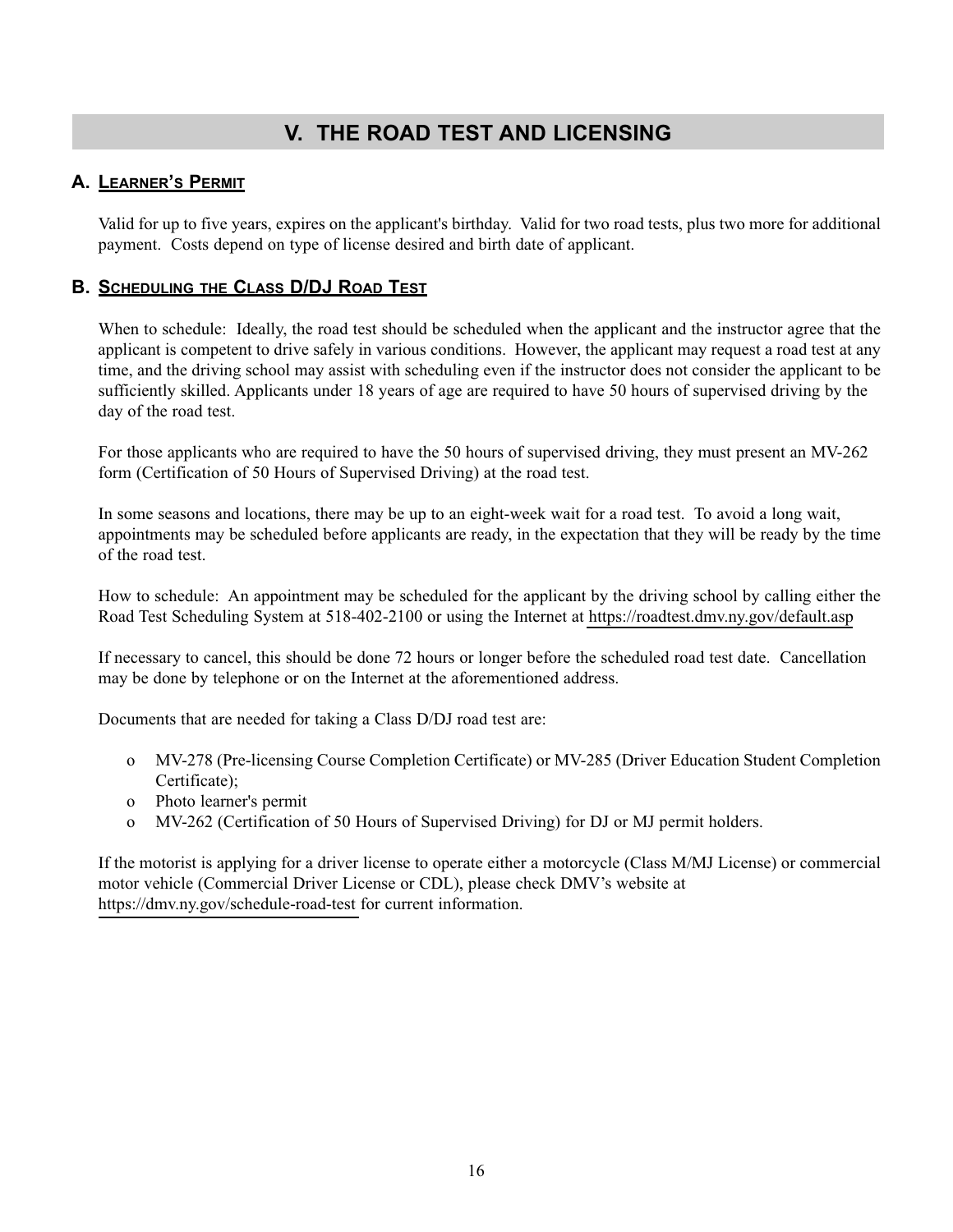#### <span id="page-19-0"></span>**C. RULES AT THE ROAD TEST**

Instructor and applicant should be on time, or risk the appointment being rescheduled.

 If an instructor brings more than one applicant to the road test, the group should arrive earlier than the appointed time, to allow for "turnaround" time between tests to change applicants and examiners.

 On arrival at the road test line, the test vehicle should be driven to the end of the line. The instructor should wait with the vehicle and the applicant(s).

The instructor and the applicant(s) should follow the instructions of the examiner.

The required paperwork for instructor and each applicant should be ready for the examiner's inspection.

 Once the examiner receives the paperwork and addresses the applicant, the instructor should step aside and not engage in the conversation unless asked to by the examiner.

The instructor may not ride with the applicant during the test.

The instructor should not:

- o Call examiners by their first names or nicknames, as this may give the incorrect impression of a less-than professional relationship.
- o Express to the examiner an opinion of the applicant's driving ability.
- o Give driving instructions at the site.
- o Solicit or accept other customers at the road test site.

#### **D. THE CLASS D/DJ ROAD TEST**

The applicant's skills are tested and scored on:

| Turning     | Parallel parking  |
|-------------|-------------------|
| Observation | U Turns           |
| Judgment    | Rules of the road |

The examiner does not try to trick the applicant.

Applicants usually are informed at the end of the road test whether they passed or failed.

 PASSES the test - The examiner prints a temporary license receipt. This receipt, along with their permit, serves as their temporary license. This temporary license is valid for 90 days.

 NOTE: An applicant who has a MV-285 (Driver Education Student Completion Certificate) should surrender it to the examiner so that the license may be issued as a Class D license with full driving privileges when the applicant is 17 years old.

 FAILS the test, first time - The examiner will discuss the reasons for the failure with the applicant. The applicant will receive a printed receipt with examiner comments pertaining to areas needing improvement, and the learner's permit will be returned. The applicant may schedule another appointment when ready.

 FAILS the test, second time - Same as above except that the individual must pay a \$10 fee for two more road test appointments. The permit still remains valid until its expiration date.

 In some circumstances, the examiner may keep all of the applicant's documents and not disclose the results of the test. This may occur when verification of I.D., appointment, documentation, etc. by the district office is necessary. If this occurs, the examiner will explain to the applicant what to do. This is not unusual, so there is no reason for the instructor or the student to be concerned.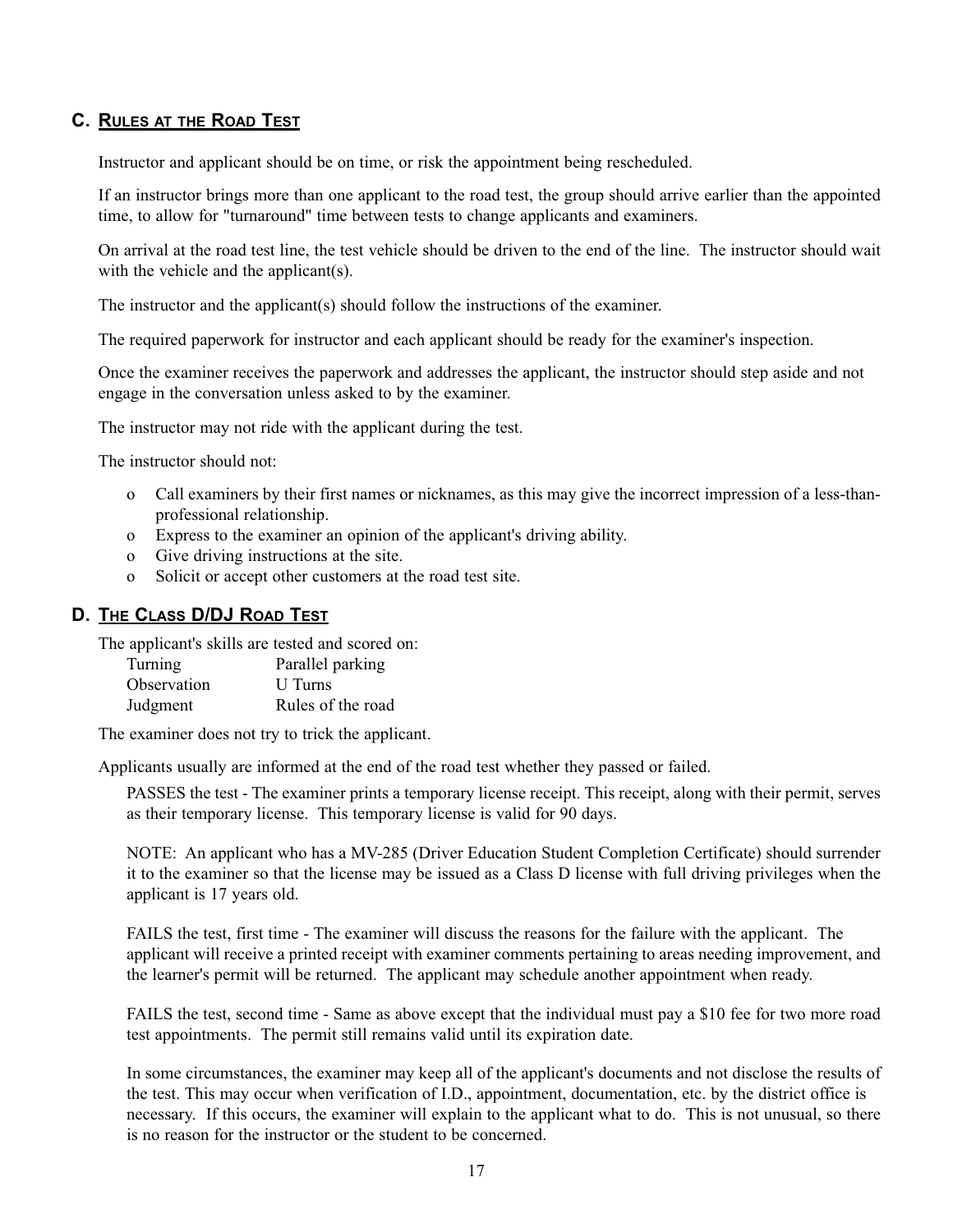#### <span id="page-20-0"></span>**E. LICENSE**

 When the applicant passes the road test, a printed receipt will be issued, which along with their permit, becomes a temporary license for 90 days.

 The permanent photo license is mailed to the applicant within six weeks after s/he passes the road test. There is no need to go to the DMV office again. The license (except for certain junior licenses\*) is considered "probationary" for the first six months.

 During the probation period, the license will be suspended for 60 days upon conviction for one violation of speeding, reckless driving or tailgating. It will also be suspended for 60 days upon conviction for any two other moving traffic violations during the probation period, and for 90 days upon conviction for driving while ability impaired by alcohol or drugs (DWAI).

When the suspension ends, a new six-month probation period begins. During the second probationary period, the license will be revoked for at least six months upon conviction for any one of the single violations listed above or any two other moving violations.

 If an applicant is under 18½ when applying for a permit, the permit or license will expire at age 21. DMV will mail a new photo permit or license to the individual when s/he reaches age 21.

 \*All junior drivers (16 and 17 year olds) are now governed by the rules of the Graduated Driver License law (GDL). The GDL law provides for a 6-month waiting period (starting when the learner permit is issued) before these drivers can take their road tests for their driver license.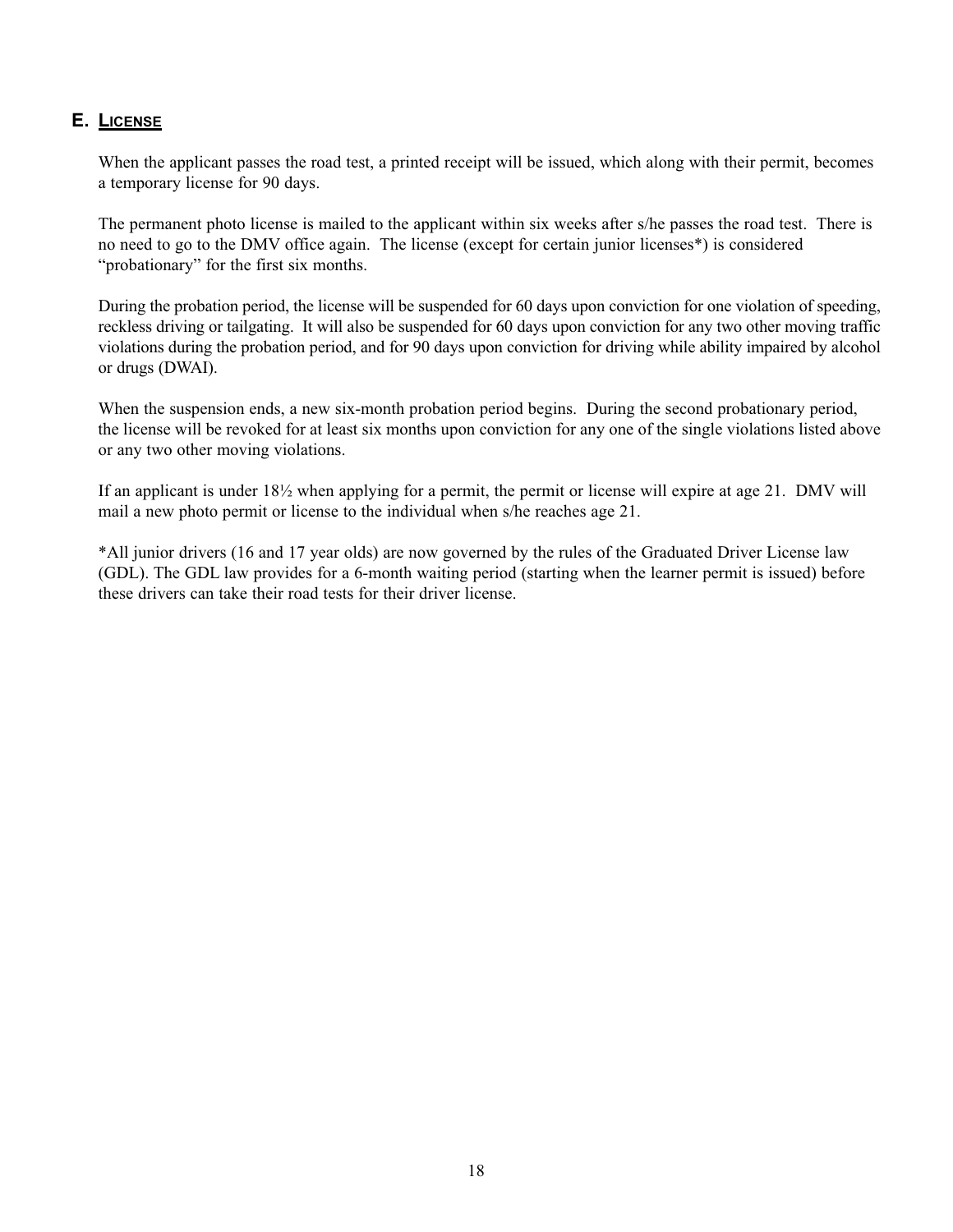# **PART 2. COMPONENTS OF TRAINING**

<span id="page-21-1"></span><span id="page-21-0"></span>The student, instructor, and instructional process are the main components of training.

Training students to drive is a specialized type of education. Usually, the instructor works with students one-to-one. Each student's needs are different. This means the instructor must be flexible enough to work with students who have various levels of information, misinformation, skills, motivations and understanding of driving tasks.

There are an infinite number of instructional situations. For the student to learn, it is important that the in-car instructor pay particular attention to the learning needs and strengths of that student, know the instructor roles and behaviors that promote learning, and use instructional processes that will offer the individual student the most appropriate learning situations and information.

# **I. THE STUDENT**

The individual student is the focus of in-car instruction. The instructor must always keep in mind the needs and challenges of the particular student. Instructional techniques should be adjusted accordingly.

Each student enters training with a number of personal characteristics that affect learning.

#### **A. SHARED CHARACTERISTICS**

 Each person is unique; yet adult and teenaged learners have some characteristics in common. It is conservatively estimated that it takes a minimum of 12 to 20 hours for the average beginner, under ideal conditions, to learn to drive properly. This is time spent with an instructor and does not include "practice time". Some driver training organizations suggest 15 to 25 hours of training, depending upon the student's personal requirements and the geographic area. Those students living in the northern part of the United States and Canada, who have to cope with the problems of driving on ice and snow, may take longer to learn.

1. Adults Adults Adults and teenagers learn best when training:

- $\checkmark$  involves them in the training and evaluation process,
- $\checkmark$  applies their own personal experiences, and
- $\checkmark$  relates to their individual need and interest to learn or achieve something.

 The more a learning experience simulates or approaches the real thing, the greater the chances of the student internalizing and mastering a task or concept.

Mature adults may have a more difficult time learning because their:

- $\checkmark$  eyesight is usually not as sharp;
- $\checkmark$  hearing may be impaired:
- $\checkmark$  reflexes aren't as quick, causing slower reaction time;
- $\checkmark$  muscles and joints are tighter.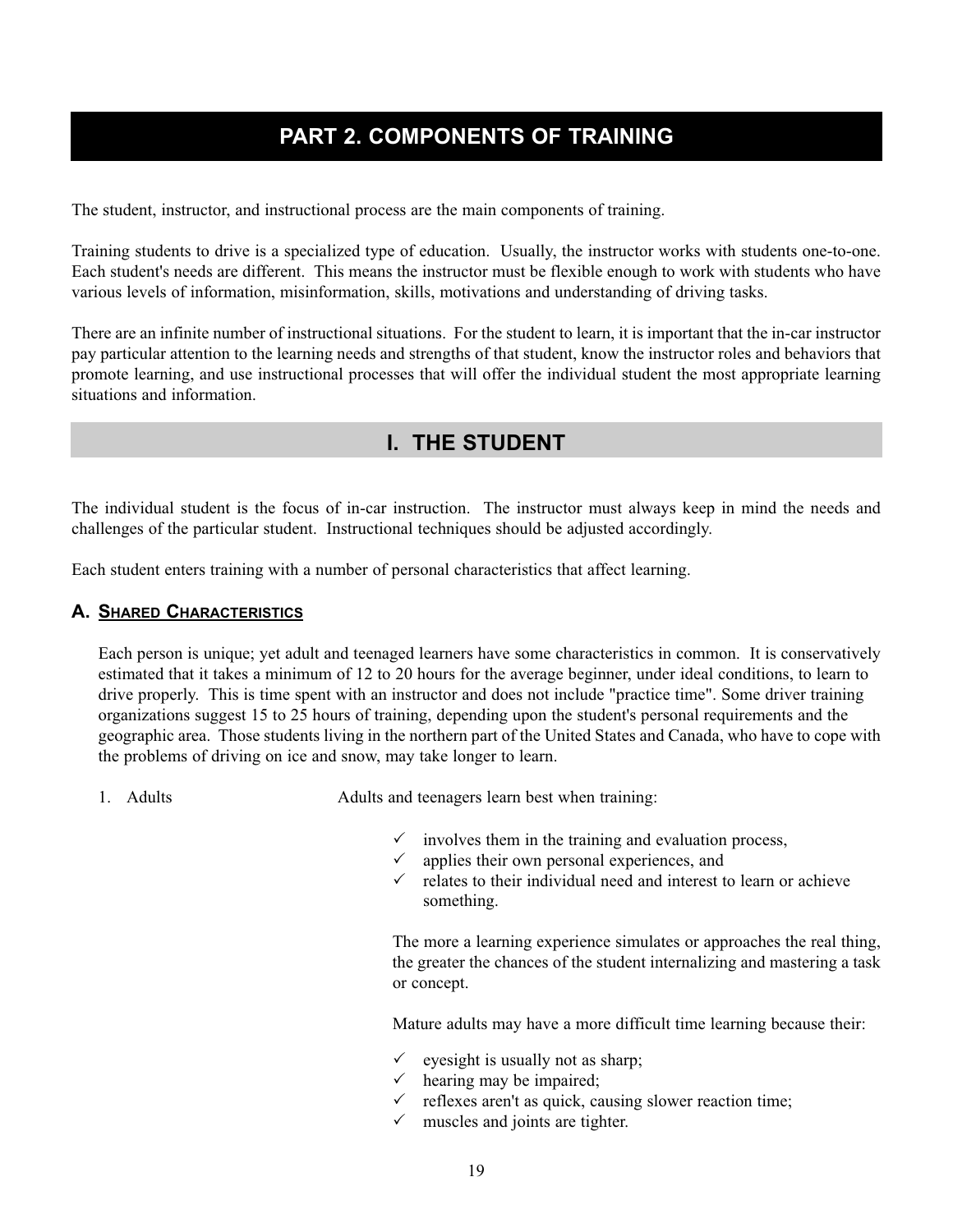<span id="page-22-0"></span>They may need more reassurance than young learners. For example:

- $\blacktriangleright$  "Everyone is afraid to learn new things. You're afraid only because this is new to you. I'll be coaching you as to what to do, when to do it, why, and how to do it. And - I have a brake on my side of the car."
- ▶ "There's nothing you can do that I haven't seen before."

 The instructor may share some of his/her own past apprehensions - preferably about something that the student has already mastered.

- $\blacktriangleright$  "There are some bad drivers out there, but they look worse to you because you're only half-watching and you don't yet have good control of the car. In your lessons you'll learn what to watch for, how to read other drivers, and how to anticipate their actions. You'll then know how to avoid problems, so the other drivers won't seem as scary to you."
- $\blacktriangleright$  "Let's not worry about a test that you're not yet ready for. By the time you are ready for your test, you'll know how to do everything you need to do to be a good driver."

Share success stories regarding other students (never use names), etc.

- 2. Effects of Inexperience The new driver's inexperience makes the driving task more challenging:
	- $\checkmark$  Unsure of self or unrealistically confident.
	- $\checkmark$  Lacks proficiency in handling a vehicle.
	- $\checkmark$  Unfamiliar with laws/rules.
	- $\checkmark$  Has limited judgment of driving situations.

#### **B. DIFFERENCES**

 1. Reasons For Learning Often the circumstances prompting mature adults to learn to drive are stressful, such as ill husband or wife; recently widowed; moved to suburbs - public transportation not available; children (who used to drive them around) have left home.

> The various reasons for taking lessons are an important factor in the student's motivation to learn. For some, a driver's license represents a new necessity. They take lessons for the purpose of passing the road test and acquiring the license. The instructor has an opportunity to help the student think beyond the immediate benefit of passing a road test to see the long-term benefit/advantage of learning safe driving skills.

- 2. Personal Characteristics Personal characteristics such as nervousness, attention span, patience, impulsiveness, serenity, intelligence level, physical stamina, state of health, reflexes, etc., affect the student's learning. The instructor should study the student, and use appropriate teaching techniques that are best suited to that particular student.
- 3. Driving Background Students enter training with varied exposure to driving, as participants and/or observers. Their different background and skill levels require the driving instructor to plan and deliver lessons to suit the needs of the individual student.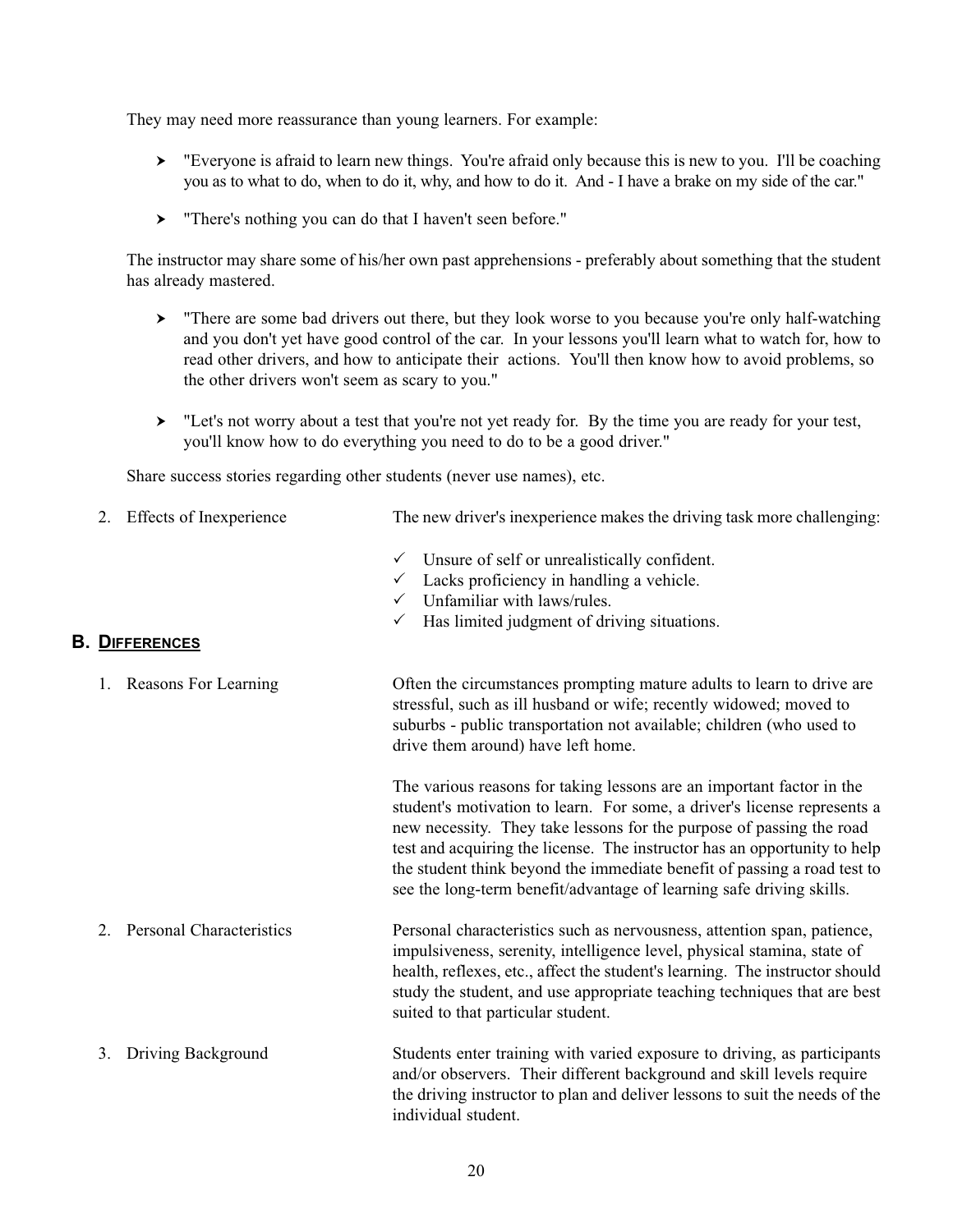<span id="page-23-0"></span> 4. Learning Styles There are three basic styles of learning: Verbal (auditory) - understands oral instruction best.  $\checkmark$  Visual - understands instruction best when it is presented via a diagram, picture, etc.  $\checkmark$  Experiential (kinesthetic) - understands instruction best by actually doing it, or simulating an actual experience

**C. SPECIAL CHALLENGES** Some students present special challenges. The instructor must be sufficiently informed and skilled to adjust the teaching approach accordingly. In some cases it is unsafe or otherwise inappropriate to continue driving lessons; and either a lesson should be stopped and/or lessons should be discontinued altogether.

Some common challenges are:

 1. Alcohol/Other Drugs A student may be under the influence of alcohol or another drug. Do not allow a student to drive after having consumed alcohol or other drugs which may impair his/her driving ability. Inform the school owner of all occurrences involving alcohol/other drugs.

> A student may present the smell of alcohol on the breath, slow or slurred speech, staring, difficulty in comprehension, slow response to questions, conversation with people who are not actually present, inappropriate laughter, weeping, aggression, physical imbalance. The student's vision or hearing may not be as sharp as usual; his/her control of arms or legs may be poor.

> If this happens before the lesson starts, cancel the lesson, using an inoffensive excuse, such as, "I'm sorry, something unexpected has happened, and I can't give you your lesson today. Please call me so we can reschedule."

> At the next meeting with the student, the instructor or the school owner should:

- $\checkmark$  inform the student about the effects of alcohol on driving.
- $\checkmark$  tell the student that s/he may not drive the school vehicle after drinking alcohol or consuming other consciousness-impairing drugs.
- $\checkmark$  offer the student:
	- $\bullet$  printed additional information about alcohol.
	- $\cdot$  the address of a local alcoholism clinic or guidance on contacting AA.
	- $\bullet$  an opportunity to schedule another driving lesson, with the understanding that s/he will not drink any alcohol that day before the lesson.

 If the presence of alcohol/other drugs is not noticed until the lesson is in progress, either end the lesson, using an inoffensive excuse, or use the rest of the lesson to describe, explain and demonstrate various skills, rather than allow the student to drive. In the next meeting with the student, proceed as above.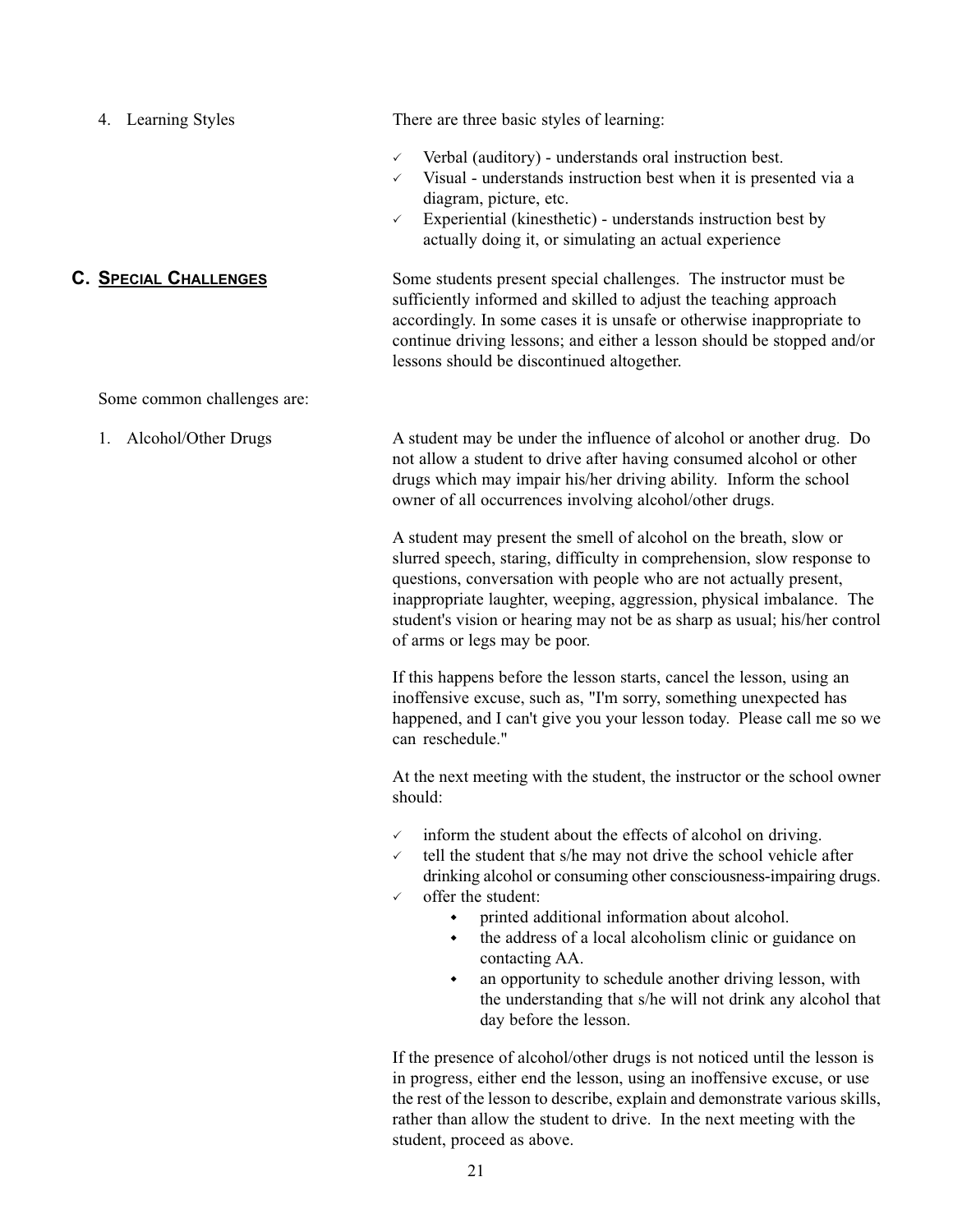| <b>Physically Challenged</b><br>2. | A student may have different length limbs, missing limbs, paralyzed<br>parts of the body, etc.                                                                                                                                                                                                                                                                                                                                                                                                                |
|------------------------------------|---------------------------------------------------------------------------------------------------------------------------------------------------------------------------------------------------------------------------------------------------------------------------------------------------------------------------------------------------------------------------------------------------------------------------------------------------------------------------------------------------------------|
|                                    | Physically challenged students may require special devices or attention.<br>They may need to learn compensatory skills.                                                                                                                                                                                                                                                                                                                                                                                       |
|                                    | If the student has difficulty mastering the skills needed to drive safely<br>because his/her body parts are absent or do not function normally, refer<br>the person to a diagnostic center.                                                                                                                                                                                                                                                                                                                   |
| Slow Learning<br>3.                | Some students have difficulty learning. They may require more time,<br>patience, and planning than most others to reach their goals.                                                                                                                                                                                                                                                                                                                                                                          |
|                                    | Try to determine why the student is learning slowly. Adjust teaching<br>methods accordingly. Then be patient.                                                                                                                                                                                                                                                                                                                                                                                                 |
|                                    | If the student does not show significant progress after 2 to 3 times the<br>amount of time it takes most students to learn the earliest skills, admit<br>that you are not succeeding in teaching the person, and suggest trying a<br>different instructor or a diagnostic center. Present both options for the<br>student's consideration. Inform the school owner before and after the<br>discussion with the student.                                                                                       |
|                                    | If you are the next instructor, and the situation continues, suggest trying<br>a diagnostic center to determine what the problem is and how to handle it.                                                                                                                                                                                                                                                                                                                                                     |
| Language<br>4.                     | A language barrier may interfere with the communication needed for a<br>student to properly understand concepts and tasks.                                                                                                                                                                                                                                                                                                                                                                                    |
|                                    | Choose simple words to convey information.                                                                                                                                                                                                                                                                                                                                                                                                                                                                    |
|                                    | If using slang words, explain them.<br>$\checkmark$<br>Diminish reliance on written cues.<br>$\checkmark$<br>For example, emphasize color and shape of signs.<br>Explain words that relate primarily to the driving task.<br>$\checkmark$<br>Present a chart or diagram or model or picture.<br>$\checkmark$<br>Use the same words each time to refer to the same thing.<br>$\checkmark$<br>Example:<br>Stay with one word from each group:<br>≻<br>seat belt, safety belt, restraint; manual shift, standard |
|                                    | transmission, stick shift.                                                                                                                                                                                                                                                                                                                                                                                                                                                                                    |
|                                    | Try role-playing for concepts that are not grasped through oral explanation.<br>Give information in advance to help someone who is too slow in                                                                                                                                                                                                                                                                                                                                                                |

reading informational signs.

 If the instructor does not succeed in overcoming the language challenge, an interpreter may be needed.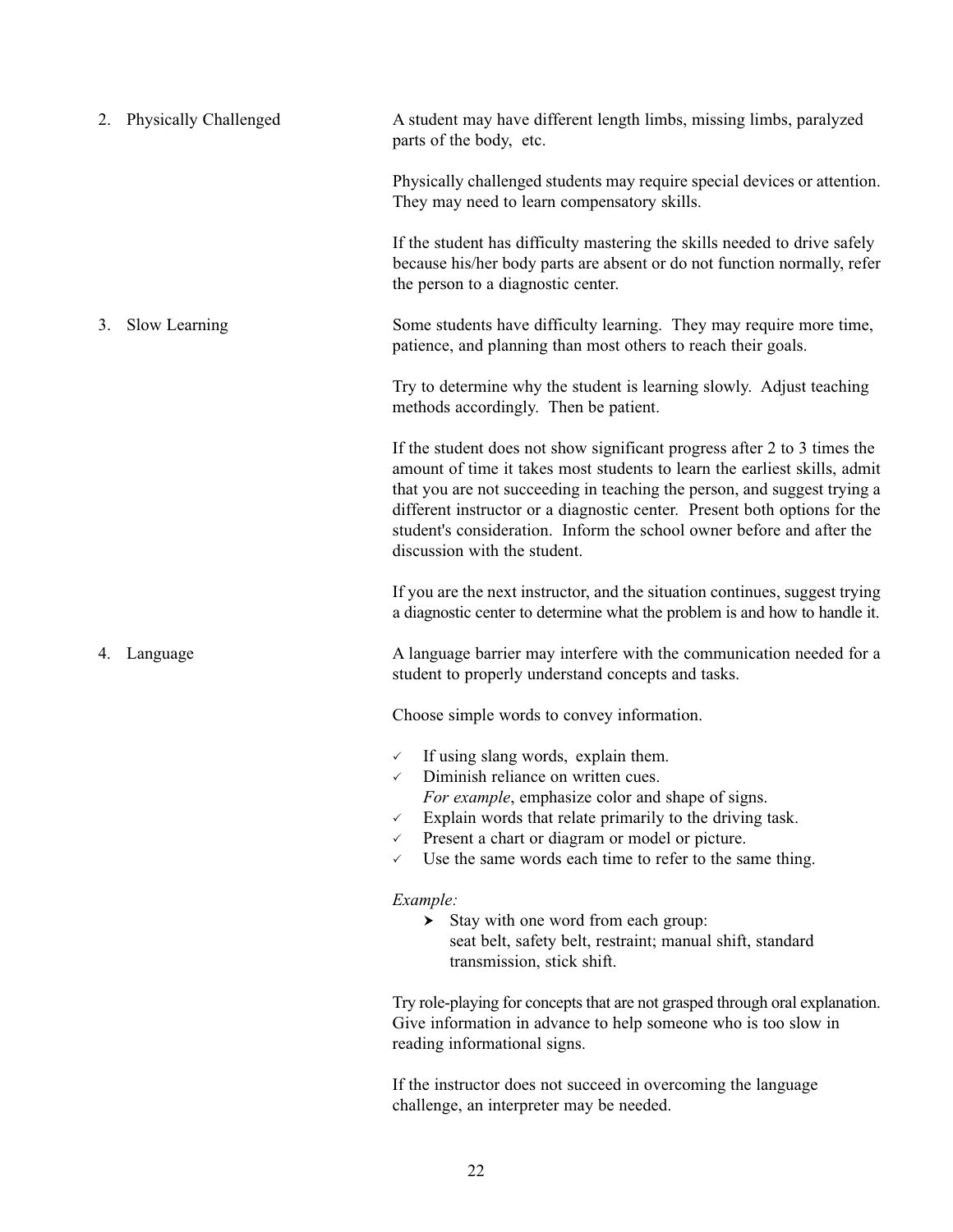|    | 5. Emotions                   | A student may be angry, upset, elated, sad, etc. Concentration and<br>performance of driving tasks may be impaired. The instructor should<br>help the student identify the emotion and remove it from the driving situation                                                                                                                                       |
|----|-------------------------------|-------------------------------------------------------------------------------------------------------------------------------------------------------------------------------------------------------------------------------------------------------------------------------------------------------------------------------------------------------------------|
|    |                               | Discuss with the student the emotion and/or the situation that caused it.<br>Role-play with the student the situation that caused the emotion.<br>Discuss with the student the possible effects of the emotion on the driving task.                                                                                                                               |
|    |                               | If, after ten minutes or so, the student's performance continues to be<br>impaired by emotion, end the lesson with a gentle explanation.<br>Schedule the next lesson together with the student. Drop the student off<br>at a familiar place.                                                                                                                      |
| 6. | Vision                        | A student may have vision deficiencies.                                                                                                                                                                                                                                                                                                                           |
|    |                               | The student should always wear corrective lenses if s/he has them.                                                                                                                                                                                                                                                                                                |
|    |                               | Color-blindness - teach the standard positions of various traffic light colors.                                                                                                                                                                                                                                                                                   |
|    |                               | Limited peripheral vision - teach the student to turn his/her head and to<br>use side-view mirrors frequently to check the environment. Have the<br>school vehicle equipped with an especially large rearview mirror.                                                                                                                                             |
|    |                               | Deficient distance-vision - emphasize driving slowly enough to be able<br>to stop in time to avoid hitting an object ahead. (This applies to all<br>students, but a person with deficient distance-vision may have to<br>drive more slowly than others.)                                                                                                          |
|    |                               | Emphasize the importance of checking blind spots.                                                                                                                                                                                                                                                                                                                 |
| 7. | Hearing                       | A student may hear poorly, with or without a hearing aid.                                                                                                                                                                                                                                                                                                         |
|    |                               | The student who has a hearing aid should always use it when driving.                                                                                                                                                                                                                                                                                              |
|    |                               | Emphasize visual scanning.                                                                                                                                                                                                                                                                                                                                        |
| 8. | <b>Psychiatric Conditions</b> | A student may have extreme moods; see, hear or smell what actually is<br>not there; think others are hostile and trying to harm him/her.                                                                                                                                                                                                                          |
|    |                               | Do not allow a student to drive in this impaired condition. Inform the<br>driving school owner of all such incidents as soon as possible.                                                                                                                                                                                                                         |
|    |                               | Cancel the lesson before it starts, using an inoffensive excuse, such as,<br>"I'm sorry, something unexpected has happened, and I can't give you<br>your lesson today. Please call me so we can reschedule." Then tell the<br>school owner.                                                                                                                       |
|    |                               | If the aberrant behavior is not noticed until the lesson is in progress, end<br>the lesson, using an inoffensive excuse. If that is not possible, use the<br>rest of the lesson to describe, explain and demonstrate various skills,<br>rather than have the student drive. (Describe the situation to the school<br>owner as soon as possible after the lesson.) |
|    |                               | Try to get the student to a person who may be able to protect him/her<br>from harm, or drop him/her off at the usual place.                                                                                                                                                                                                                                       |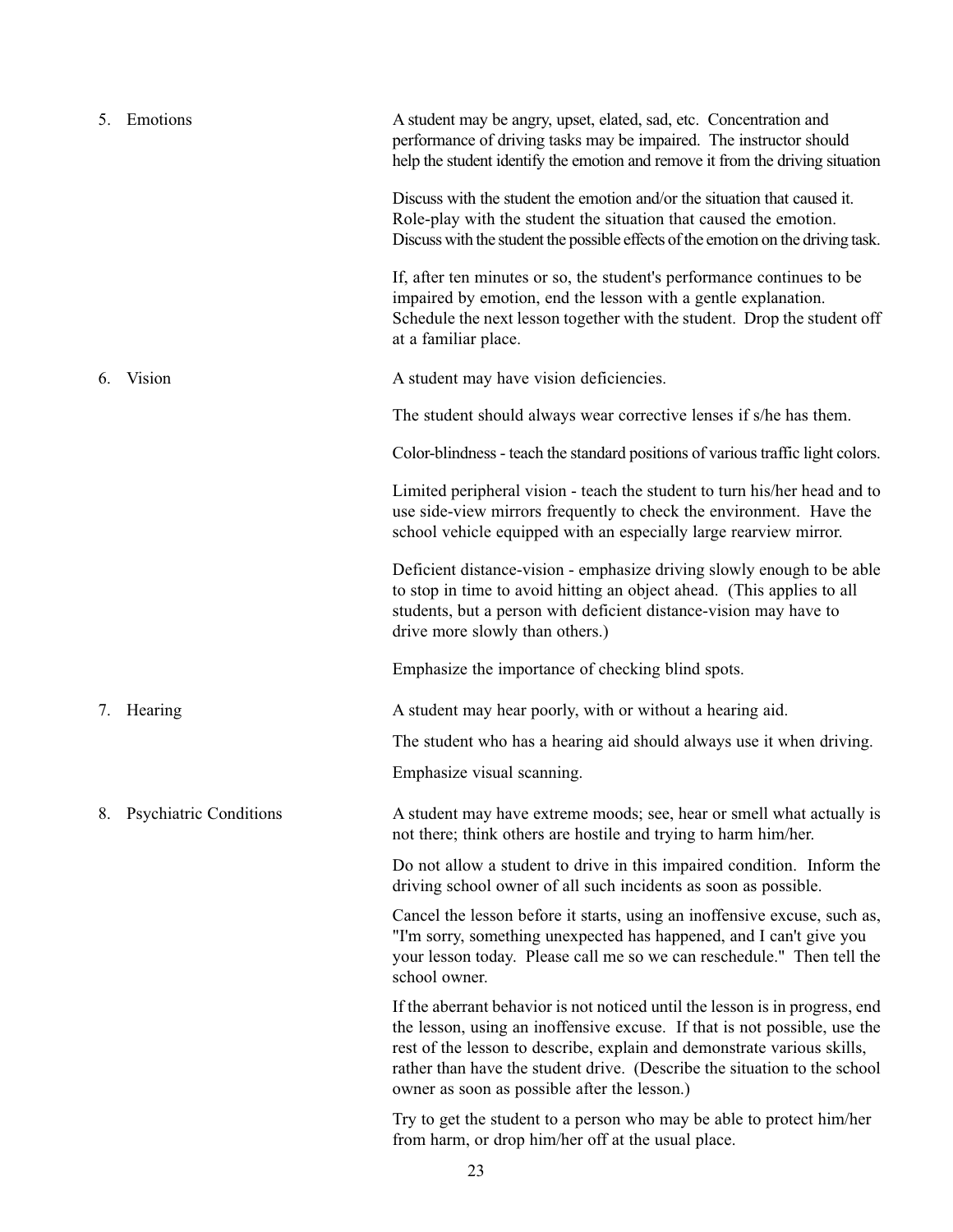| <b>Direction Problems</b><br>9. | A student may confuse right and left.                                                                                                                                                                                                                                                                                                                             |
|---------------------------------|-------------------------------------------------------------------------------------------------------------------------------------------------------------------------------------------------------------------------------------------------------------------------------------------------------------------------------------------------------------------|
|                                 | Have the student practice walking towards signs, and turning in the<br>directions shown in the signs.                                                                                                                                                                                                                                                             |
|                                 | Have the student identify directions in a mirror. Emphasize the<br>importance of turning the head to check direction.                                                                                                                                                                                                                                             |
|                                 | For backing, have the student practice a lot.                                                                                                                                                                                                                                                                                                                     |
| 10. Sleepiness                  | A driver may fall as leep for some seconds without realizing it. In that<br>time, s/he does not control the vehicle.                                                                                                                                                                                                                                              |
|                                 | A person who does not get enough sleep builds up a sleep debt. This<br>can be reduced only by getting sleep in excess of the person's basic<br>daily need.                                                                                                                                                                                                        |
|                                 | Consuming caffeine can provide a temporary boost in alertness, but this<br>lasts for only a brief period. Blowing cold air on the face, blasting the<br>radio or getting out to walk around may make the person feel alert for<br>a time, but the sleepiness overtakes his/her alertness, and the driver has<br>brief microsleeps or prolonged involuntary sleep. |

Danger signs for drowsy drivers:

 Danger signs warn of impending sleep. These signs should be taken to mean that the person is about to fall asleep without further warning:

- $\checkmark$  Eyelids feel heavy, as if they are about to close, or they do close.
- $\checkmark$  Eyes appear to go out of focus involuntarily.
- $\checkmark$  Can't stop yawning.
- $\checkmark$  Mind wanders and the person has disconnected thoughts.
- $\checkmark$  Doesn't remember driving the last few miles or passing landmarks or exit markers that you passed.
- $\checkmark$  Drifts back and forth between traffic lanes, or drifts toward the shoulder or guardrail, and has to keep correcting to get the car back into the original traffic lane.
- $\checkmark$  Inadvertently tailgate other vehicles.
- $\checkmark$  Misses traffic signs or other directional signs.

 A driver who experiences these warning signs should pull off the road, let someone else drive, and/or arrange to take a nap before continuing to drive.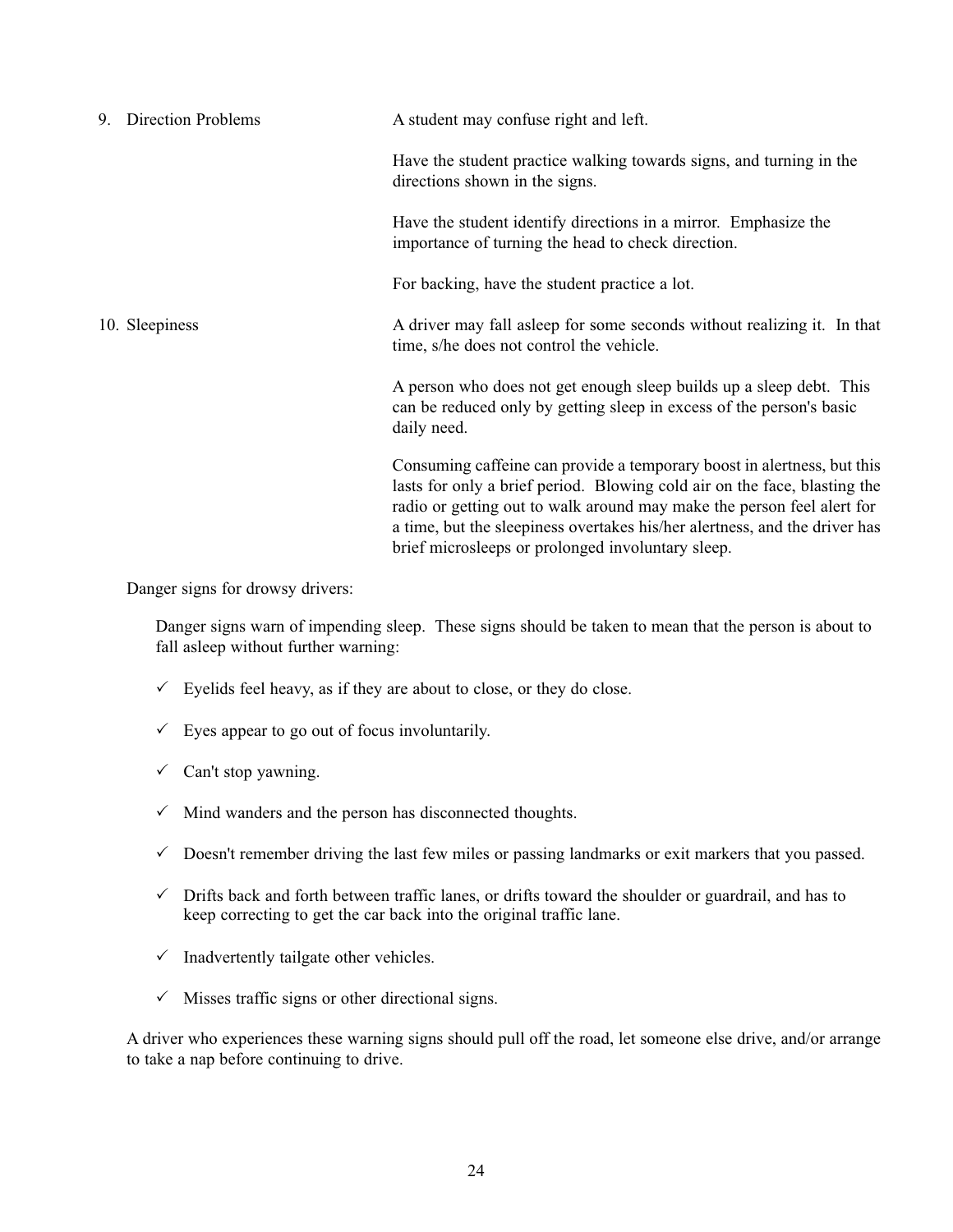Steps that can be taken to help drive alert, arrive alive:

- $\checkmark$  Start any trip by getting an adequate amount of sleep the night before.
- $\checkmark$  Plan to drive during hours of maximum alertness.
- $\checkmark$  Avoid driving during the hours of greatest sleepiness. Take a break in the mid-afternoon and find a place to sleep late at night, especially from midnight to 7 a.m.
- $\checkmark$  Avoid consuming alcohol.
- $\checkmark$  Avoid taking medications that tend to increase or mask sleepiness, unless these have been prescribed because of medical necessity, or postpone the trip.
- $\checkmark$  Take a break every two hours or every 100 miles; during the break, stretch, take a walk, and get some exercise before resuming driving.
- $\checkmark$  The passenger in the front seat should remain awake; the driver and passenger should talk frequently. (83% of drivers experiencing a sleepiness-related crash had no passenger and were traveling alone).
- $\checkmark$  If there is no passenger, play the radio or a tape to help maintain alertness; singing along may help.
- $\checkmark$  Keep the car well ventilated, windows open or air conditioner turned on.

 The last four steps may help keep the driver alert, but these steps won't keep him/her awake if the urge to sleep is great enough.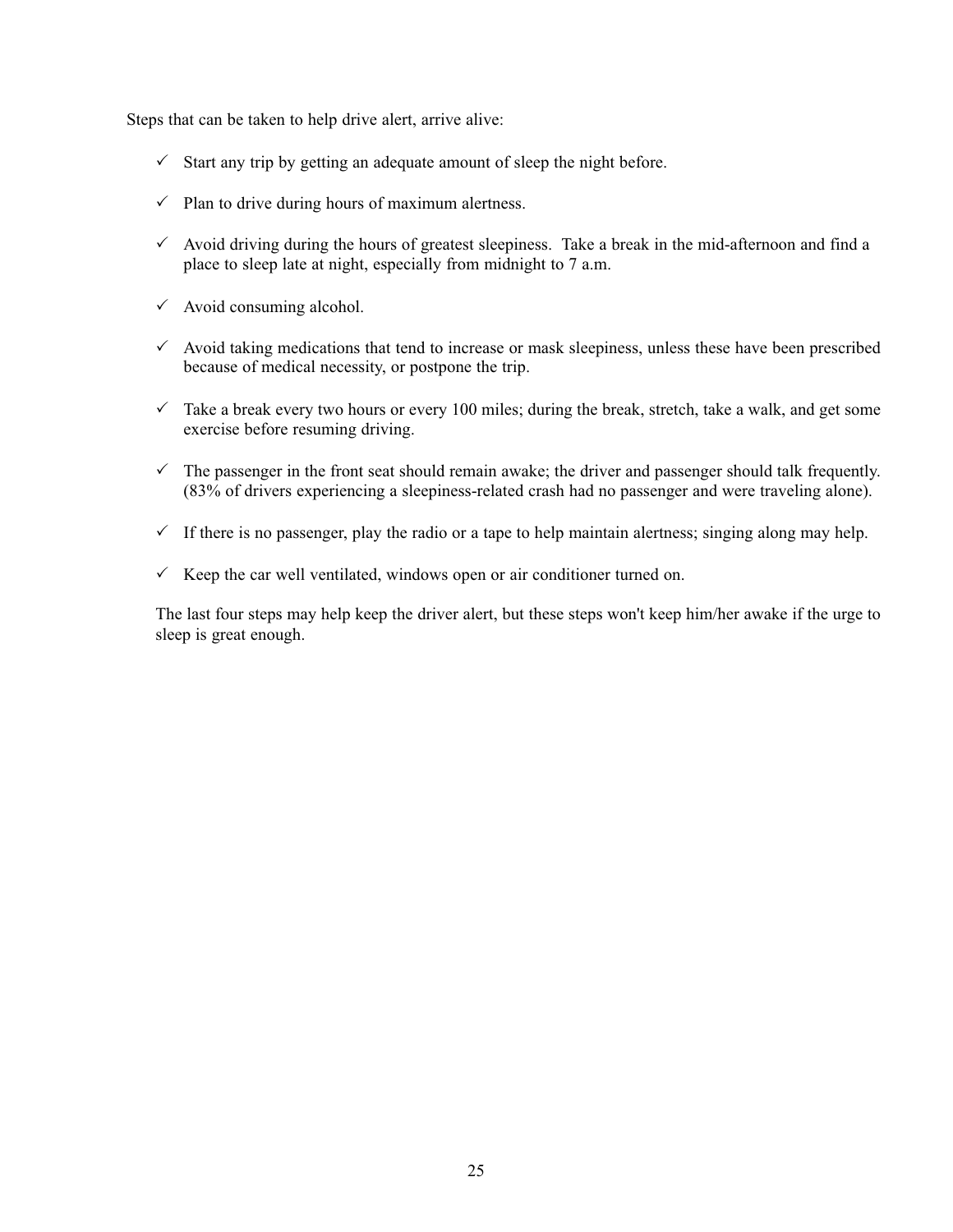# **II. THE INSTRUCTOR**

# <span id="page-28-0"></span>**A. INSTRUCTOR'S ROLES** An instructor should be able to assume several roles at various times during contact with a student. 1. Facilitator **A** facilitator of a student's learning, that is, someone who is sensitive and attentive to the learning needs and interests of the student, and tolerant of various levels of achievement and progress. 2. Expert or Resource An "expert" or "resource" in training as well as traffic safety. Each student deserves a knowledgeable and skillful instructor. 3. Role Model A role model that students can use as an example. Instructors must practice what they teach. 4. Custodian A custodian A custodian of each student's well-being while in the vehicle. An instructor should never allow any student to be exposed to unreasonable risk of harm during a lesson.

**B. ETHICS**

 The link between instructor and student is based on trust. That trust relates directly to the instructor performing the job with the highest possible professional and ethical standards.

 Basically, an instructor must be free of improper motive for instructional behavior, be impartial and honest when dealing with the student, and provide the best service possible to the student.

#### **C. PERSONAL BEHAVIORS**

 An instructor's personal behaviors can also be a factor in the quality of instruction. They can contribute positively, or be detrimental.

 The manner of speaking and otherwise communicating to a student must be positive and professional - no cursing, no physical crowding, no smoking.

 Cursing and language that might be interpreted as harassment must not occur. The student's personal space requirements must be respected. Smoking during an in-car lesson is a distraction, and can affect vision and possibly aggravate health conditions. Therefore, there should be no smoking during in-car lessons.

| Focus       | The only concerns that should be exhibited while instructing a student<br>are those related directly to the performance and behaviors of that<br>student. There may not be expressions of bias or prejudice toward any<br>group/groups of people, or about any other students past or present. |
|-------------|------------------------------------------------------------------------------------------------------------------------------------------------------------------------------------------------------------------------------------------------------------------------------------------------|
| Calm        | The actions of students or others, or carryovers from other life<br>situations, might result in a loss of temper or other inappropriate<br>instructor behavior. For the student's well-being and the quality of the<br>learning environment, the instructor must keep calm.                    |
| 3. Positive | All the instructor's attention and behaviors should be positive,<br>energetic, and focused on helping the student. Students sense an<br>instructor's interest and motivation. This can play an important part in<br>the student's motivation.                                                  |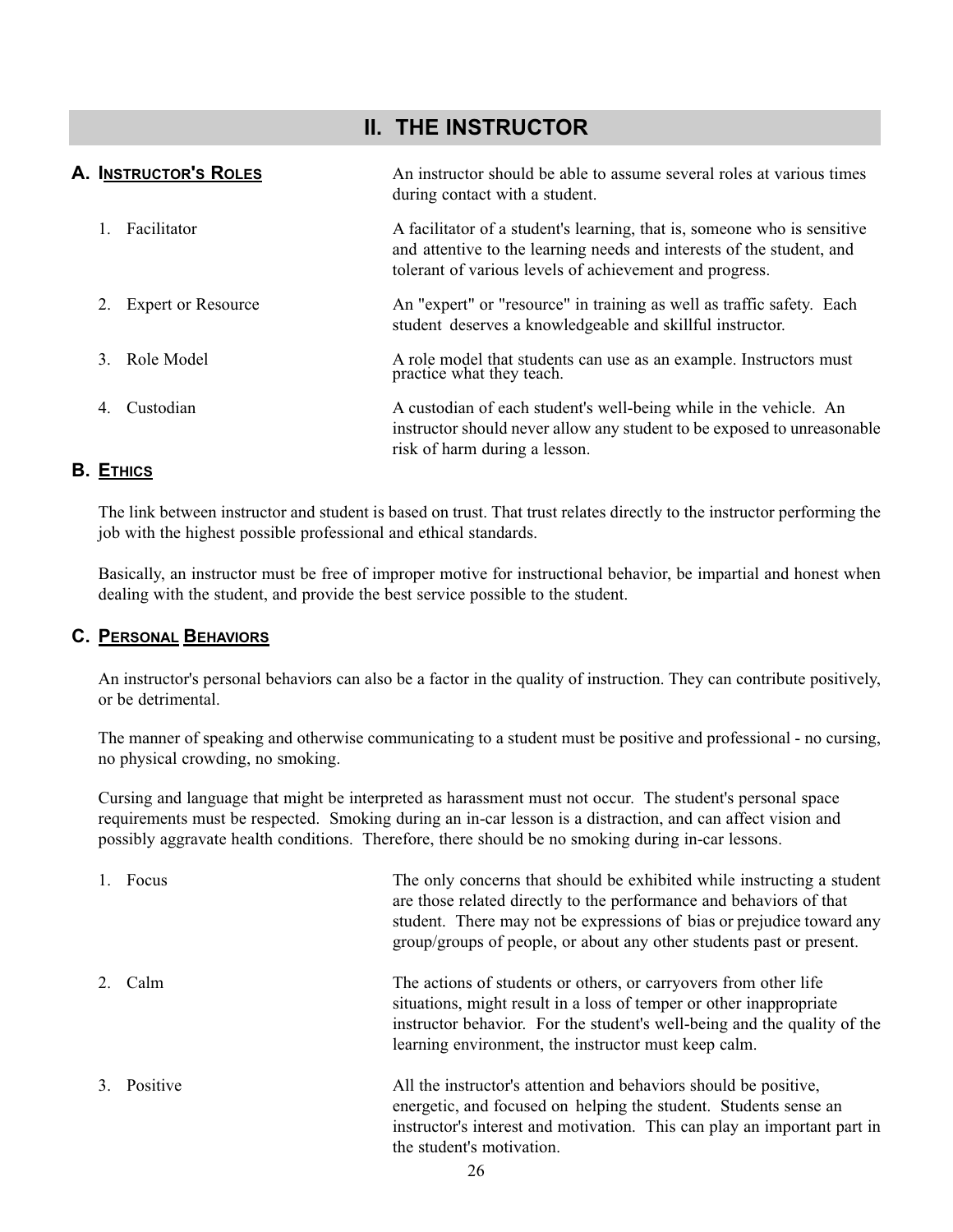#### <span id="page-29-0"></span>**D. IMAGE**

An instructor's appearance, personal demeanor and habits should always project a professional and positive image.

#### **E. WHAT THE INSTRUCTOR CONTRIBUTES TO THE LESSON**

- 1. Excellent mastery of the driving skill/maneuver s/he is teaching.
- 2. Recognition of the driving skill parts.
- 3. Relations of the driving skill to other driving skills.
- 4. Relation of the driving skill to traffic safety concepts, and associated information.
- 5. Knowledge, imagination, creativity, ingenuity, humor, sensitivity.
- 6. Weaves concepts and information together with practical skill learning, in ways that help the particular student to learn.
- 7. Role model for the student to emulate.
- 8. Success Orientation A cooperative and success-oriented learning situation enhances the likelihood of student learning. The student needs to feel safe and positive about lessons. A negative or critical learning climate slows learning.

#### **F. TRAINING**

New driving school instructors are required to pass a 30-hour course in order to teach behind-the-wheel.

 The Course equips the beginning driving instructor with the rudiments needed to teach concepts, present information and provide instruction in basic skills essential for long-term safe driving. Some students may see passing the road test as the sole or primary aim of driving lessons. The instructor must be guided by the longer range aim, and the student must be apprised of this at the outset.

In-car instructor training should include:

- 1. The trainee should observe several veteran instructors, in order to see different teaching styles.
- 2. The trainee should observe various lessons; that is, first lesson with one student, second lesson with another student, etc., in order to observe the different needs presented by different students.
- 3. The trainee should observe lessons with foreign students language can sometimes be a barrier to see how a seasoned instructor would communicate.
- 4. After observing a lesson, the trainee should have an opportunity to discuss it with the veteran instructor.
- 5. After observing experienced instructors as above, the trainee should be supervised by an experienced instructor while applying what s/he has learned with real students.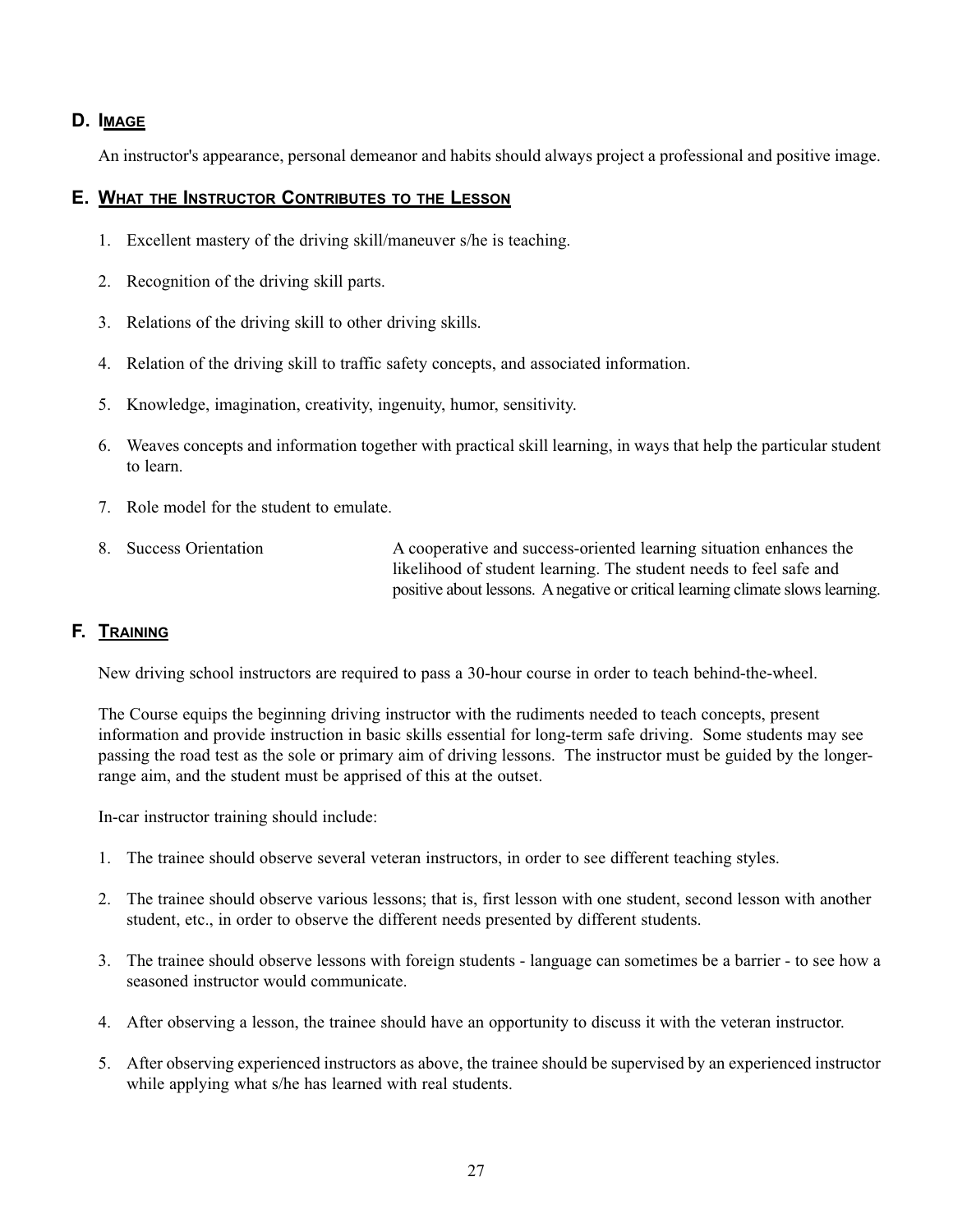# **III. THE INSTRUCTIONAL PROCESS**

<span id="page-30-0"></span>The instructional process is what happens between the student and the instructor, which leads to student learning. The process is guided by principles that the instructor applies in order to achieve a productive interaction with the student. The student is a full participant in the learning process, but the instructor is the expert, so it is the instructor's responsibility to apply educational principles appropriately in order to achieve the desired goal - a new driver who is well prepared to drive safely.

**A.** FIRST MEETING The process begins during the first meeting between the instructor and the student.

1. First Greeting

First greetings should be:

| <b>Positive</b> | Polite   | Informative               |
|-----------------|----------|---------------------------|
| Friendly        | Cheerful | Include instructor's name |
| <b>Brief</b>    | Sincere  | Outside the vehicle       |

#### *Example:*

- $\blacktriangleright$  Instructor arrives at student's address five minutes before the lesson is scheduled to start. When the student appears, walk toward the student, extend right hand to him/her, and say, "Hello, I'm (name), your driving instructor from (name of driving school). Are you (student's name)? I'm pleased to meet you.
- 2. First Impression

From the first moment, the student observes and judges the instructor's:

| a.             | Condition                  | appearance<br>personal cleanliness<br>clothing cleanliness and appropriateness<br>appearance and condition of training vehicle (The instructional vehicle<br>is an extension of the instructor. The vehicle should be clean and neat<br>and in good working condition.)<br>punctuality<br>sobriety |
|----------------|----------------------------|----------------------------------------------------------------------------------------------------------------------------------------------------------------------------------------------------------------------------------------------------------------------------------------------------|
| $h_{-}$        | <b>Behavioral Basics</b>   | language and tone of voice<br>alertness<br>poise                                                                                                                                                                                                                                                   |
| $\mathbf{c}$ . | <b>Behavior to Student</b> | ability to put the student at ease<br>courtesy<br>attentiveness to communications and to needs of the student and<br>other people<br>use of humor                                                                                                                                                  |
|                |                            | The student's need for personal space must be considered at all times.<br>The instructor must be guided by the physical space the student<br>establishes for him/herself. Physical touching is to be avoided except                                                                                |

when absolutely necessary or appropriate, such as shaking hands.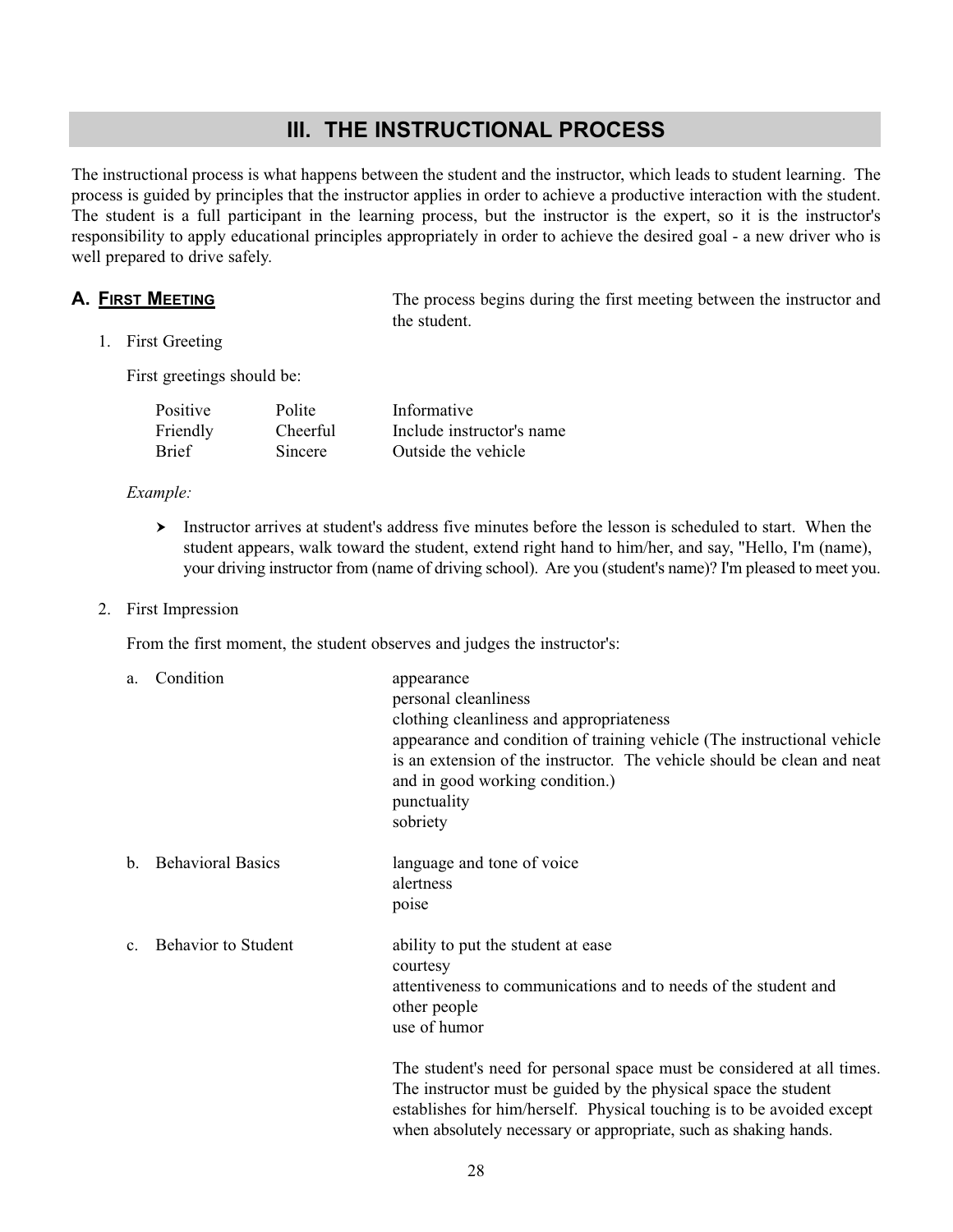|    | d.<br>Teaching                                               | preparedness<br>"take charge attitude"<br>teaching techniques<br>competence                                                                                                                                                                                                                                                                                                                                                                                                                                                                                                     |
|----|--------------------------------------------------------------|---------------------------------------------------------------------------------------------------------------------------------------------------------------------------------------------------------------------------------------------------------------------------------------------------------------------------------------------------------------------------------------------------------------------------------------------------------------------------------------------------------------------------------------------------------------------------------|
|    | Other<br>e.                                                  | Some characteristics that may be significant to the student are out of the<br>instructor's control at the time of the first meeting with the student. That<br>makes it more important for the instructor to concentrate on the<br>behaviors and characteristics that s/he can control.                                                                                                                                                                                                                                                                                          |
| 3. | <b>Exchanging Information</b>                                | The student and instructor get acquainted by exchanging information.                                                                                                                                                                                                                                                                                                                                                                                                                                                                                                            |
|    | The Student's Need<br>a.<br>for Information                  | Information is an essential ingredient in the student's development of<br>comfort with and respect for the instructor. These, in turn, increase the<br>instructor's value to the student as a resource in learning to drive.                                                                                                                                                                                                                                                                                                                                                    |
|    |                                                              | Information that contributes to the student's respect for the instructor<br>relates to the instructor's knowledge, experience, and ability to<br>communicate explanations and instructions so they are useful to the<br>student.                                                                                                                                                                                                                                                                                                                                                |
|    |                                                              | The student should receive information about: the purpose and scope of<br>in-car lessons; the basic procedure and format for each lesson; and the<br>instructor's expectations.                                                                                                                                                                                                                                                                                                                                                                                                 |
|    |                                                              | The instructor will use the dual controls as necessary to prevent a crash,<br>or in an emergency. When the dual controls are used, the instructor<br>must explain to the student what happened                                                                                                                                                                                                                                                                                                                                                                                  |
|    |                                                              | The student gathers information about the instructor largely through<br>observation, statements made by the instructor, the instructor's answers<br>to questions, conversations, and from other students.                                                                                                                                                                                                                                                                                                                                                                       |
|    | Information Gathering by<br>$\mathbf{b}$ .<br>the Instructor | To plan and deliver useful lessons, the instructor needs information<br>about the student.                                                                                                                                                                                                                                                                                                                                                                                                                                                                                      |
|    |                                                              | The information needed by the instructor in the first meeting is:                                                                                                                                                                                                                                                                                                                                                                                                                                                                                                               |
|    |                                                              | Physical or handicapping conditions which may affect driving<br>✓<br>Medications which would affect driving<br>✓<br>Is the student bi-lingual?<br>$\checkmark$<br>Driving experience (how long? which vehicles?)<br>$\checkmark$<br>Previous attempts to learn to drive<br>$\checkmark$<br>Number of previous learner's permits<br>$\checkmark$<br>The kind of vehicle the student will drive<br>$\checkmark$<br>The student's expectations<br>$\checkmark$<br>The student's personal space needs<br>✓<br>The instructor collects information about the student largely through |

observation, statements made by the student, the student's answers to questions, and through conversation. The instructor does not discuss one student with another student.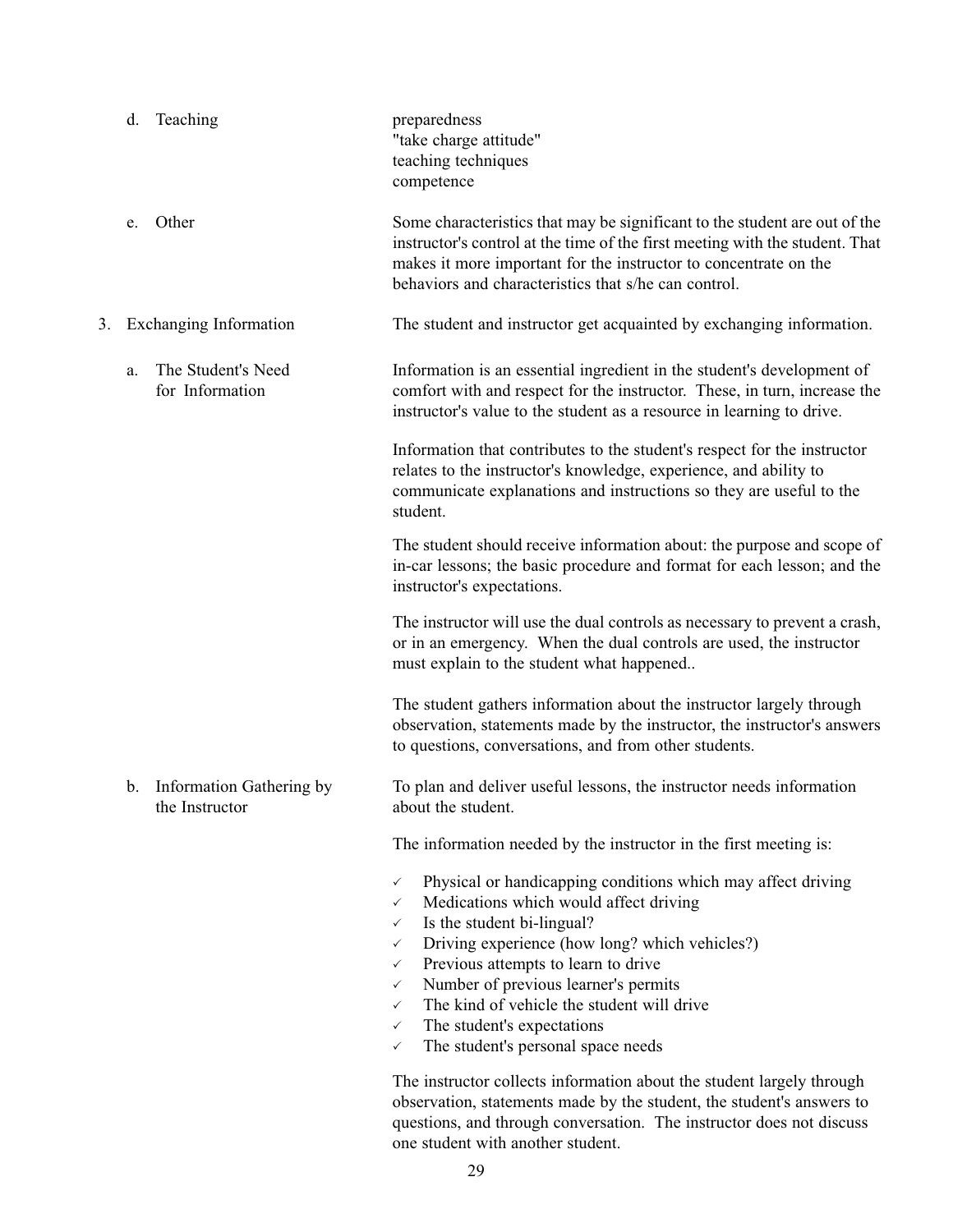<span id="page-32-0"></span>

|    | <b>B. PARTS OF A LESSON</b>    | Each lesson is composed of a number of parts, organized in a standard<br>sequence. Following the correct sequence enables the instructor and<br>the student to focus on the skills, maneuvers, concepts and other<br>information that the student is trying to learn. The sequence of the<br>lesson is:                                                                                                                   |
|----|--------------------------------|---------------------------------------------------------------------------------------------------------------------------------------------------------------------------------------------------------------------------------------------------------------------------------------------------------------------------------------------------------------------------------------------------------------------------|
| 1. | Greeting                       | Instructor and student (re-)establish their contact.                                                                                                                                                                                                                                                                                                                                                                      |
| 2. | Overview                       | At the beginning of the lesson, the instructor briefly tells the student<br>what to expect in the lesson. This is based on the plan that the instructor<br>prepared earlier, and reinforces the preview given at the end of the last<br>lesson. The overview includes a statement of the specific learning<br>objectives. From this step on, the student is encouraged to ask<br>questions at any time during the lesson. |
| 3. | Review of Last Lesson          | The instructor reminds the student what was done and what was<br>accomplished in the last lesson - or asks the student to recall this. The<br>student demonstrates the last skill or maneuver learned.                                                                                                                                                                                                                    |
| 4. | Assessment                     | The instructor continually assesses the student's performance. Based on<br>this, the instructor decides when to continue practicing the same<br>maneuver, and when to begin learning another.                                                                                                                                                                                                                             |
|    |                                | The student is ready to begin learning a new skill or maneuver<br>when s/he:                                                                                                                                                                                                                                                                                                                                              |
|    |                                | knows the components of the maneuver being practiced;<br>$\checkmark$<br>understands how the components function together; and<br>$\checkmark$<br>executes the maneuver properly, even if not perfectly.<br>✓                                                                                                                                                                                                             |
| 5. | Introducing New Skill/Maneuver | When introducing a new skill/maneuver to be learned, the instructor<br>explains how this new skill/maneuver fits into the overall goal of<br>learning to drive safely.                                                                                                                                                                                                                                                    |
|    | 6. Demonstrating a Skill       | Certain skills/procedures are best taught by demonstration. Successful<br>learning sometimes depends on an instructor's ability to explain and<br>demonstrate the skills used to control a vehicle.                                                                                                                                                                                                                       |
|    |                                | Planning and preparation are essential. The instructor must know<br>$\checkmark$<br>if and when a skill needs to be demonstrated, then plan and prepare<br>for each step in sequence. More complicated skills may need to be<br>divided into more than one demonstration.                                                                                                                                                 |
|    |                                | An explanation of the procedure should precede the demonstration.<br>$\checkmark$<br>The instructor explains a new skill/maneuver before demonstrating<br>(or while demonstrating) each step slowly for the first time.                                                                                                                                                                                                   |
|    |                                | The demonstration should follow the plan step-by-step in sequence,<br>$\checkmark$<br>with the instructor slowly performing the procedure first, while<br>describing each step. After the explanation and instructor<br>demonstration, the student should be asked for an explanation in<br>his/her own words.                                                                                                            |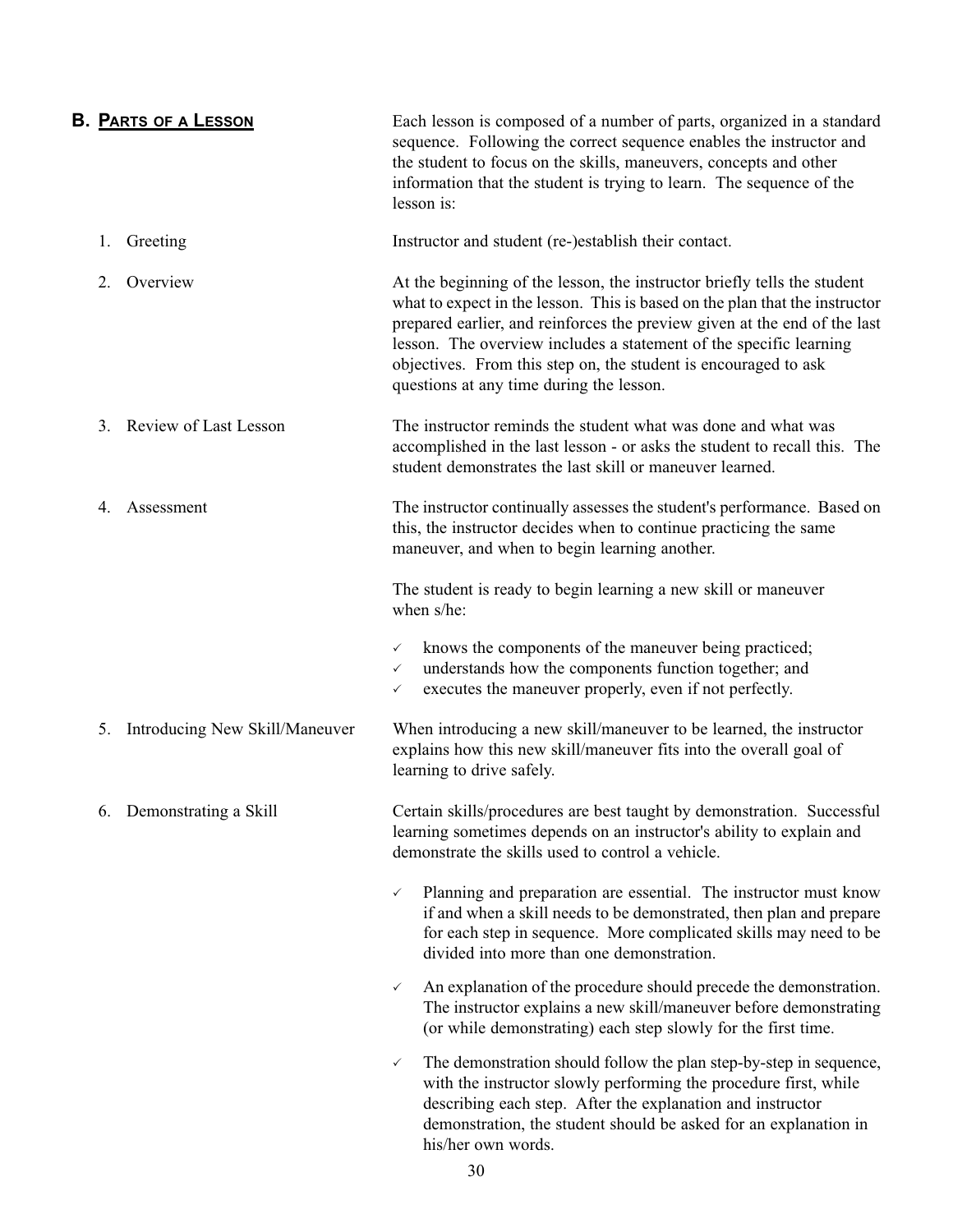In demonstrating a new skill/maneuver, the instructor describes it in detail. This is a type of commentary driving, which the instructor continues when the student demonstrates the new skill/maneuver. The instructor encourages the student to take over the commentary driving as soon as the student is comfortable doing so, and to expand it to include attention to the environment and the vehicle as well as the skill/maneuver.

#### 7. Teaching Concepts The student who understands traffic safety concepts is better equipped to apply newly learned skills in a variety of new situations.

The quality and timing of the instructor's explanation and demonstration of traffic safety concepts are factors in the student's understanding of how and why tasks are performed in certain ways.

Mostly, related concepts are explained before or after the student demonstrates the maneuver, rather than while s/he is doing so.

- $\checkmark$  Some concepts are more difficult to understand than others, and must be broken down into small components.
- $\checkmark$  The instructor should clearly explain the concept, giving concrete examples as much as possible and associating the concept with the student's prior knowledge or experience. Demonstration of the relative skill or maneuver should accompany or immediately follow the explanation. The student should have an opportunity to identify and discuss any special terminology.
- $\checkmark$  Even if all driving situations could be imagined, there would not be time to teach the student about every relevant factor and situation. However, the driving instructor should be well-informed, and adroit enough to identify many risk factors and instruct about them by weaving them in with the skills and maneuvers and concepts that the student is learning.
- $\checkmark$  Students should be given the opportunity to explain how the newly learned concept applies in various driving situations.
- $\checkmark$  Concepts can come alive for the student through instructor questions.

#### *Examples:*

- $\blacktriangleright$  In which maneuvers is (concept or information) especially important to know?
- ▶ What natural laws (or people-made laws) are important in (name of skill or maneuver)?
- ▶ What are some natural laws? How do they affect your driving?

| Centrifugal force | Gravity Kinetic energy |          |
|-------------------|------------------------|----------|
| Force of impact   | Inertia Momentum       | Friction |

† What are some people-made laws/rules? Why are they needed?

| Speed limits  | Safety belt use    | Right of way                    |
|---------------|--------------------|---------------------------------|
| Use of lights | Condition of tires | Observe traffic control devices |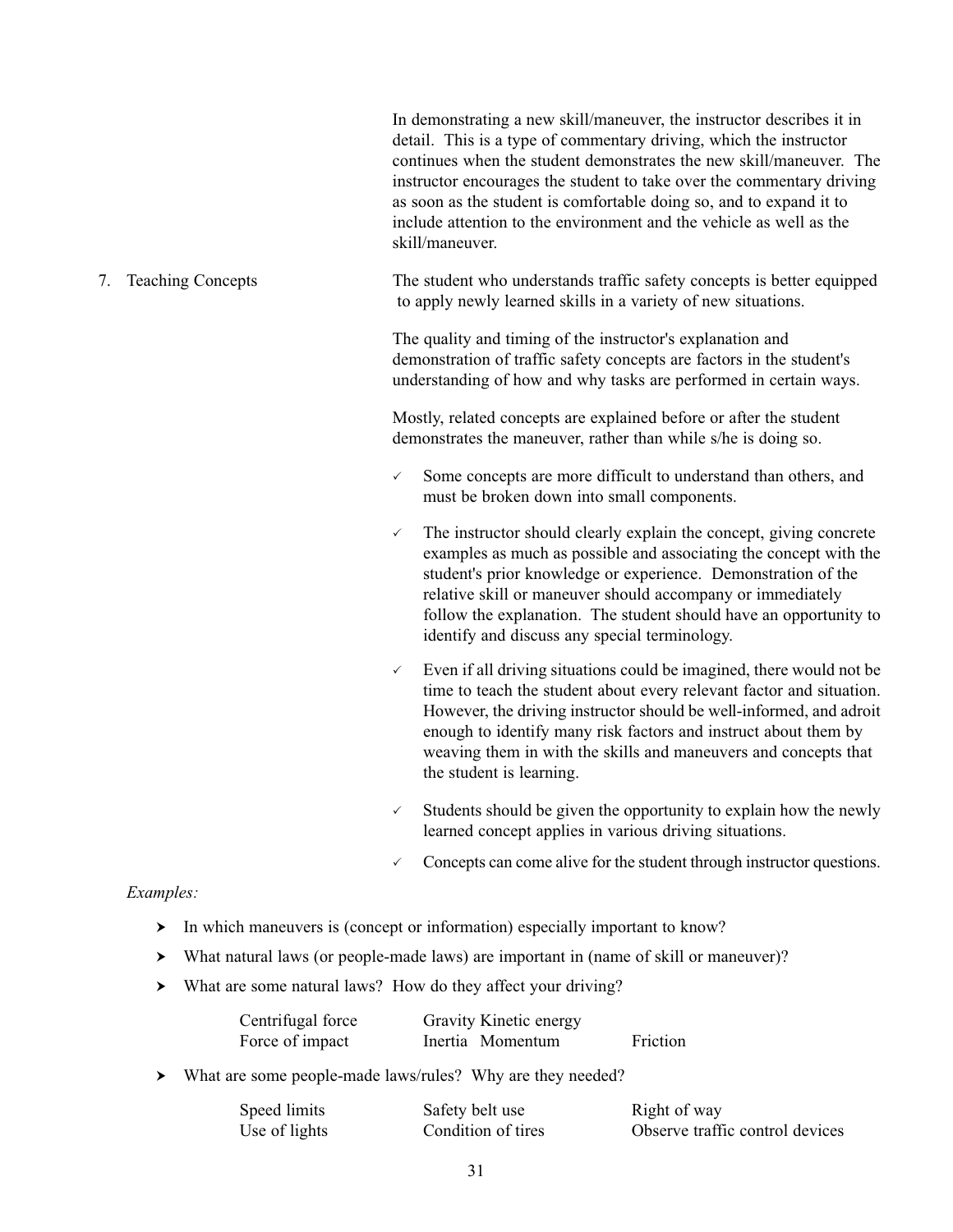|    | <b>Risk Management</b><br>a. | Risk management is a concept that is relevant to every skill and maneuver.<br>Additionally, other concepts and laws should be taught together with<br>the specific skills and maneuvers to which they are most relevant.                                                                                                                |
|----|------------------------------|-----------------------------------------------------------------------------------------------------------------------------------------------------------------------------------------------------------------------------------------------------------------------------------------------------------------------------------------|
|    |                              | For example, the concept of Space Cushion Driving encompasses<br>visual techniques and vehicle positioning skills for achieving a safe<br>distance from other vehicles. These should be taught together with the<br>two-second rule, which the student can later use in every driving situation.                                        |
|    | Laws<br>$\mathbf{b}$ .       | With the various skills and maneuvers, the student should also learn the<br>natural and people-made laws and concepts which address the "why's"<br>of the skills/maneuvers being learned.                                                                                                                                               |
| 8. | Practice                     | The student practices the new skill/maneuver several times. If more<br>practice is needed, the additional practice should include repetition of<br>skills/maneuvers learned earlier, to provide variety and a sense of<br>accomplishment supervised by an experienced licensed driver.                                                  |
|    |                              | The instructor may encourage the student to practice learned skills on<br>his/her own after the lesson, supervised by an experienced licensed driver.                                                                                                                                                                                   |
|    | <b>Commentary Driving</b>    | Commentary driving helps to keep attention focused, and it is a form of<br>feedback to the student. The instructor introduces commentary driving<br>as soon as the student has a rudimentary mastery of the new maneuver.<br>While the student practices, the instructor describes what is happening<br>inside and outside the vehicle. |
| 9. | Feedback                     | As the student demonstrates and practices, the instructor continually<br>observes, diagnoses, and gives verbal feedback, to encourage the student<br>and to provide guidance on how to improve the performance. The<br>instructor may also take brief notes.                                                                            |
|    |                              | Tell students how they are doing.<br>✓                                                                                                                                                                                                                                                                                                  |
|    |                              | Reinforce the importance of intermediary tasks/goals.<br>✓<br>Keep long-term goals in the picture and in perspective.                                                                                                                                                                                                                   |
|    | <b>Student Errors</b>        | Students make mistakes as they learn new skills. A mistake handled<br>constructively by the instructor can contribute to the student's learning.                                                                                                                                                                                        |
|    |                              | The instructor tells the student near the beginning of the first lesson<br>✓<br>that the instructor may manually assist at any time.                                                                                                                                                                                                    |
|    |                              | The instructor keeps alert in order to anticipate student errors and<br>$\checkmark$<br>prevent those that might have serious consequences.                                                                                                                                                                                             |
|    |                              | At the first opportunity after the error, identify for the student what<br>✓<br>s/he did well. Then describe the error. Before the student tries the<br>skill again, the instructor ascertains that the student knows what<br>was wrong and how to do it right.                                                                         |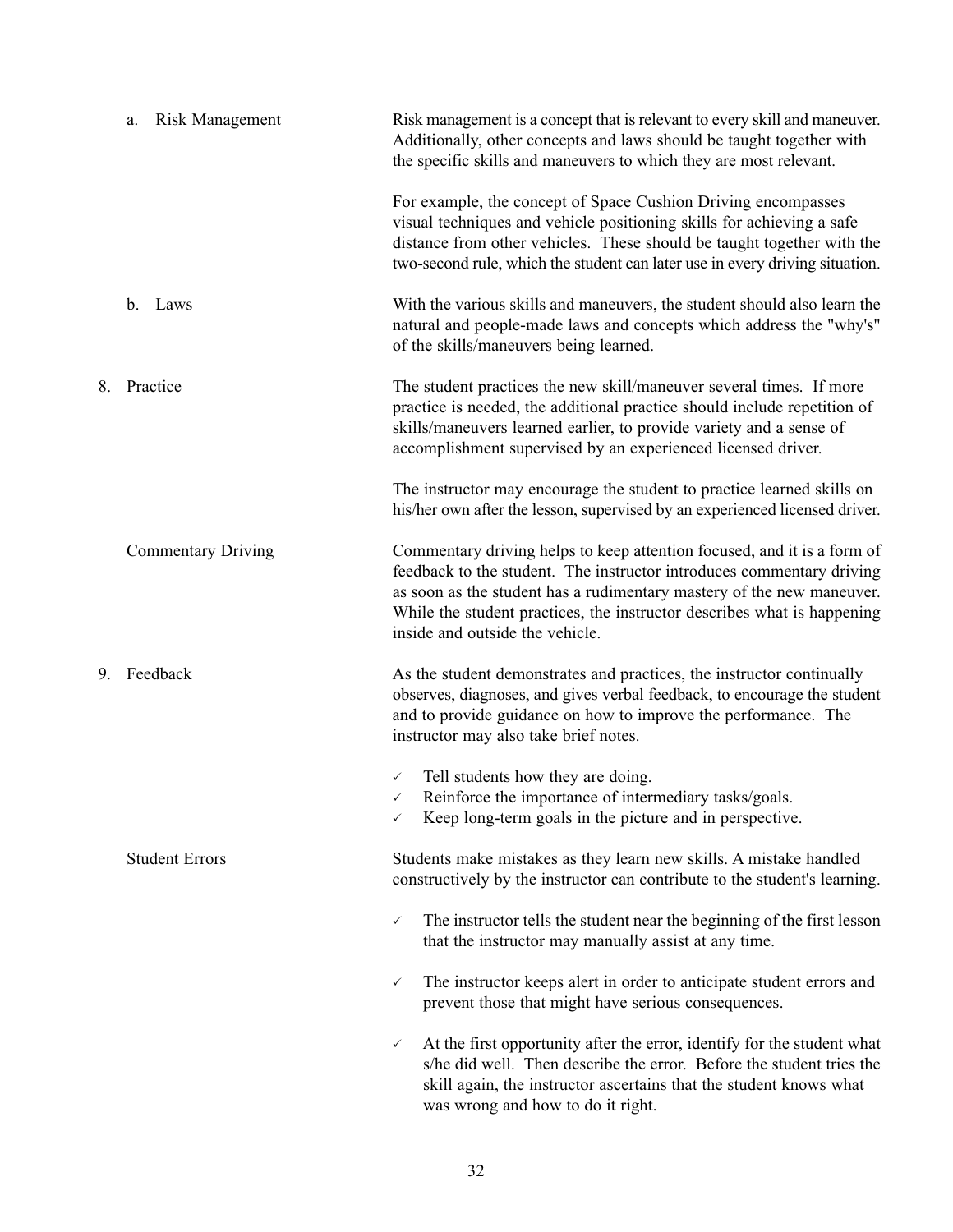| 10. Summary             | Near the end of a lesson, or before moving on to another step or another<br>skill/maneuver, the instructor summarizes what was just learned. By<br>mentioning the difference in the student's competence before and at the<br>end of the lesson, the summary can give the student a sense of<br>accomplishment. It also reinforces the learning.                                                                                                                                                                                                        |
|-------------------------|---------------------------------------------------------------------------------------------------------------------------------------------------------------------------------------------------------------------------------------------------------------------------------------------------------------------------------------------------------------------------------------------------------------------------------------------------------------------------------------------------------------------------------------------------------|
|                         | The summary is an opportunity for the student to comment on the just-<br>completed lesson and/or to ask questions. This can provide needed<br>clarification for the student and feedback for the instructor.                                                                                                                                                                                                                                                                                                                                            |
|                         | The summary offers a few minutes for winding down, giving the<br>student satisfying closure to the lesson experience and contributing to a<br>smooth transition to other activities.                                                                                                                                                                                                                                                                                                                                                                    |
| 11. Preview Next Lesson | This is the time to confirm the next appointment. The instructor tells<br>the student what the focus will be in the next session. The preview<br>helps both student and instructor.                                                                                                                                                                                                                                                                                                                                                                     |
|                         | Knowing what to expect reduces the fear that the student may have<br>about the next lesson.                                                                                                                                                                                                                                                                                                                                                                                                                                                             |
|                         | Having some information about the next lesson can contribute to a<br>sense of progress, and to the student's looking forward to the next lesson.                                                                                                                                                                                                                                                                                                                                                                                                        |
|                         | If the student has questions or objections to the instructor's plan, they<br>can be addressed at this time.                                                                                                                                                                                                                                                                                                                                                                                                                                             |
|                         | Both student and instructor become committed to the plan. This is an<br>added stimulus for the instructor to prepare for the next lesson.                                                                                                                                                                                                                                                                                                                                                                                                               |
| 12. Planning            | Planning can help the instructor focus the lesson appropriately for the<br>individual student. It also can help both the instructor and the student<br>make the best use of the lesson time. It also indicates to the student that<br>the instructor respects the student's desire or need to learn to drive.                                                                                                                                                                                                                                           |
|                         | After the initial assessment, the instructor must work on keeping the<br>student focused on activities that relate to observable and measurable<br>tasks. This requires setting goals and formulating a plan of action.                                                                                                                                                                                                                                                                                                                                 |
| Lesson Plan             | A lesson plan should specify to the instructor what to do and where,<br>when and how to do it (for example, the best location for the lesson,<br>anecdotes that will be meaningful to the particular in-car student,<br>audio/visual aids). The instructor may even wish to include notes on<br>what the student-driver did in the previous lesson, if mentioning this to<br>the student may help this student to learn. After a lesson, and considering<br>the student's performance, the instructor prepares the written plan for<br>the next lesson. |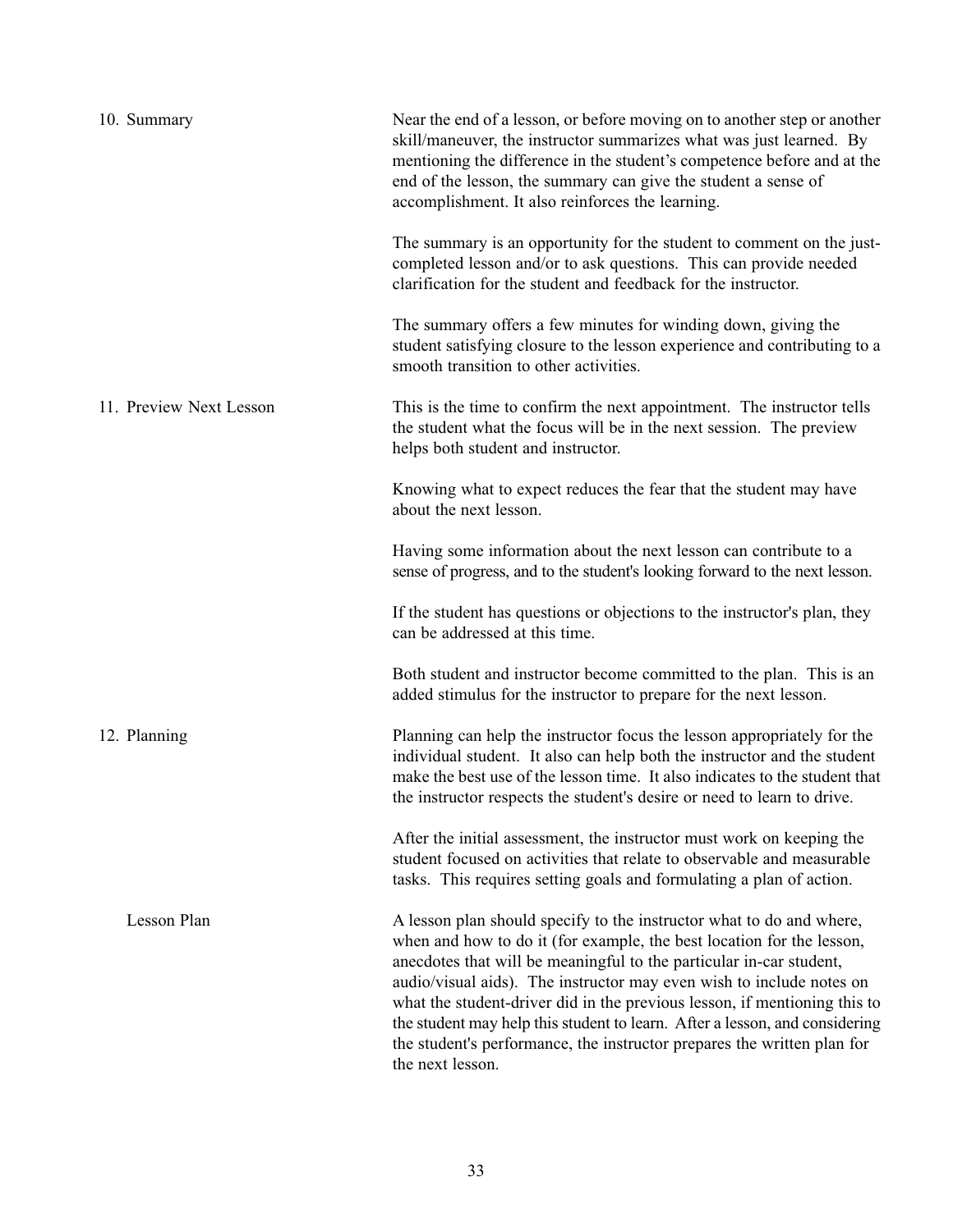The instructor's plan must also include follow-up assessment of the student's mastery of a skill. This should be done first in the same lesson during which the student first learned the skill, and also in the following lesson, before introducing another skill. The instructor's recall about the student is used as a basis for selecting the correct approach for that student in the next lesson. The pace of earlier learning, that student's physical characteristics which may constitute a need for "extras" - this and other relevant information will be considerations in the instructor's plan for the next lesson.

Discuss the plan with the student at or near the beginning of the lesson.

See sample lesson plan on next page.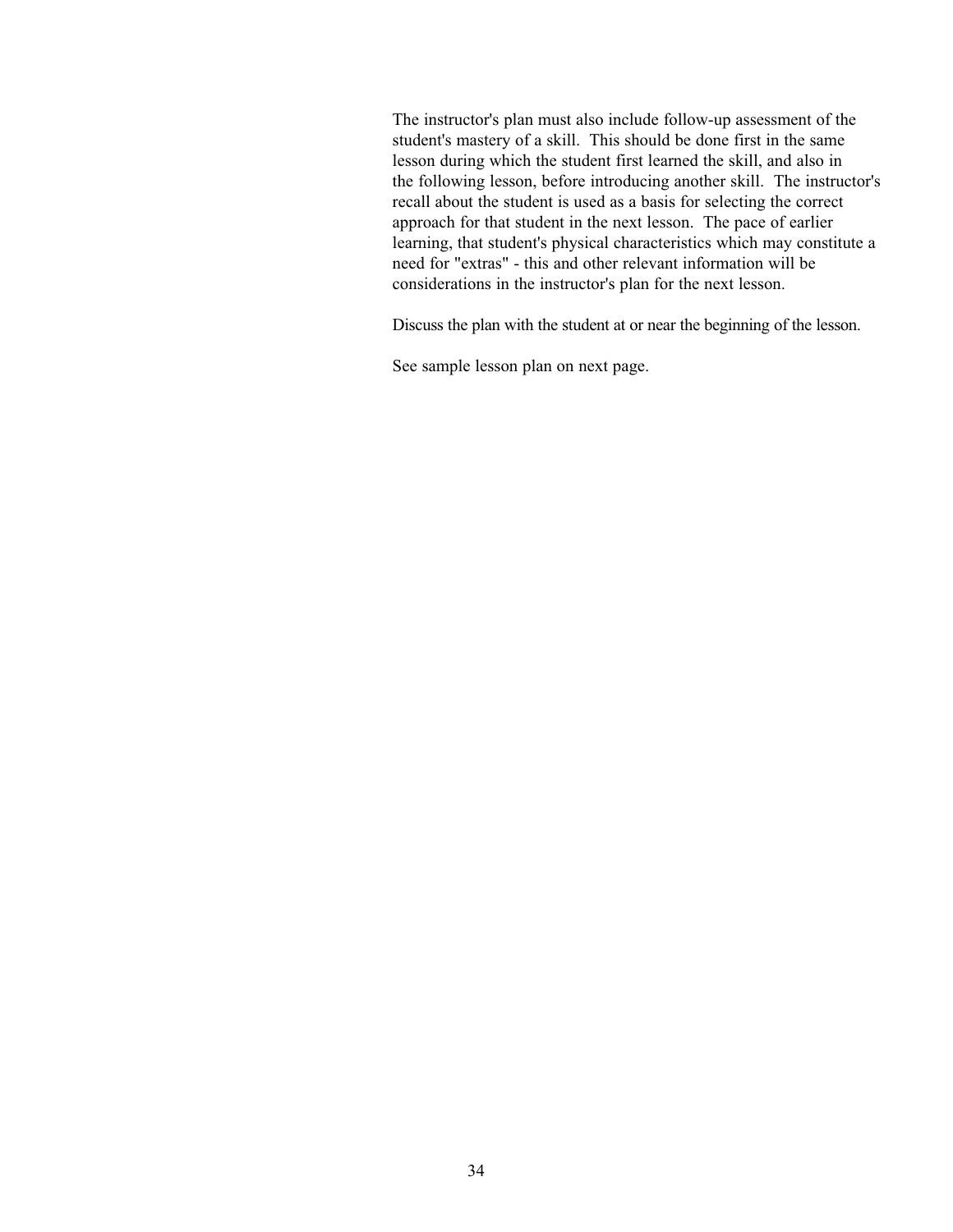# **SAMPLE LESSON PLAN**

Student-Driver: Seymour Rhodes and a student-Driver: Seymour Rhodes and a student-

## Lesson # \_\_\_\_\_\_\_\_\_\_\_Location: 1-4 at curb side; 5-6 at Main Street RR crossing **the company of the set of the street**

Topic: **Negotiating RR crossing Network of the state of the state of the state of the state of the state of the state of the state of the state of the state of the state of the state of the state of the state of the stat** 

#### Objective: **Students will learn about hazards of negotiating RR crossing and will demonstrate**

#### safe crossing of the tracks.

Materials: **Driver's Manual, RR crossing diagrams, clipboard, Textbook references** 

| WHAT SHOULD BE LEARNED:                               | WHAT STUDENT AND INSTRUCTOR WILL DO:                                                                                                                                                                                                                                                                                                                                                                          |
|-------------------------------------------------------|---------------------------------------------------------------------------------------------------------------------------------------------------------------------------------------------------------------------------------------------------------------------------------------------------------------------------------------------------------------------------------------------------------------|
| 1. Hazards of RR crossings                            | 1. Tell student about hazards, and discuss.                                                                                                                                                                                                                                                                                                                                                                   |
| 2. About this lesson                                  | 2. Preview this lesson and its purpose.                                                                                                                                                                                                                                                                                                                                                                       |
| 3. Types of RR crossings, signs, signals and markings | 3. Discuss each, making sure student understands<br>meanings and locations.                                                                                                                                                                                                                                                                                                                                   |
| 4. Use of <b>SEE</b> and commentary driving           | 4. Review SEE principles.<br>Tell student to use SEE process and to narrate<br>approach to RR crossing.<br>Advise student of lesson route.                                                                                                                                                                                                                                                                    |
| 5. When it's safe to cross                            | 5. While driving, student will describe location and meaning<br>of signs, signals and markings.<br>Instructor assists as needed:<br>Student will slow before reaching the crossing to<br>scan and listen.<br>Instructor will scan and keep "ready postiion."<br>If stop needed, should be 15+ feet from tracks.<br>Allow student to cross only when vehicles in front<br>have cleared and no train is coming. |
| 6. Proper crossing technique                          | 6. Monitor student's speed, and advise if correction is needed.<br>Do not allow student to stop on tracks or attempt to<br>cross when not safe.                                                                                                                                                                                                                                                               |

Notes: Advise student about what to do if stalled or stuck on tracks.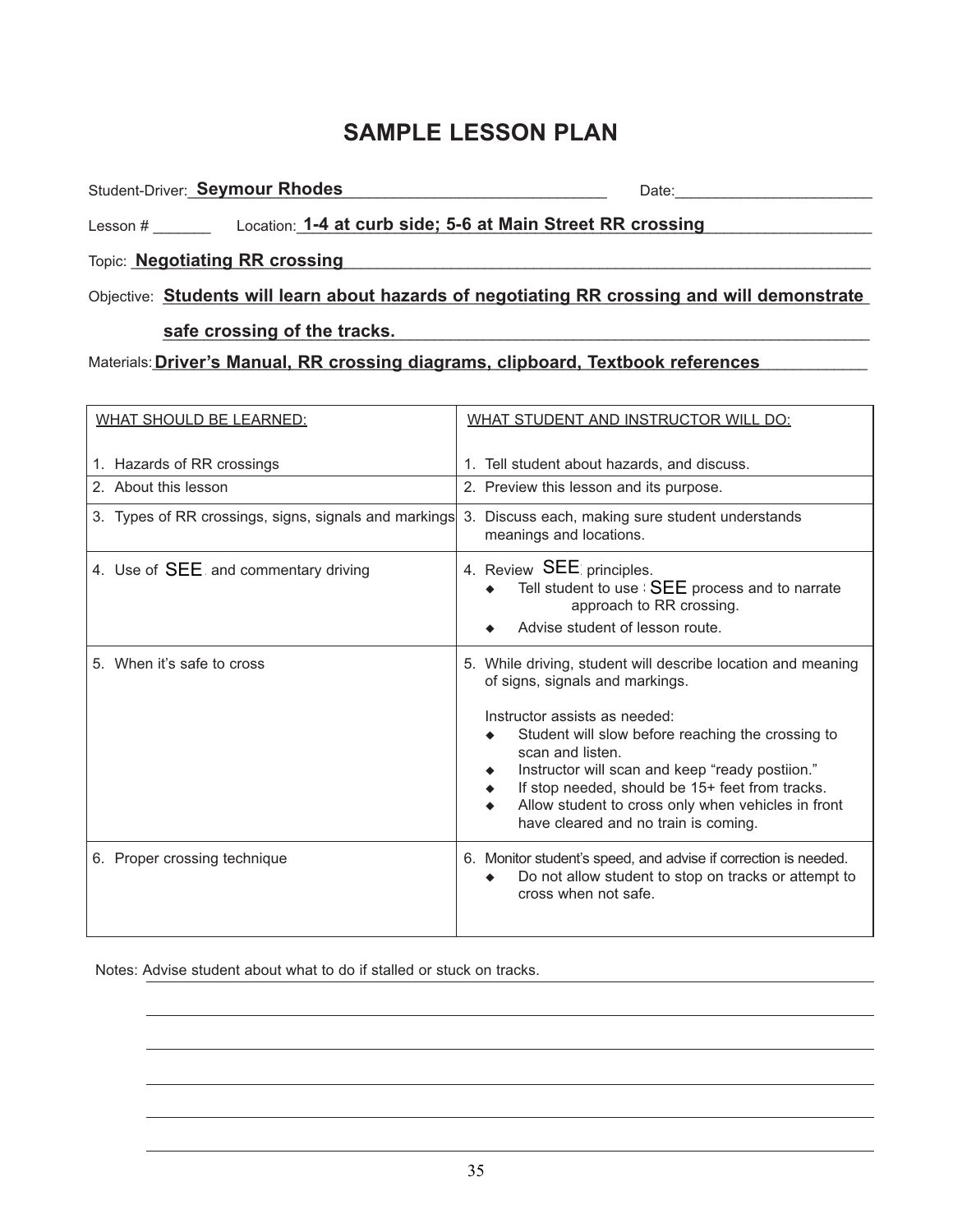# <span id="page-38-0"></span>**C. PRINCIPLES - GENERAL**

|    | Observation       | The instructor's constant and close attention to the student's statements<br>and actions is essential for providing useful feedback and for taking<br>over control of the vehicle if necessary. An instructor must always be<br>in the "ready position", right foot on the floor close to the brake and left<br>arm in a position to easily reach the steering wheel.                                                                                                 |
|----|-------------------|-----------------------------------------------------------------------------------------------------------------------------------------------------------------------------------------------------------------------------------------------------------------------------------------------------------------------------------------------------------------------------------------------------------------------------------------------------------------------|
| 2. | Individualization | Everything the instructor does must be planned and implemented to be<br>useful for each individual student. For example: one student may usually<br>need some repetition of an explanation, while other students may not.                                                                                                                                                                                                                                             |
| 3. | Timing            | The instructor's explanations, statements, demonstrations, directives<br>and instructions must be timed so the student has enough time to hear and<br>grasp what is meant, and then do what is indicated. For example a student<br>should be informed at least a block in advance about an expected turning<br>maneuver. There should not be so much time between instruction and<br>action that the student forgets the instruction before applying it.              |
|    |                   | While the student is necessarily focusing on the practice of a new<br>skill/maneuver and the driving environment, explanations from the<br>instructor may distract rather than assist.                                                                                                                                                                                                                                                                                |
| 4. | Sequence          | Simple maneuvers must be taught first, complex ones later. Also, start<br>each lesson with previously learned skills, then introduce new skills.                                                                                                                                                                                                                                                                                                                      |
| 5. | Location          | The street location of the lesson must be chosen so it promotes learning,<br>or at least does not cause unnecessary problems. For beginners, avoid<br>difficult locations and high speeds until control can be demonstrated at lower<br>speeds and in less demanding road and traffic conditions. The first lesson<br>should be located in a low-traffic area, where the student will have exposure<br>to one-way and two-way streets, and various signs and signals. |
| 6. | Communication     | Give close attention to communications from the student, both verbal<br>and non-verbal.                                                                                                                                                                                                                                                                                                                                                                               |
|    |                   | Use words which the student understands, and explain simply the<br>meanings of necessary new words.                                                                                                                                                                                                                                                                                                                                                                   |
|    |                   | Words with more than one meaning, such as "right" (meaning the<br>direction of a turn, or correct) may be confusing. Be sure the student<br>understands the intended meaning.                                                                                                                                                                                                                                                                                         |
|    |                   | Avoid words to which the student is likely to respond emotionally,<br>because of cultural or personal experience. Avoid politically incorrect words.                                                                                                                                                                                                                                                                                                                  |
|    |                   | Give the student the information s/he needs and can grasp, for the<br>learning task at hand - not more, not less. Too much information or<br>instruction at once can be as problematic as insufficient instruction.                                                                                                                                                                                                                                                   |
|    |                   | Speak loudly enough so the student hears the first time, but not louder.                                                                                                                                                                                                                                                                                                                                                                                              |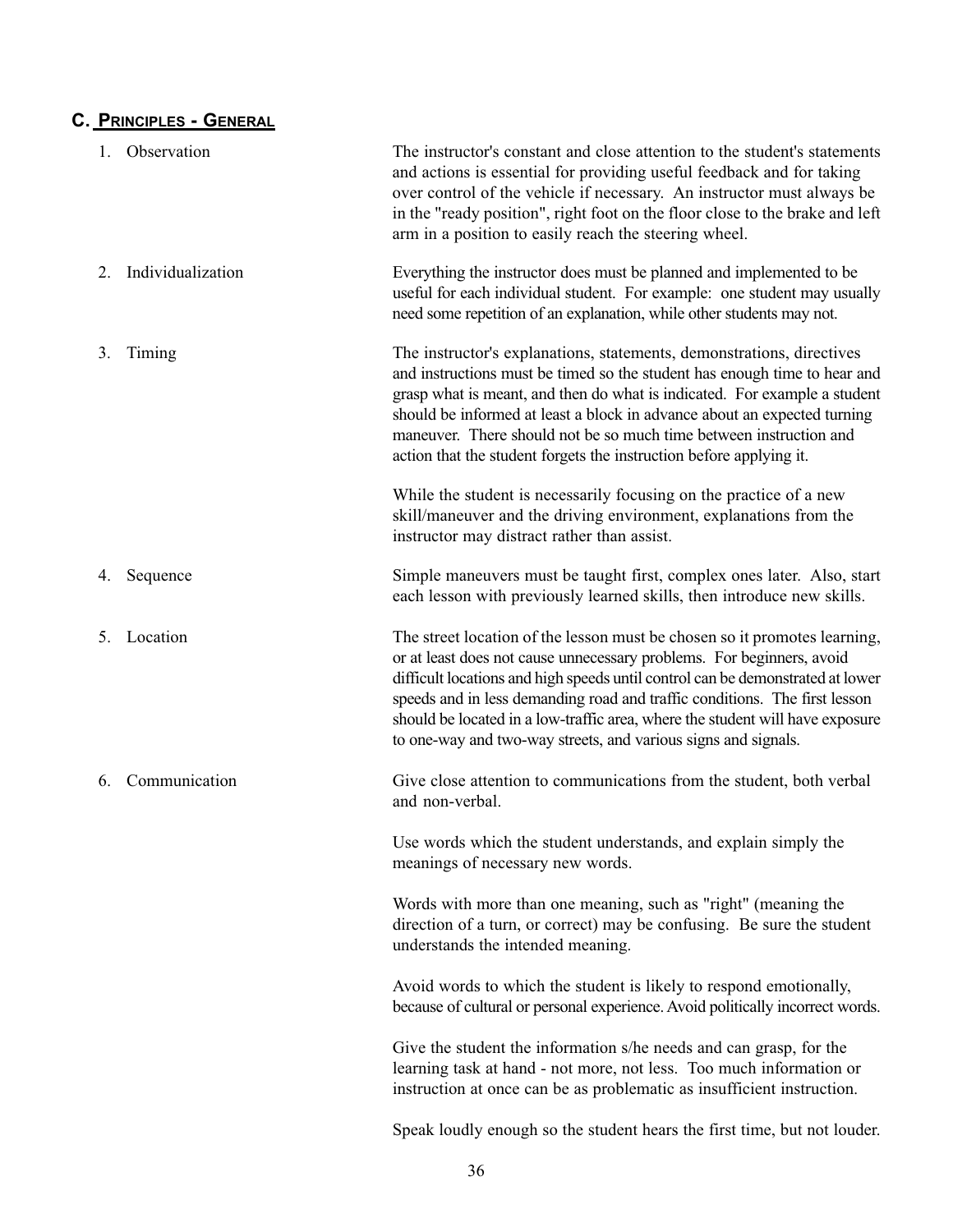<span id="page-39-0"></span>

|                                            | do students get messages from instructors' posture and movements, and<br>from what instructors do not say. Counter-productive feelings (for<br>example, boredom, impatience, frustration) may be unwittingly<br>expressed without speaking. Instructors' alertness to their own non-<br>verbal communications is essential.                                                                                         |
|--------------------------------------------|---------------------------------------------------------------------------------------------------------------------------------------------------------------------------------------------------------------------------------------------------------------------------------------------------------------------------------------------------------------------------------------------------------------------|
|                                            | <i>Visual Aids:</i> Visual aids are used to support verbal communications.<br>Visual aids are especially important for hearing impaired or language-<br>deficient students.                                                                                                                                                                                                                                         |
|                                            | The student may learn more easily and/or more quickly if the instructor<br>uses pictures, diagrams, models, charts, etc., in addition to verbal<br>explanations and descriptions. At least one such device should be used<br>in every in-car lesson.                                                                                                                                                                |
|                                            | Some concepts may be more readily grasped if the instructor shows a picture.                                                                                                                                                                                                                                                                                                                                        |
|                                            | Some situations cannot be demonstrated, but they can be shown by use<br>of models.                                                                                                                                                                                                                                                                                                                                  |
|                                            | Using visual aids adds variety to the lesson, which may raise a student's<br>attention level.                                                                                                                                                                                                                                                                                                                       |
|                                            | Some materials that should be available for use in all lessons are: a small<br>chalkboard, chalk, a clipboard, paper and pens, and a few small model<br>vehicles. Instructors can add other items if they think they will be helpful.                                                                                                                                                                               |
| 7. Pacing                                  | The student should proceed to the next step after demonstrating a good and<br>growing mastery of the present step. A student should be able to<br>demonstrate competence several times, but does not have to be perfect.                                                                                                                                                                                            |
| 8. Feedback                                | The instructor gives feedback to reinforce the student's correct actions,<br>to correct errors, and to contribute to the student's motivation towards<br>further efforts to succeed.                                                                                                                                                                                                                                |
|                                            | Often, a single sentence or even a gesture immediately after the student<br>performs well is enough to communicate approval.                                                                                                                                                                                                                                                                                        |
|                                            | When a student makes a mistake, the instructor's feedback should start with<br>identification of what was done correctly, then proceed to pointing out the<br>mistake. The instructor should give another explanation and/or<br>demonstration, if needed. Then the student should explain and demonstrate,<br>to show that s/he understands what is being discussed, before practicing the<br>skill/maneuver again. |
|                                            | Students should be encouraged to evaluate their own performance<br>during in-car lessons, and also while practicing skills and maneuvers<br>between lessons.                                                                                                                                                                                                                                                        |
| <u>D. DIAGNOSTIC-PRESCRIPTIVE APPROACH</u> | The diagnostic-prescriptive approach is named for its emphasis on two<br>components: 1) assessing (diagnosing) the student's abilities and needs<br>through continuous observation of the student's performance, and 2)<br>determining next steps to facilitate the student's progress (prescribe).                                                                                                                 |
|                                            | The instructor uses this approach as a mental checklist, to ensure that<br>essential elements of the training are all present in lessons. The<br>approach consists of several parts:                                                                                                                                                                                                                                |

*Non-Verbal:* As instructors get non-verbal messages from students, so

37